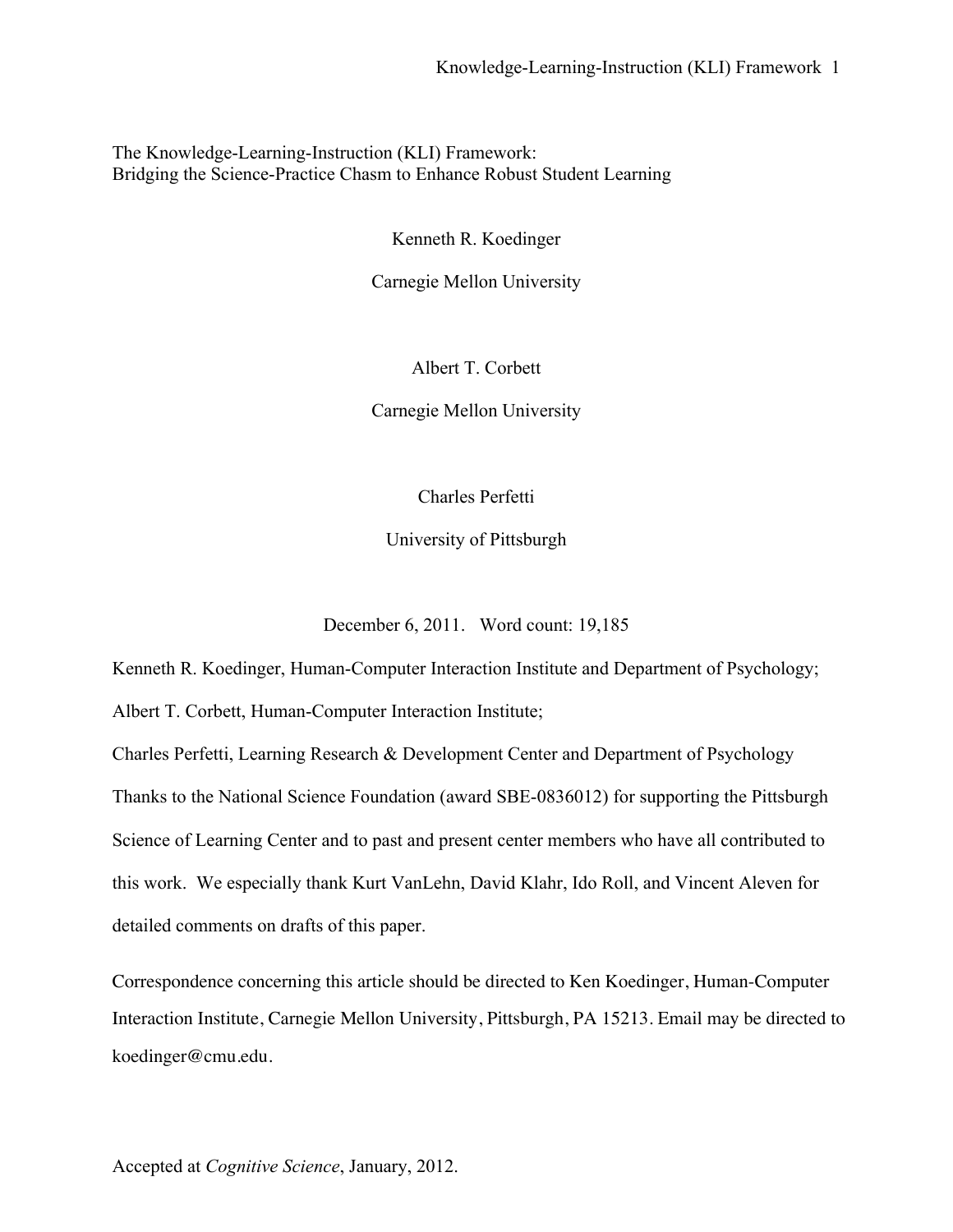#### Abstract

Despite the accumulation of substantial cognitive science research relevant to education, there remains confusion and controversy in the application of research to educational practice. In support of a more systematic approach, we describe the Knowledge-Learning-Instruction (KLI) framework. KLI promotes the emergence of instructional principles of high potential for generality, while explicitly identifying constraints of and opportunities for detailed analysis of the knowledge students may acquire in courses. Drawing on research across domains of science, math, and language learning, we illustrate the analyses of knowledge, learning, and instructional events that the KLI framework affords. We present a set of three coordinated taxonomies of knowledge, learning, and instruction. For example, we identify three broad classes of learning events: a) memory and fluency processes, b) induction and refinement processes, c) understanding and sense-making processes, and we show how these can lead to different knowledge changes and constraints on optimal instructional choices.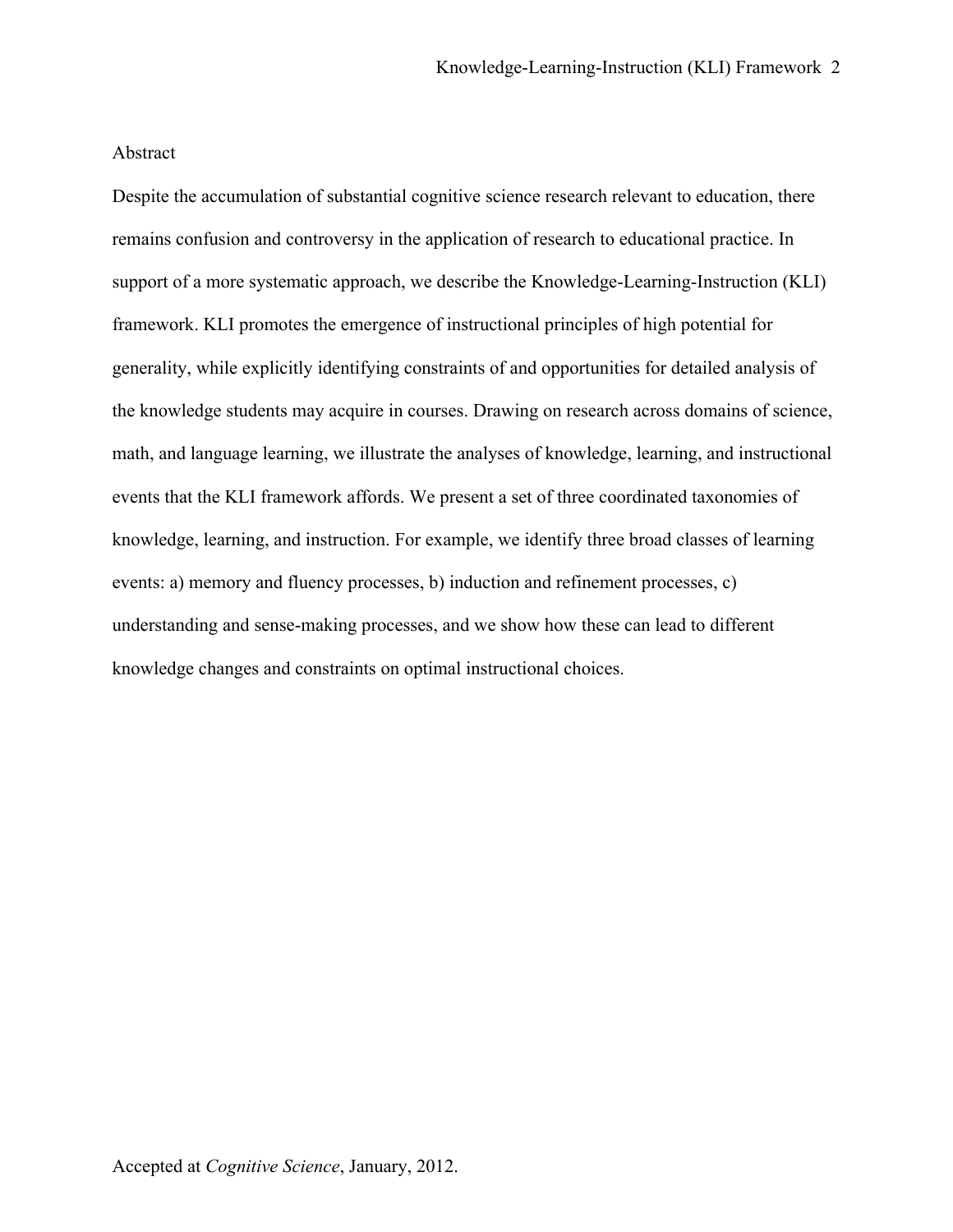1. Introduction: The need for a learning-to-instruction theoretical framework

A substantial base of highly refined and extensively tested theories of cognition and learning (e.g., Anderson & Lebiere, 1998; McClelland & Cleeremans, 2009; Newell, 1990; Son, 1994) provide broadly useful but limited guidelines for instruction. Theoretical frameworks and design methods have been proposed that are directly relevant to instructional decision-making (Bruner, 1966; Gagne, 1985; Engelmann & Carnine, 1991; Sweller, 1994; van Merrienboer & Kirshner, 2007). However, we need instructional applications that are more grounded in cognitive theories that explicate the role in learning of basic cognitive science concepts such as memory, chunking, analogical transfer, reasoning, and problem solving. To bring instructional decision making into closer contact with the science of learning, we propose a *theoretical framework* that builds on the computational precision of cognitive science while addressing instruction, not as an additional consideration, but as part of its basic conception. Our framework embodies research-based principles and theoretical propositions, while demonstrating pathways to instructional decision making. In doing so, the framework supports "rigorous, sustained scientific research in education", as urged by the National Research Council report (Shavelson & Towne, 2002).

In the following sections, we first develop the basic background that motivates a general theoretical framework for improving student learning. We then define and explain the basic concepts that shape the theoretical framework. We follow with elaboration and examples across academic domains, and exemplary instructional principles. We conclude by suggesting how the framework can aid a sustained research effort and generate new hypotheses.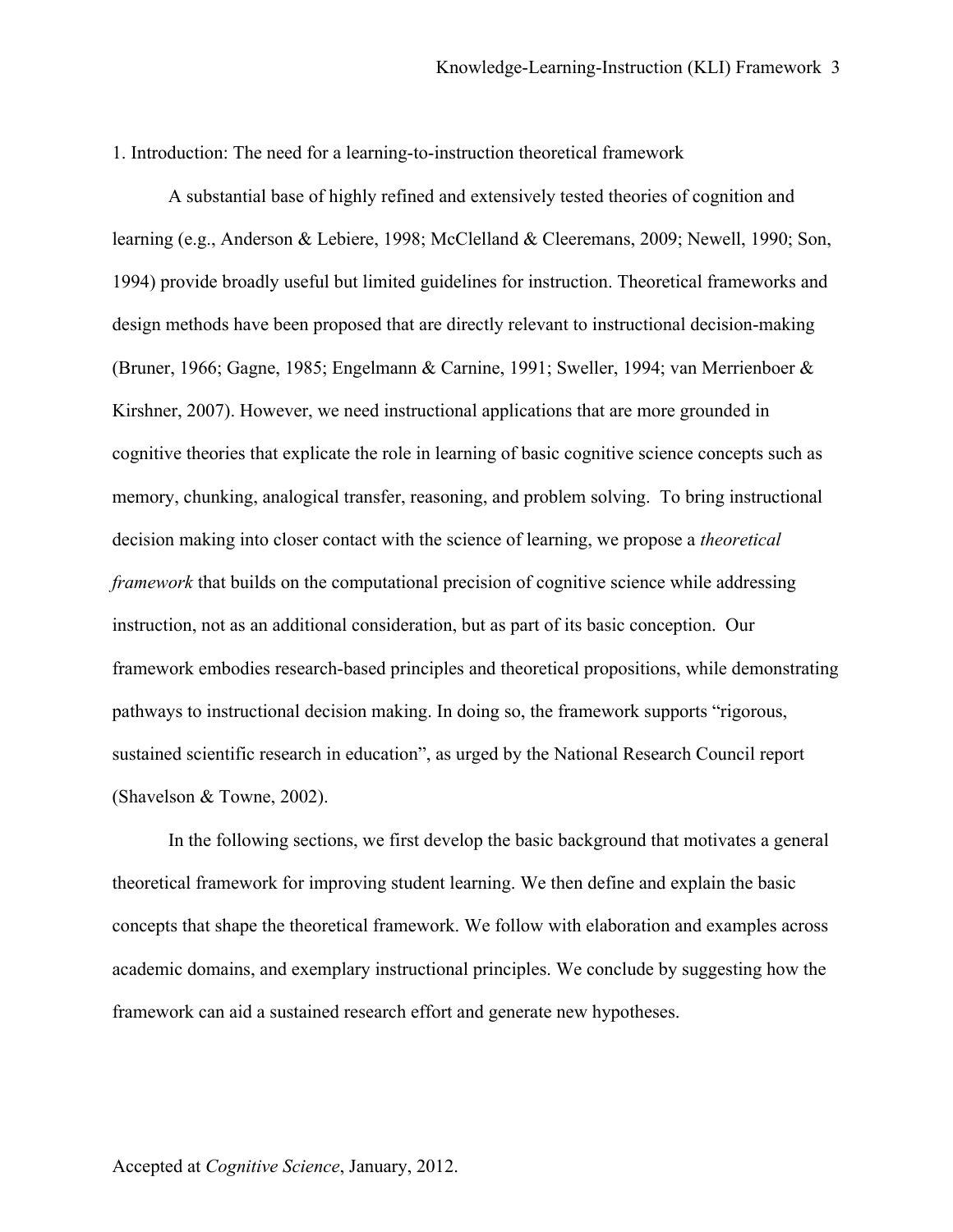#### *1.1 Educational Context and the Need for Instructional Principles*

Heated debates in education ("education wars") have been most visible in reading (e.g., Rayner, Foorman, Perfetti, Pesetsky, & Seidenberg, 2001) and math (e.g., Schoenfeld, 2004). Research has informed these debates, particularly in reading. However, its impact is blunted by larger contextual factors, including assumptions of both researchers and policy makers about educational values, child development, and research standards. For example, advocates in these debates tend to differ on the kinds of scientific support they value. Some emphasize rigor (e.g., internal validity, randomized controlled experiments) and others, relevance (e.g., ecological and external validity and appropriate settings and assessments). Our approach addresses this divide by embedding rigorous experimental research methods in the context of real learning, with real students, in real contexts (see the Pittsburgh Science of Learning Center at learnlab.org).

Our emphasis on connecting learning research to instructional principles is not unique. Research in the learning sciences has led to statements of principles, including the influential NRC report "How People Learn" (Bransford, Brown, & Cocking, 2000), instructional design principles (e.g., Clark & Mayer, 2003), and learning principles drawn from psychology research (http://www.psyc.memphis.edu/learning/principles/; Graesser, 2009). Progress in the "reading wars" was marked by a succession of evidence-based recommendations (National Reading Panel; 2000; Snow et al., 1996). Broad learning principles have been directed specifically at teachers and educational decision makers (e.g., http://www.instituteforlearning.org/; Pashler et al., 2008). We join the tradition of extracting principles from research because we believe that finding the right level to communicate evidence based-generalizations is important for guidance in instruction. However, we also are committed to the idea that principles must be based on sound evidence that supports their *generality* and identifies their limiting conditions.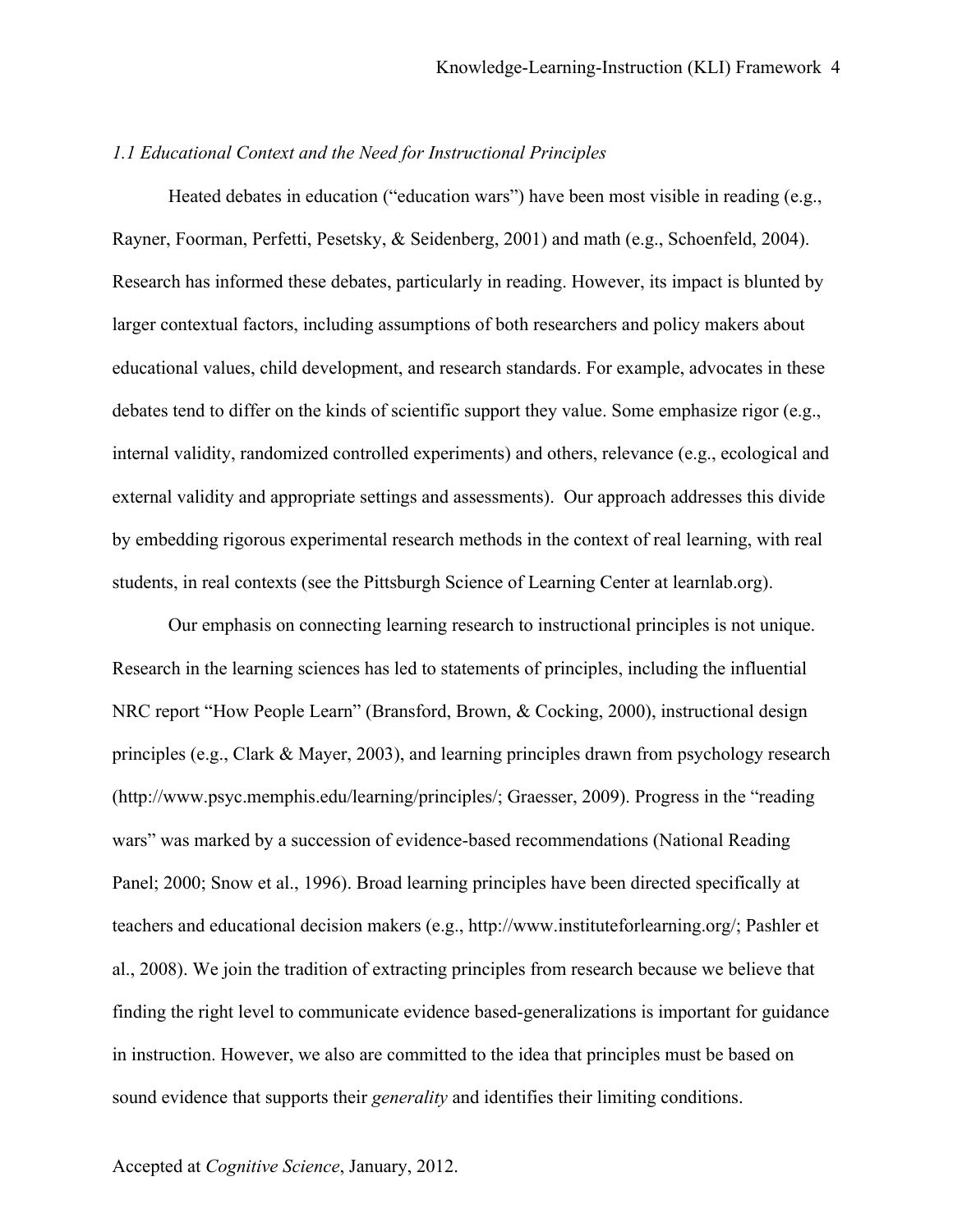## *1.2 Levels of Analysis*

Finding the right level of analysis or grain size for theory is a major question. In all theories, including physical theories, the theoretical entities vary in the levels of analysis to which they apply, both in terms of the grain of the unit (micro to macro) and its functional level (neurological, cognitive, behavioral, social). We refer to these two together as "grain size" and follow past researchers (Newell, 1990; Anderson, 2002) in using the time course of cognitive processes to distinguish levels of analysis. The requirement of having an instructionally relevant theory requires a grain size that is intermediate between existing theoretical concepts in education and cognitive psychology.

Education theories have tended to use macro levels of analysis with units at large grain sizes. For example, situated learning, following its origins as a general proposition about the social-contextual basis of learning (Lave & Wenger, 1991), has been extended to an educational hypothesis (e.g., Greeno, 1998). It tends to use a rather large grain size including groups and environmental features as causal factors in performance and to focus on rich descriptions of case studies. These features work against two important goals that we have: (1) Identifying mechanisms of student learning that lead to instructional principles and (2) Communicating instructional principles that are general over contexts and provide unambiguous guidelines to instructional designers. We assume that learning is indeed situated, and understanding learning environments, including social interaction patterns that support learning, is an important element of a general theory. But we take the interaction between a learner and a specific instructional environment as the unit of analysis.

Learning theories have small grain sizes as well. At the neural level, variations on Hebb's idea (Hebb, 1949) of neuronal plasticity refer to a basic mechanism of learning, often expressed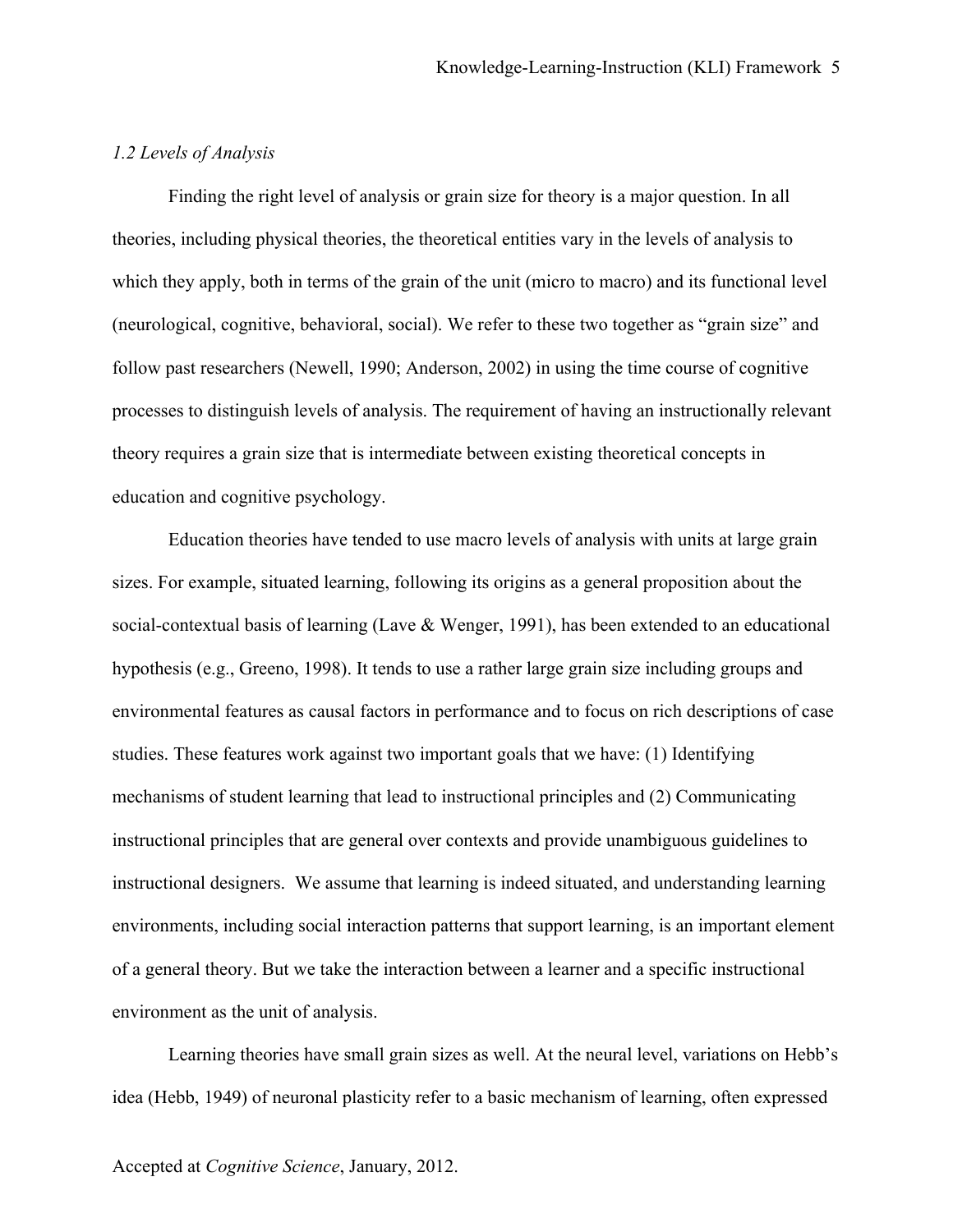simplistically as "neurons that fire together, wire together". This idea has been captured by neural network models of learning mechanisms that use multi-level networks (e.g., O'Reilly & Munakata, 2000). Micro-level theories also give accounts of elementary causal events by using symbols, rules, and operations on basic entities expressed as computer code, as in the ACT-R theory of Anderson (1993). Although initially developed without attention to biology, ACT-R has been tested and extended using brain imaging data (e.g., Anderson et al., 2004). It is important for the learning sciences that such theories demonstrate the ability to predict and explain human cognition at a detailed level that is subject to empirical testing. The small grain size of such theories and the studies that support them leave them mostly untested at the larger grain size of knowledge-rich academic learning. Thus, they tend to be insufficient to constrain instructional design choices.

The level of explanation we target is intermediate to the larger and smaller grain sizes exemplified above. This level must contain propositions whose scope is observable entities related to instructional environments and learner characteristics that affect learning. These propositions must be testable by experiments and allow translation both downward to microlevel mechanisms and upward to classroom practices. The theoretical framework we describe in section 2 uses this intermediate cognitive level, which we refer to as the *Learning Event level.* First, we briefly describe a research context for theory development.

## *1.3. Generalizations and constraints*

Among many factors that can limit the application of even principles backed by solid evidence are two that are especially important for the application of principles to educational settings: Variations among subject matter domains and among students. The content of a domain is a specific challenge to a general learning principle. Physics is not the same as history, and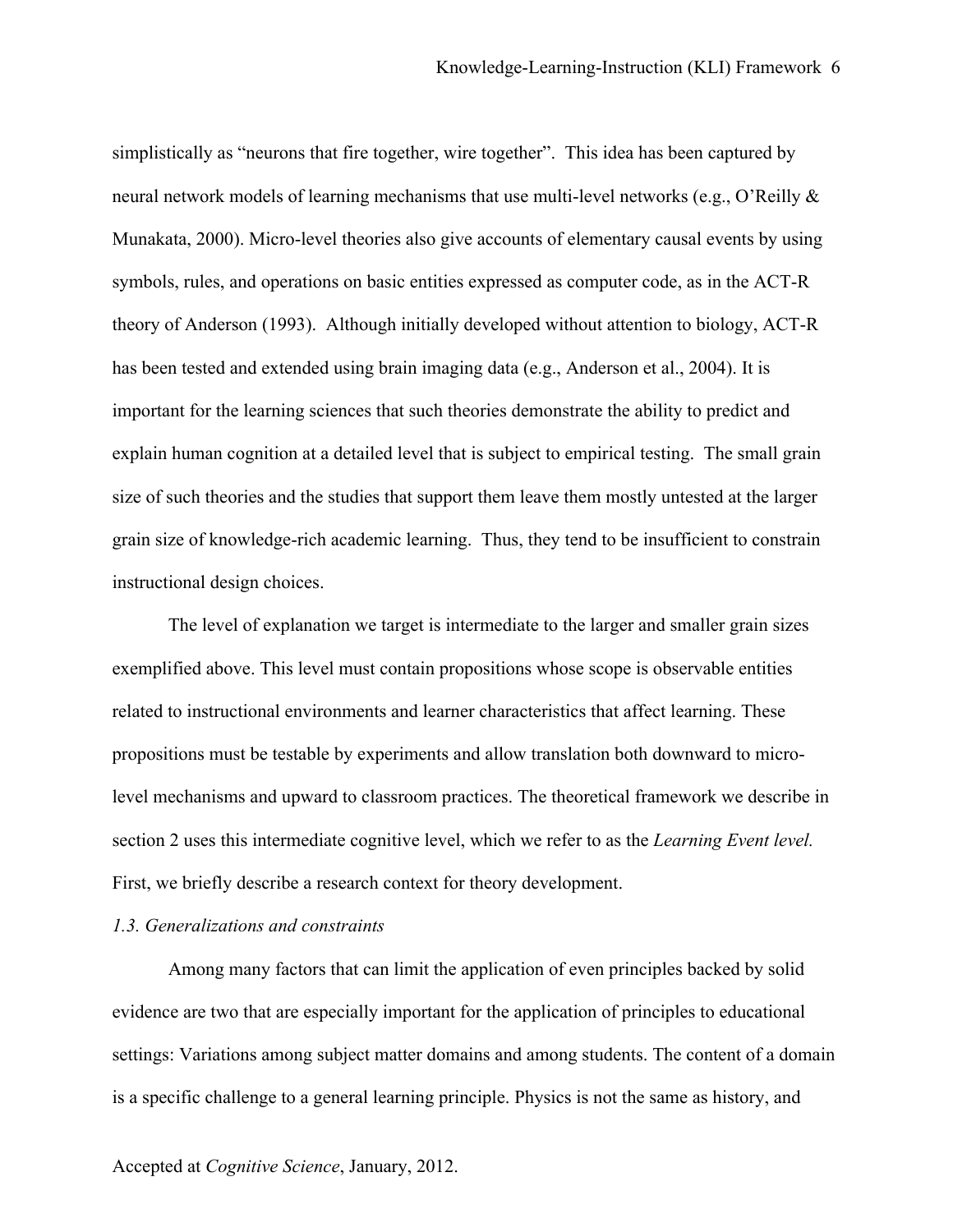neither is the same as language. Our approach is to develop a domain-independent framework for characterizing knowledge structures that in turn captures differences in the structure of content knowledge across domains. Thus the KLI framework is domain-independent in its general structure and domain-sensitive at the level of the knowledge components that are central to its deeper analysis of learning. This allows the framework to cover multiple academic content areas so that generalizations and limits on generalizations become visible.

Variation in student characteristics is a more complex challenge. Because studies must be done with students in specific school and social-geographical settings, strong generalizations demand new studies beyond the original samples. We draw primarily from studies at the junior high school through college levels in K12 Schools and University settings. However, every theoretical proposition and instructional principle derived from this research is an empirically testable hypothesis for other populations.

We address our goal of grounding our framework in application settings by emphasizing research within actual courses and their students. We call this *in vivo* experimentation (e.g., Koedinger et al., 2009; Salden et al., 2008; see also learnlab.org/research/wiki). We address challenges of different domains and student characteristics in terms of differences in knowledge demands (section 3) and stage of learning (section 4 and 6).

#### *2. The Knowledge-Learning-Instruction (KLI) Framework*

Many efforts at instructional "theory" are really frameworks (e.g., Bloom, 1956; Gagne, 1985; Sweller, 1994; van Merriënboer & Sweller, 2005) because they do not lead directly to precise predictions. Nevertheless, a theoretical framework does entail a hypothesis-testing research agenda: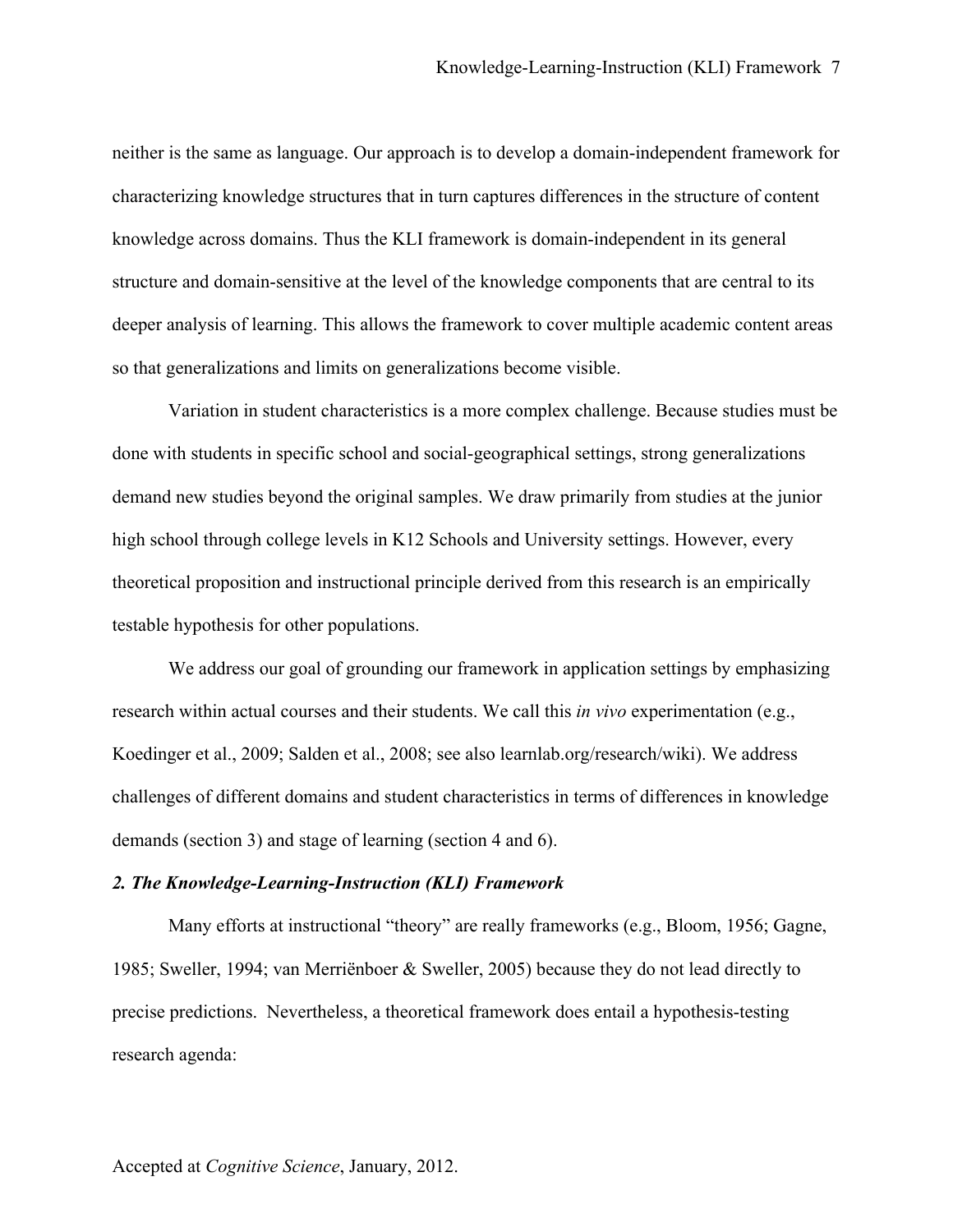"*Frameworks* are composed of the bold, general claims … They are sets of constructs that define important aspects of [interest] … Frameworks, however, are insufficiently specified to enable predictions to be derived from them, but they can be elaborated, by the addition of assumptions, to make them into *theories*, and it is these theories that generate predictions. A single framework can be elaborated into many different theories." Anderson (1993, p. 2)

The propositions within the KLI framework can help generate research questions within specific domains and instructional situations that, with further work, yield precise and falsifiable predictions. However, our main goal here is to identify the broad constructs and claims that serve more specific instantiations. We pursue this goal by specifying three taxonomies, kinds of knowledge, kinds of learning processes, and kinds of instructional choices, and dependencies between them. We show how kinds of knowledge constrain learning processes and how these processes constrain which instructional choices will be optimal in producing *robust student learning*. Learning is robust when it lasts over time (long-term retention), transfers to new situations that differ from the learning situation along various dimensions (e.g., material content, setting, cf., Barnett & Ceci, 2002; Chen & Klahr, 2008), or accelerates future learning in new situations (Bransford & Schwartz, 1999).

#### *2.1. Learning Events, Instructional Events, Assessment Events*

The KLI framework relates a set of observable and unobservable events: Learning Events, Instructional Events, and Assessment Events, as illustrated in Fig. 1. Instructional and Assessment Events are observable activities in or changes to the instructional environment controlled by an instructor, instructional designer, or experimenter. *Instructional Events, which* are intended to produce learning (they cause Learning Events), can be observed in a lesson from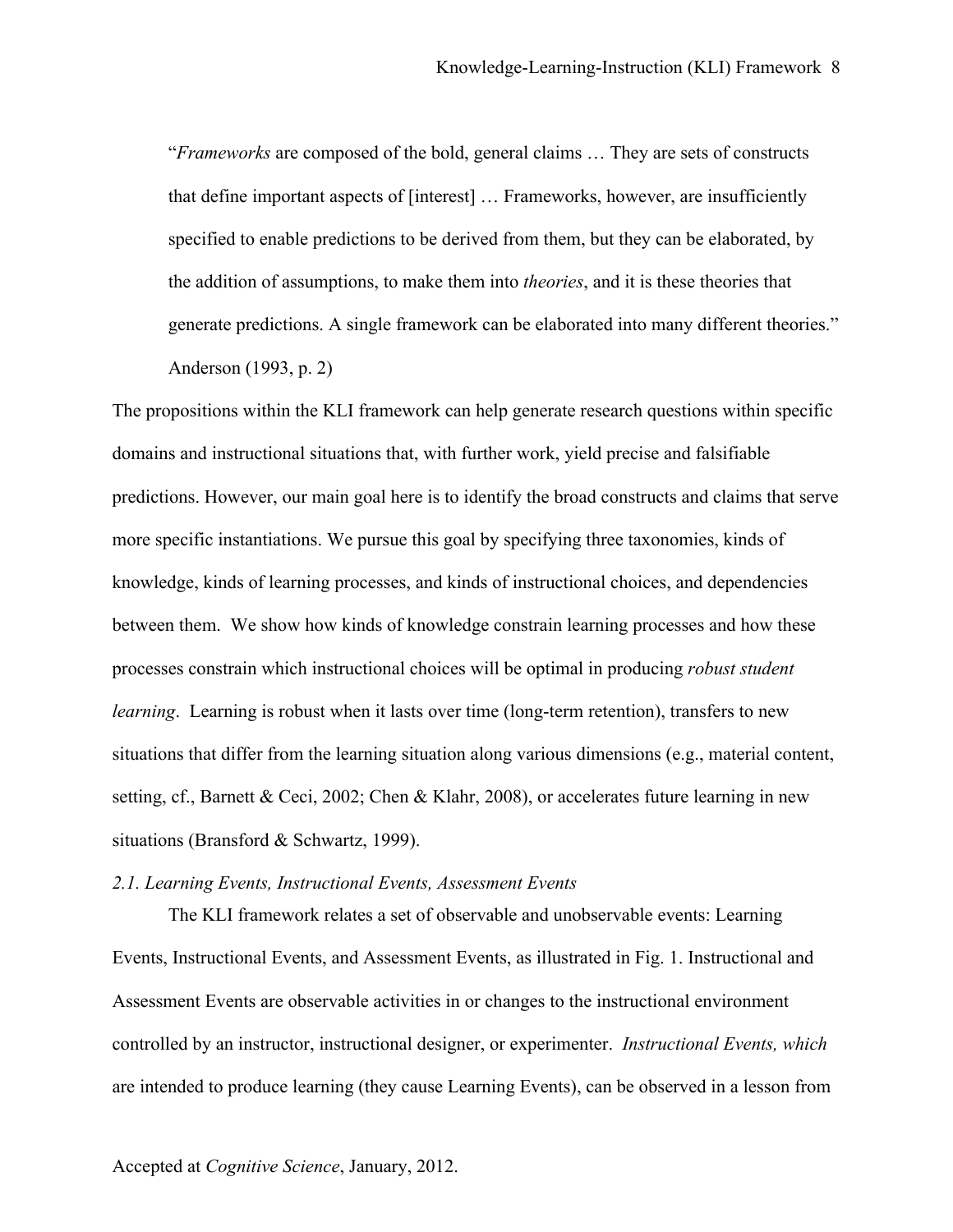a 10-second episode on a computer to a series of didactic moves by a teacher or computer tutor. *Assessment Events* involve student responses that are evaluated. Some are instructional; some are not. Although assessment events are usually test items, they can also be embedded in the context of instruction, for instance, tracking whether a student is correct on their first attempt in a tutored problem-solving scenario (e.g., Aleven, Roll, McLaren, & Koedinger, 2010; Feng, Heffernan, & Koedinger, 2009). *Learning Events* are essentially changes in cognitive and brain states that can be inferred from data, but cannot be directly observed or directly controlled. Learning processes and knowledge changes are inferred from assessments at both immediate and remote time points (long-term retention, future learning) and in tasks (transfer, future learning) that may differ from those during instruction. Each of the three central events are decomposable, both temporally and structurally. Temporally, instructional sequences contain event segments that vary from less than 1 second (e.g., exposure to a printed word) and a little more than a second (e.g., a fact retrieval task with instructional feedback) to a few minutes (e.g., turns in a classroom dialogue around the concept of an integer). Structurally, we decompose the cognitive changes that arise from these Instructional Events into *Knowledge Components*. Learning Events produce Knowledge Components and the acquisition and modification of these components is the KLI framework's explanation for consistency in student performance and transfer across related Assessment Events.

## --- Insert Fig. 1 about here ---

The arrows in Fig. 1 represent inferences about causal links to the unobservables (knowledge changes and the Learning Events that produce them) from the observables (Instructional and Assessment Events). Unobservable Knowledge Components (KCs) can be inferred by comparing performances exhibited by different kinds of Assessment Events ("tasks"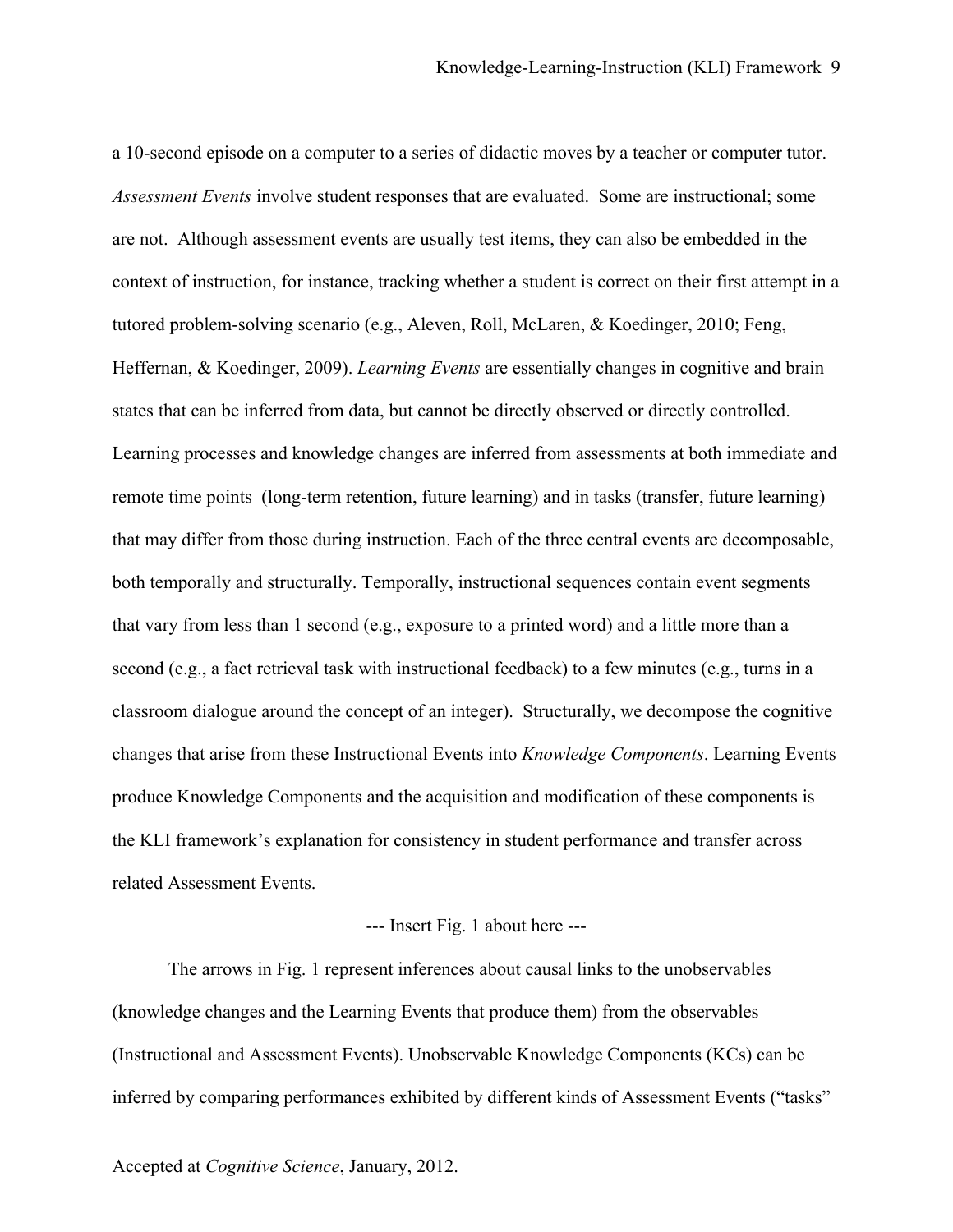or "items"). For example, by contrasting student performance on assessment tasks that presented algebra problems in words versus matched equations, Koedinger and Nathan (2004) identified components of knowledge that students particularly struggle to acquire. In contrast to teachers' beliefs, beginning algebra students performed worse on equations than word problems and this contrast led the researchers to infer that students have greater knowledge deficits for comprehending algebraic expressions than corresponding English sentences. In cases like these, instructors may incorrectly treat knowledge and its acquisition as directly observable, not requiring empirically based inference, and conclude equations are easier than word problems because it looks like equations are simpler.

The typical instructional experiment, in KLI terms, explores how variations in Instructional Events affect performance on subsequent Assessment Events. The interpretation of such experiments may involve inferences about mediating Learning Events and KC changes. As an example, we can explain results of Aleven and Koedinger (2002) in these terms. They found that adding prompts for self-explanation to tutored problem solving practice (without adding extra instructional time) produced greater explanation ability *and* conceptual transfer to novel problems while maintaining performance on isomorphic problems. In KLI terms, changing instruction from pure practice to practice with self-explanation (kinds of Instructional Events) engaged more verbally-mediated explanation-based learning in addition to non-verbal induction (kinds of Learning Events) and thus produced more verbal declarative knowledge in addition to non-verbal procedures (kinds of KCs). KC differences were inferred from the observed contrast in student performance on isomorphic problem solving test items compared with conceptual transfer test items (kinds of Assessment Events). These results require an explanation that appeals to KCs: The groups perform the same when assessment tasks allow either kind of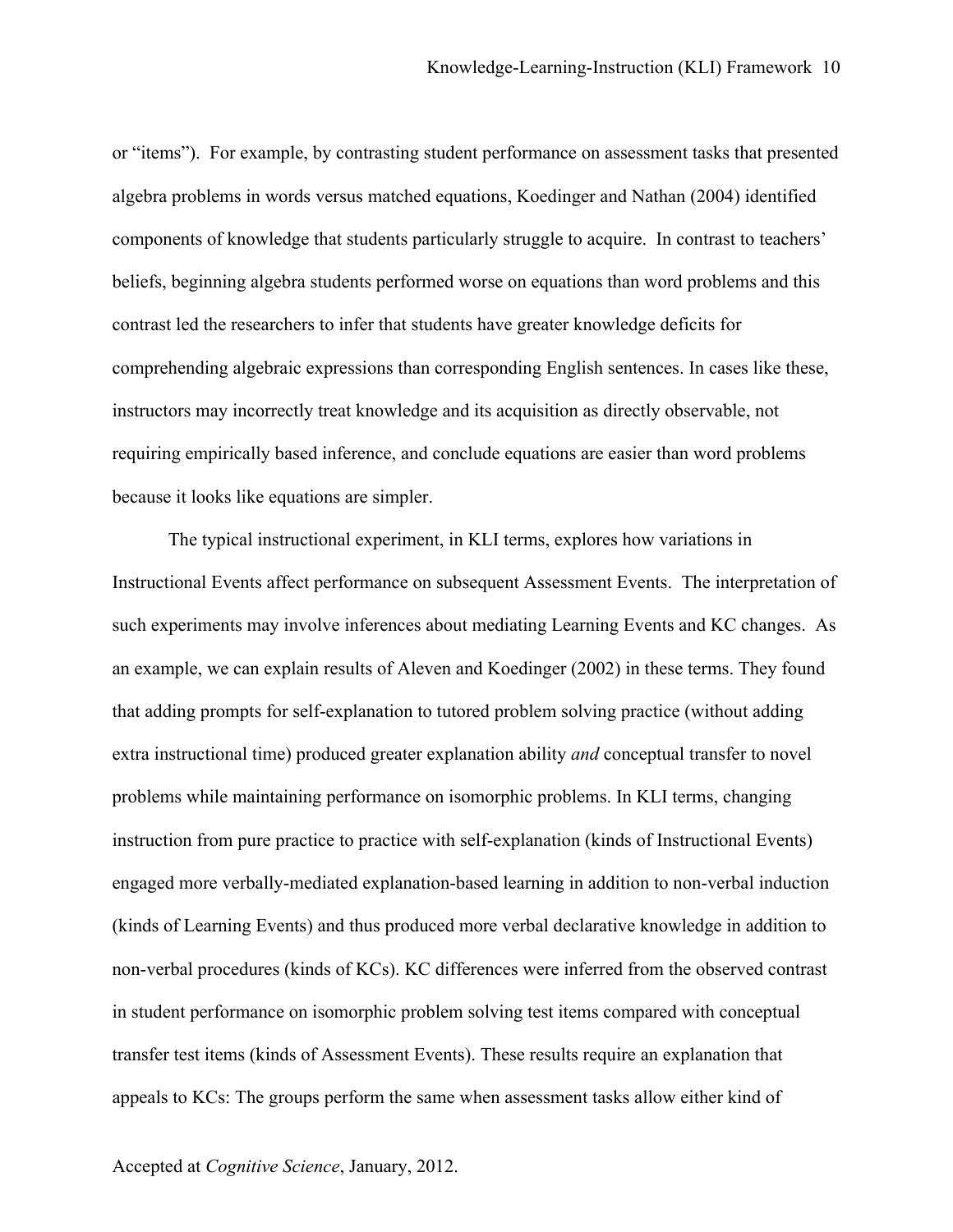knowledge (verbal declarative or non-verbal procedural), but only the self-explainers do well on the transfer tasks that require just verbal declarative knowledge.

We generalize such examples for linking knowledge to learning and instruction by specifying taxonomies of knowledge (section 3), learning (section 4), and instruction (section 5). Taxonomies have value when classification supports scientific analysis. In the case of the KLI framework, taxonomies are used to make more visible dependencies between the kinds of knowledge to be learned, the learning processes that produce knowledge changes, and the instructional options that affect robust learning.

Examples of possible dependencies have been suggested in the literature. Rohrer and Taylor (2006) summarize a meta-analysis of spacing effects (Donovan & Radosevich, 1999) with "the size of the spacing effect declined sharply as conceptual difficulty of the task increased from low (e.g., rotary pursuit) to average (e.g., word list recall) to high (e.g., puzzle)." Wulf and Shea (2002) suggest that "situations with low processing demands [simple skills] benefit from practice conditions that increase the load and challenge the performer, whereas practice conditions that result in extremely high load [complex skills] should benefit from conditions that reduce the load to more manageable levels". These indications of dependencies between knowledge acquisition goals and effective learning and instruction illustrate the gain in conceptual clarity that may come from a systematic articulation of kinds of knowledge, learning, and instruction that provides the basis for exploring how they interrelate.

It is useful to consider whether such taxonomies can help explain why opposing recommendations for optimal instruction remain in the literature. One such opposition contrasts recommendations for instruction that increases demands on students so as to produce "desirable difficulties" (e.g., Schmidt & Bjork, 1992; Roediger & Karpicke, 2006; Cepeda et al., 2006) with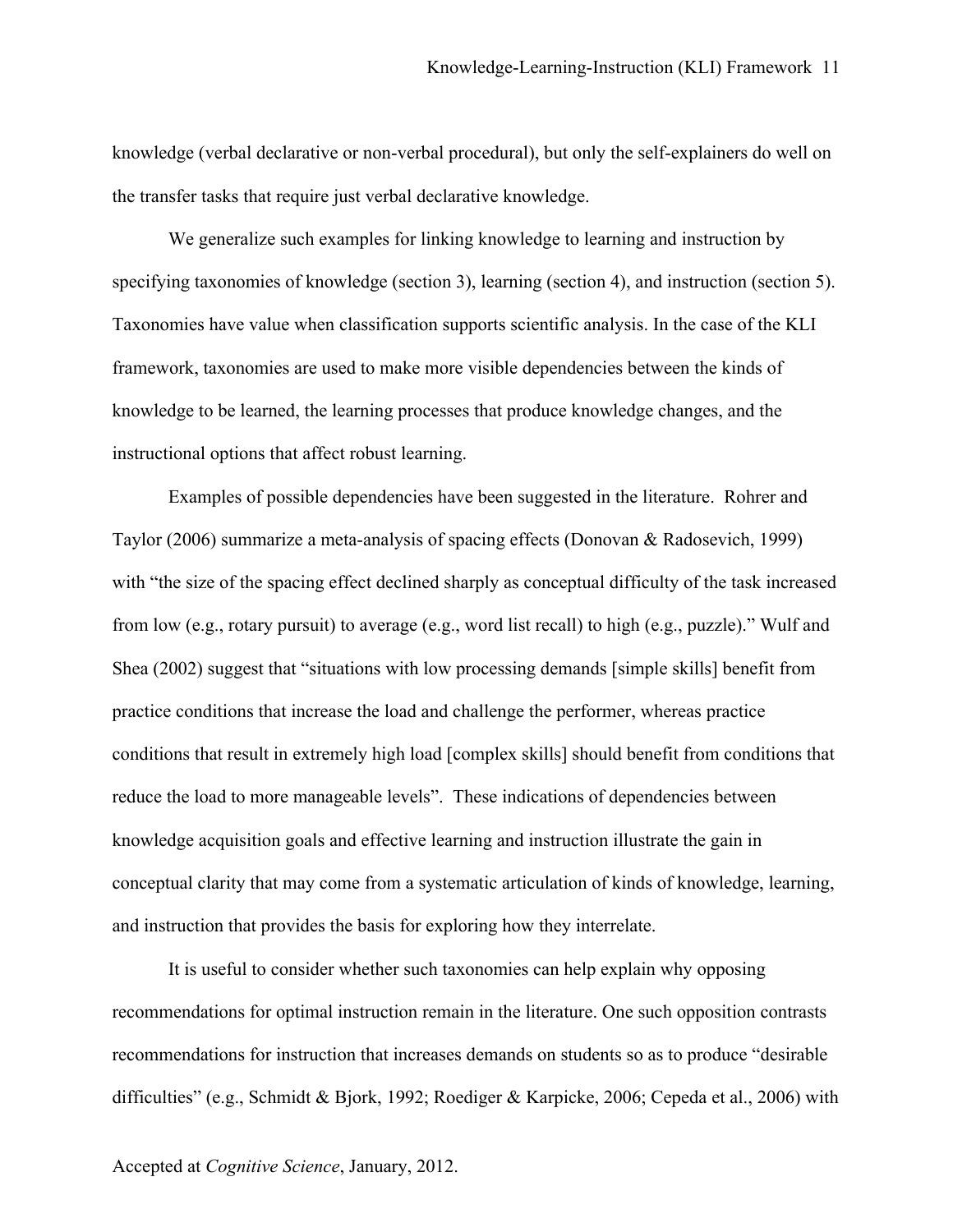recommendations for instruction that decreases demands on students so as to reduce extraneous "cognitive load" (e.g., van Merriënboer & Sweller, 2005). KLI can be used to help generate hypotheses for how this opposition may be resolved based on differences in the kinds of KCs, kinds of Learning Events (LE), or kinds of Assessment Events (AE) on which these research paradigms focus. Research supporting desirable difficulties has tended to focus on fact knowledge (a kind of KC), memory processes (a kind of LE), and long-term retention tests (a kind of AE) to argue in favor of instructional approaches such as increased test-like practice (Roediger & Karpicke, 2006) and mixed or spaced practice (Schmidt & Bjork, 1992). Cognitive load research has tended to focus on rule or schema knowledge (kinds of KCs), induction or compilation processes (kinds of LEs), and transfer tests (a kind of AE) to argue in favor of instructional approaches such as increased study of examples (Renkl, 1997). KLI provides a frame for 1) noticing contradictions in instructional recommendations and 2) pursuing whether the resolution lies within differences in the kinds of knowledge being addressed, in the kinds of learning processes being evoked (LEs), or in the nature of the assessment strategies (AEs) being employed.

Articulating potential dependencies among kinds of knowledge, learning, and instruction requires a stipulation of those kinds. Such articulation suggests a variety of open research questions that go beyond the open issues that motivated our creation of the KLI framework.

## *3. Knowledge: Decomposing Task Complexity and Transfer*

Others have argued for the importance for educational design of analyzing learning goals into components of knowledge (e.g., diSessa, 1993; Minstrell, 2001). Anderson and Schunn (2000) suggested "there is a real value for an effort that takes a target domain, analyzes it into its underlying knowledge components, … communicates these components, and monitors their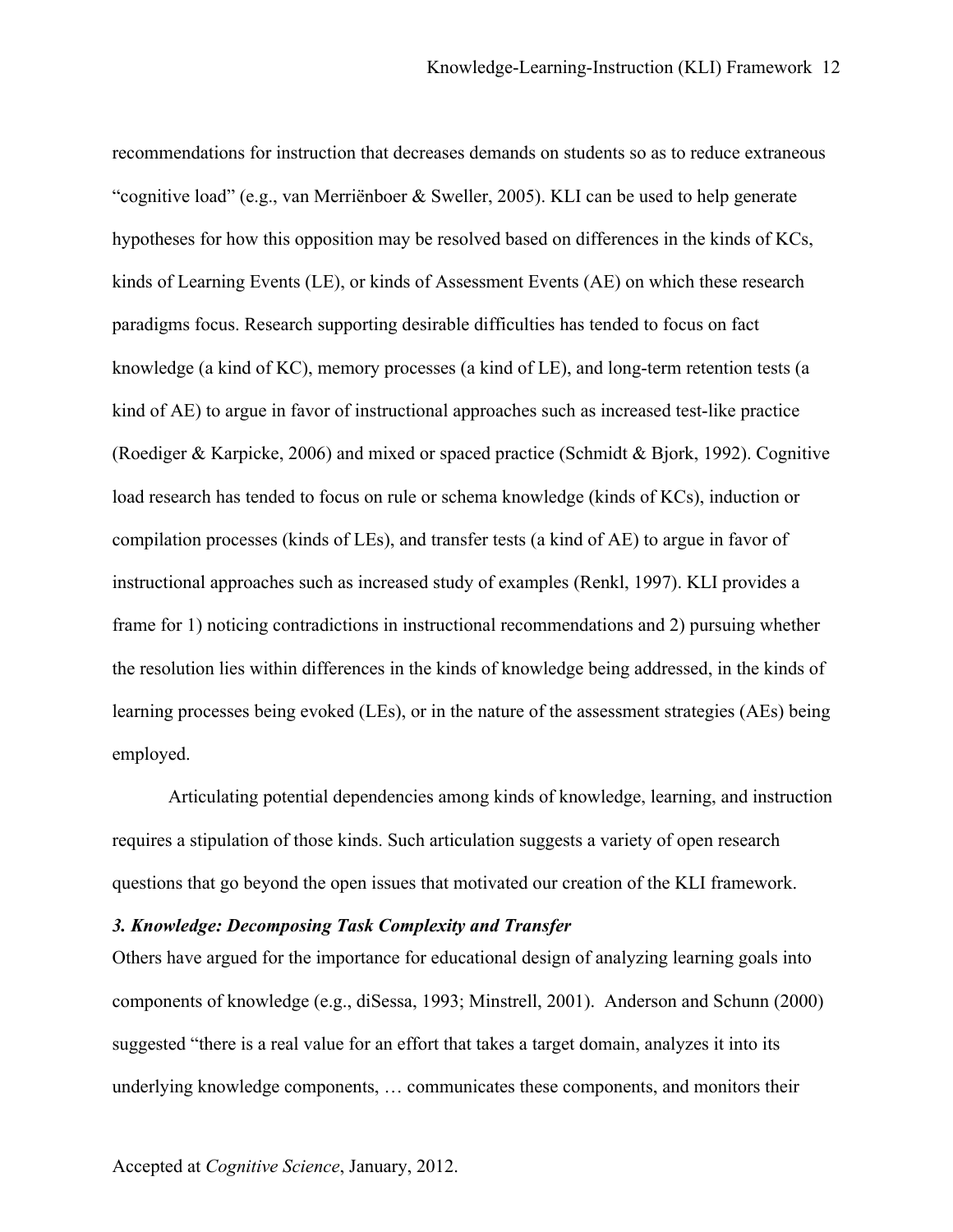learning". Although cognitive task analysis to design instruction has been demonstrated to be effective in a number of training domains (e.g., Clark, Feldon, van Merriënboer, Yates, & Early, 2007; Lee, 2003), it has not been a common approach for designing academic instruction. Cognitive task analysis remains as much an art as a science, in part because of the unobservable nature of knowledge and limited scientific tools for characterizing it at a useful level of analysis. Thus, we think an effort toward defining a taxonomy of kinds of Knowledge Components is worthwhile and can be useful even without costly implementation of computational models that has been the traditional approach of cognitive science.

We define a *Knowledge Component (KC)* as an *acquired* unit of cognitive function or structure that can be inferred from performance on a set of related tasks. These tasks are the Assessment Events of the KLI framework (see Fig. 1). As a practical matter, we use "Knowledge Component" broadly to generalize across terms for describing pieces of cognition or knowledge, including production rule (e.g., Newell, 1990; Anderson & Lebiere, 1998), schema (e.g., van Merriënboer & Sweller, 2005; Gick & Holyoak, 1983), misconception (e.g., Clement, 1987), or facet (e.g., Minstrell, 2001), as well as everyday terms such as concept, principle, fact, or skill (cf. Bloom, 1986). Many KCs describe mental processes at *about* the *unit task* level within Newell's (1990) time scales of human action (see Table 1). Unit tasks last about 10 seconds and are essentially the leaf nodes or smallest steps in the decomposition of a reasoning task – that is, the application of a single operator in a problem solving space (e.g., applying a theorem in a geometry proof). Unit tasks are at the interface between what Newell called the "cognitive band" and "rational band". Scientific investigation at these time scales is critical to make productive bridges between neuroscience research within the biological band, where attention is on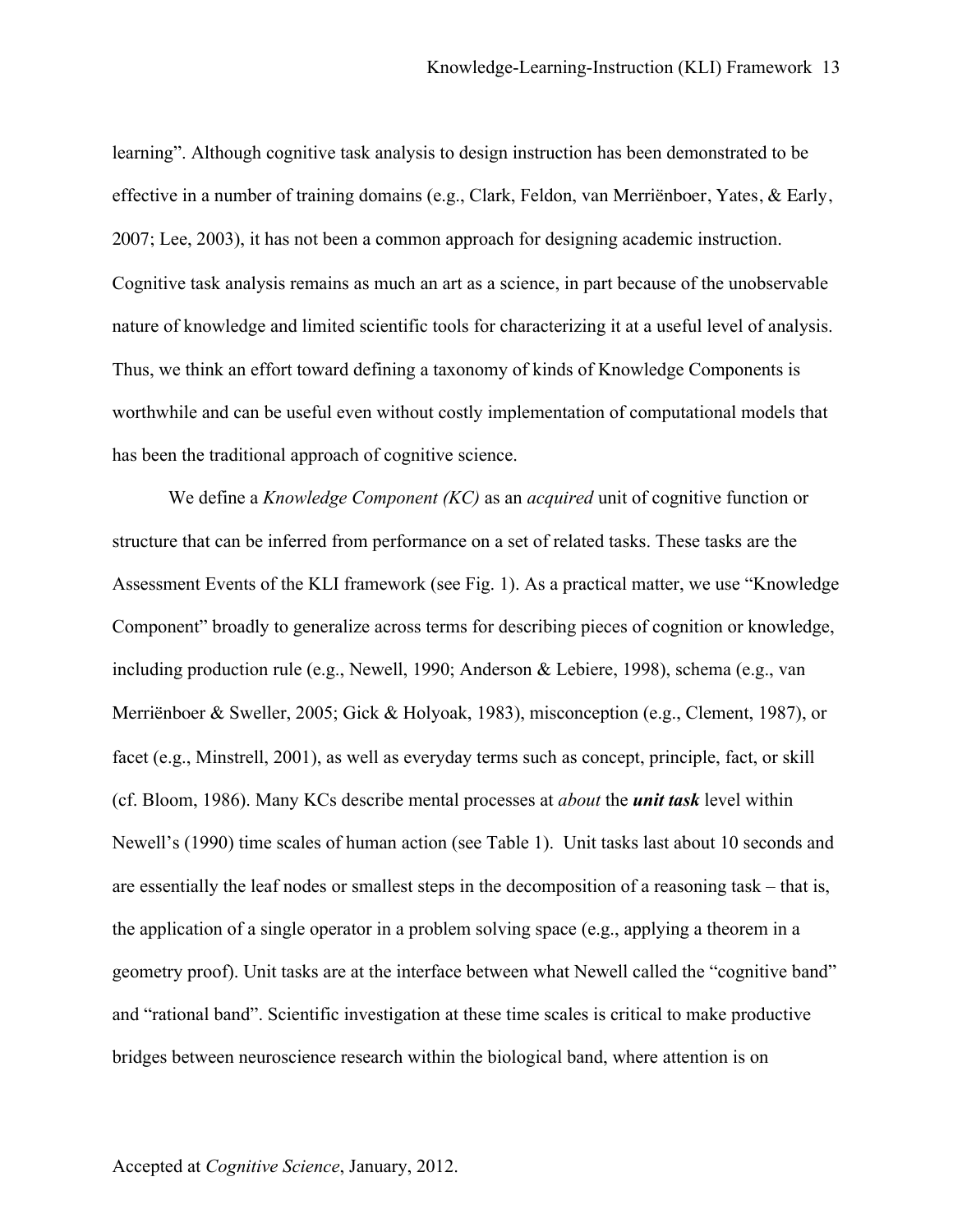millisecond changes, and educational research within the social band, where attention is on changes occurring over months.

--- Insert Table 1 about here ---

A range of unit task times are illustrated in Fig. 2, which shows a sample of three learning curves of student performance in language and math domains. Each curve displays the average time it takes students to correctly apply a single KC across successive opportunities during tutored problem solving. Application time for each KC systematically decreases as the KC is further refined and strengthened. Comparing the three curves illustrates the variability in average time to correctly apply KCs across the examples from three different domains--Chinese vocabulary, English articles, and geometric areas. But rather than assuming such variability is intrinsic to a whole domain, the working assumption of our framework is that such variability is associated with specific KCs. The prototypical KCs in Fig. 2 are drawn from different types as elaborated in Tables 2 and 3 and discussed below. Distinguishing properties of KCs is part of a deep analysis of domain knowledge, and thus a powerful source for innovative instructional design.

## --- Insert Fig. 2 about here ---

KCs that function in a given task are hierarchical, thus posing a problem of how to target the right components for a given learning situation. For example, sentence comprehension relies on word identification, which relies on letter recognition and trigonometry relies on geometry, which relies on multiplication. Because the KLI framework targets the analysis of academic learning, our strategy is to focus on knowledge that is to be acquired by students in a given academic course. This general strategy leads to a more specific one, to focus on the component level at which the novice student makes errors. Thus, within a hierarchy of components, a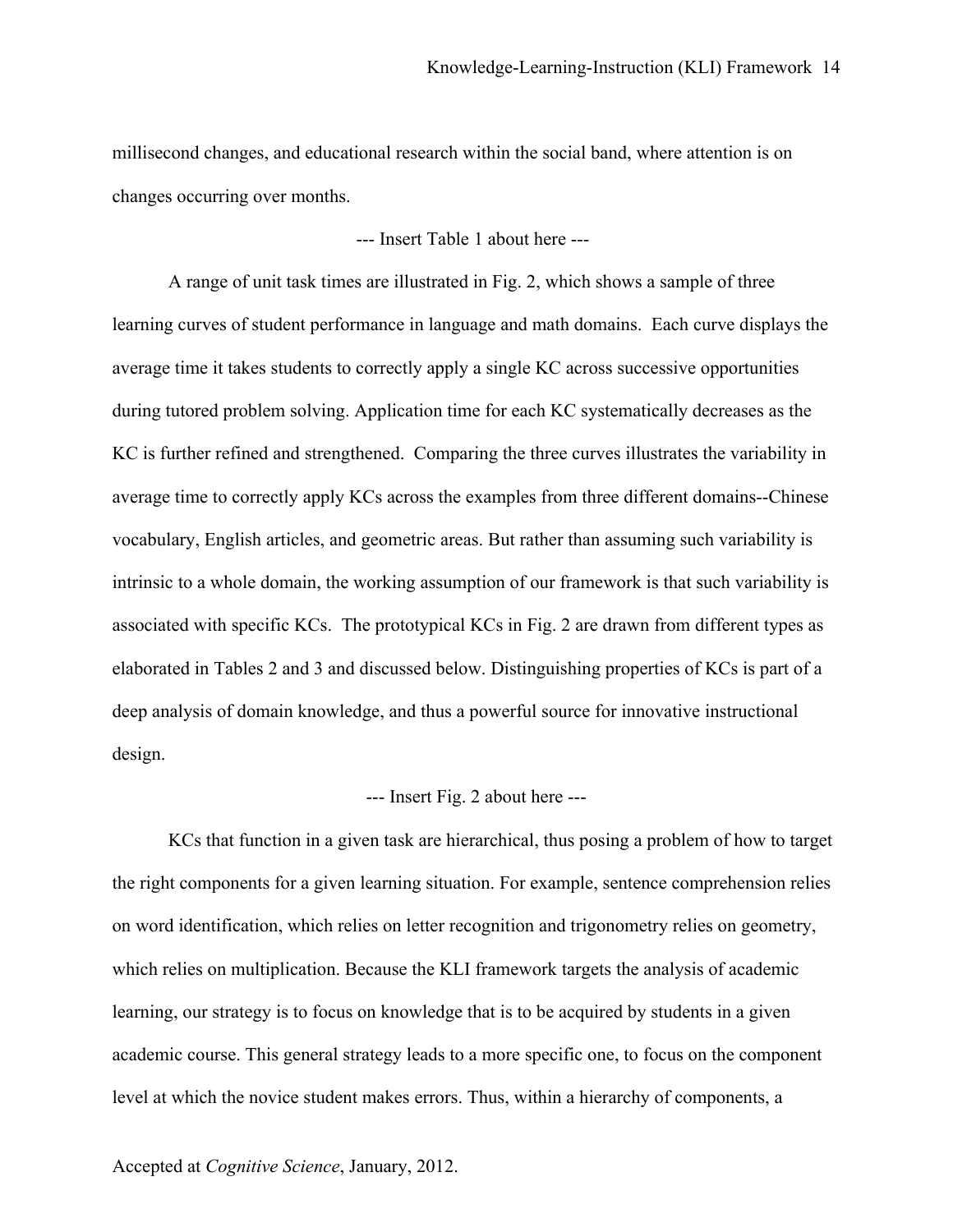knowledge analysis for a particular course may focus only on a single level that lies just above the level at which novices have achieved success and fluency. KC descriptions at the target level (e.g., word identification or geometry) can treat lower levels (e.g., letter identification or multiplication) as atomic under the empirical constraint that the target population has mastered the lower  $level<sup>1</sup>$ .

--- Insert Table 2 about here ---

#### *3.1 Kinds of Knowledge Components (KCs)*

KCs can be characterized in terms of various properties that cut across domains to capture their functioning in Learning Events. Time scale is one property we have already noted. Conditions of applications and the student response to an Assessment Event are others. Table 2 illustrates the properties of application conditions and responses for examples across three domains.<sup>2</sup> Some KCs are applied under unvarying, constant conditions, while others are applied under variable conditions. A KC has a constant condition when there is a single unique pattern to which the KC applies and a variable condition when there are multiple patterns to which it applies (e.g., a feature or features that can take on many different values). Paired associates (e.g, Roediger & Karpicke, 2006) and "examples" (e.g., Anderson, Fincham, & Douglass, 1997) are constant condition KCs, whereas categories, rules, schemas, or principles are variable condition KCs. Similarly, the response of a KC can be a single value or constant (e.g., a category label) or it can vary as a function of the variable information extracted in the condition<sup>3</sup>.

The condition-response format emphasizes that knowing is not just about knowing what or knowing how, but knowing when. Indeed, learning the conditions of application of knowledge, the "when", may be more difficult than learning possible responses, the "what" (cf., Chi, Feltovich, & Glaser, 1981; Zhu, Lee, Simon & Zhu, 1996).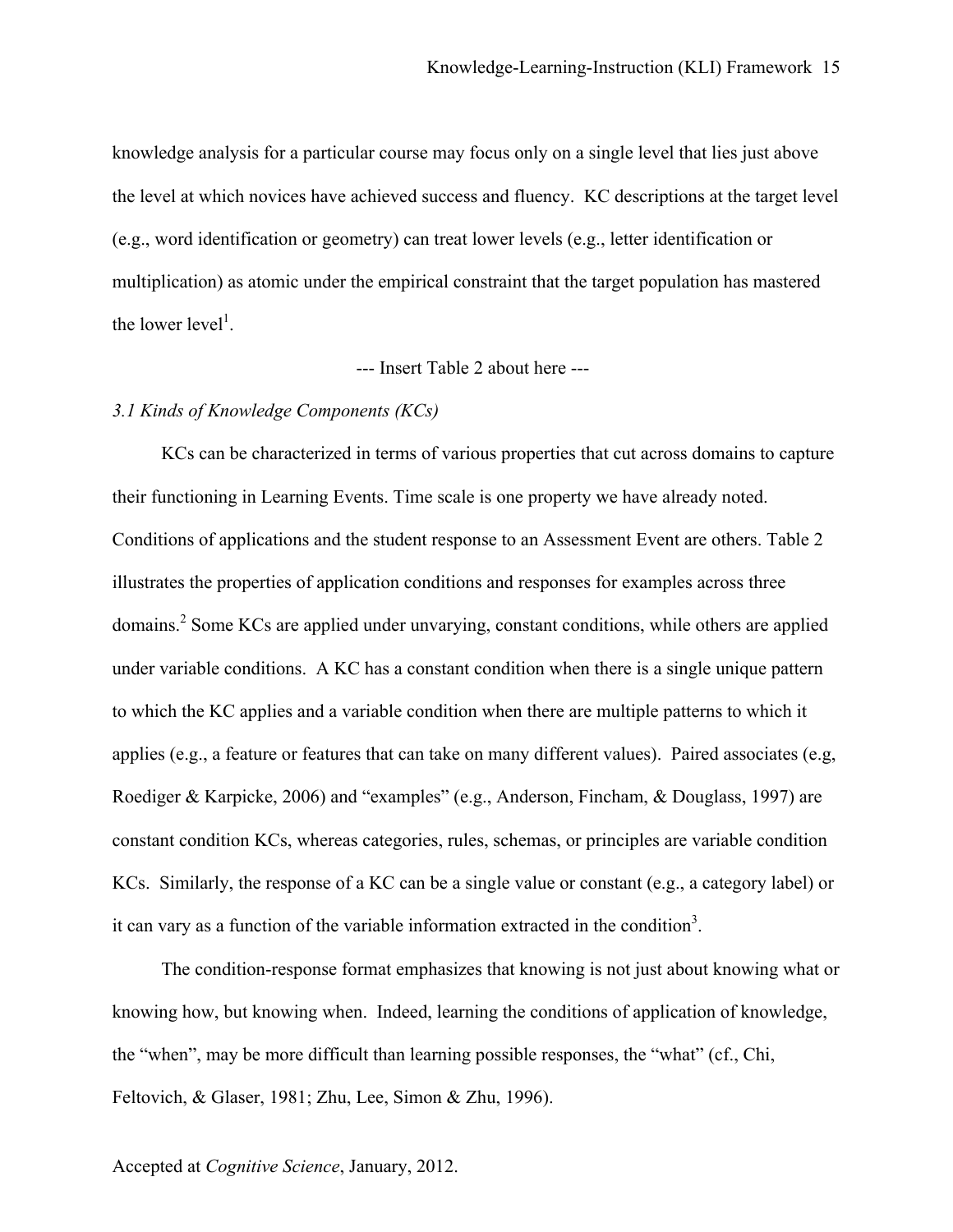For purposes of first approximation, these properties define a useful (if perhaps incomplete) notion of "complexity." KCs that have variable conditions of application, variable conditions of response, and operate on a longer time scale can be said to be more complex than KCs that are constant in application or response and at a shorter time scale. To illustrate a relatively simple KC, consider learning the meaning of the Chinese radical  $\exists$ . An English language learner acquires the connection between this form and the English word "sun." The implementation of this KC then is that, given  $\exists$  and the goal of generating an English translation (the conditions), produce "sun." While knowledge may well be non-symbolic in its brain-based implementation, for purposes of scientific analysis, we describe KCs in a symbolic format (e.g., English or computer code).

As illustrated in Table 3, our knowledge taxonomy makes four key distinctions (the first two have been introduced above): the generality of the conditions of application, the generality of the response, whether the KC is verbal or not, and the extent to which the KC can be rationalized. In the Chinese KC example above, the application condition (the Chinese radical  $\Box$ ) is a constant and the response (sun) is a constant. The relationship is verbal (i.e., students express it in words), and while a few radicals may have iconic value, the relationship generally has no rationale, instead being a writing convention<sup>4</sup>. Non-language examples of "constantconstant" KCs are shown in Table 2 as are examples of KCs with variable conditions and/or variable responses. As indicated in the last column of Table 3 (second row), constant-constant KCs are commonly called "facts." The labels in Table 3 (facts, categories, rules, etc) are rough mappings to commonly used terms (cf. Gagne, 1985) and not necessarily one-to-one with the cells in this taxonomy.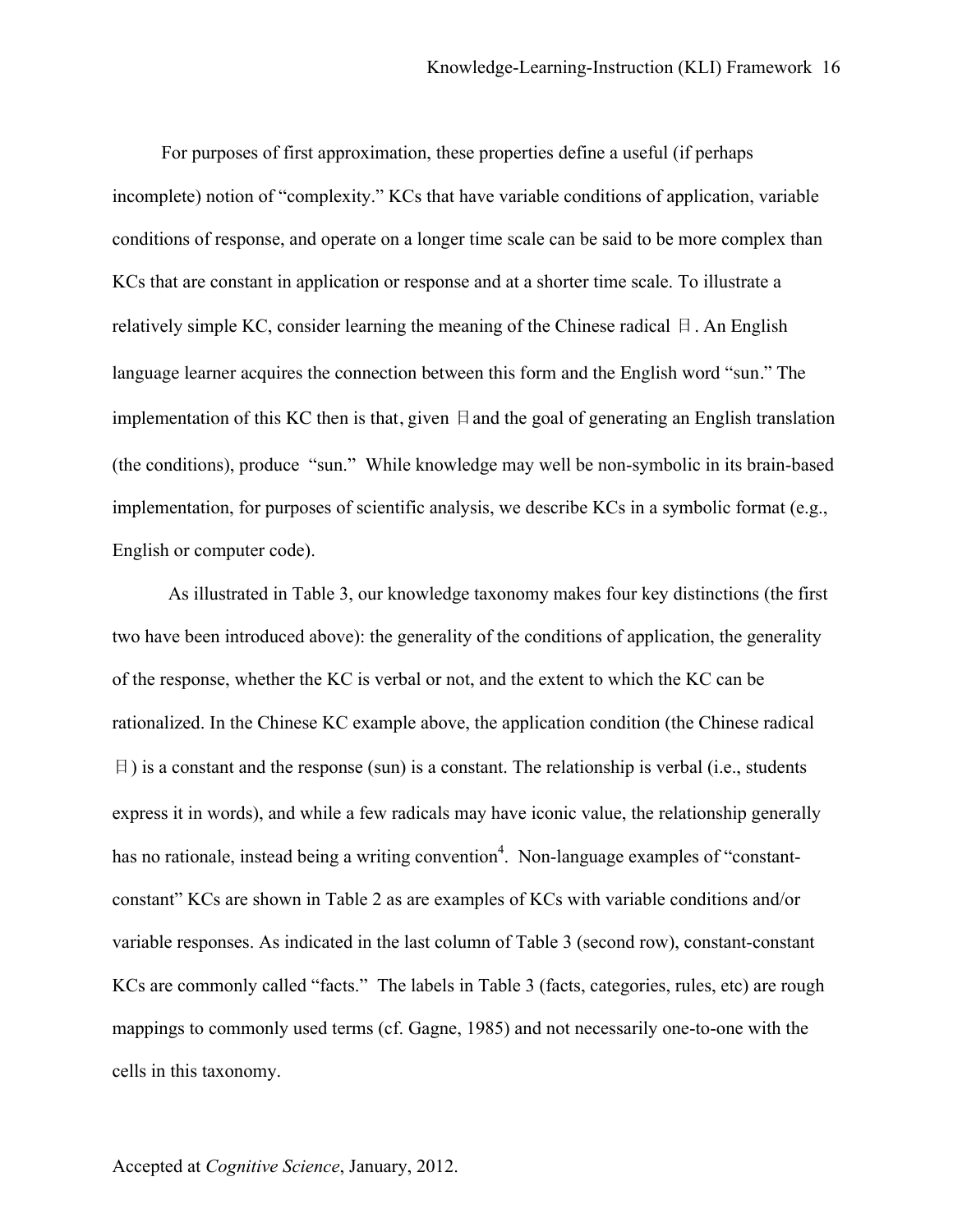--- Insert Table 3 about here ---

*3.1.1. Constant-Constant KCs.* Whether the conditions and response of KCs are constants or variables is associated with the broad kinds of learning processes (e.g., memory, categorization, induction) that have been studied. Learning research that emphasizes memory (e.g., Schmidt & Bjork, 1992; Cepeda et al., 2006; Roediger & Karpicke, 2006) has primarily focused on constant-constant KCs and these are often assessed with "paired associate" tasks. For example, instructional recommendations derived from research on spacing and testing effects (Pashler et al., 2007) have tended to emphasize constant-constant KCs with tasks such as math fact recall (e.g., 8x5=40 in a study of spaced practice; Rea & Modigliani, 1985).

These relatively simple "associations" or "facts" (see Table 3) are pervasive in academic learning, such as vocabulary facts in second-language learning<sup>5</sup>. Similar KCs are essential in middle school, high school and post-secondary mathematics and science, particularly, definitions of terms. For instance, "Pi (Π) is the ratio of a circle's circumference to its diameter" represents a constant-constant KC in math that relates a term to its definition. These tend to be relatively minor components in post-elementary mathematics, but they can be significant barriers to learning. For example, student performance in the ASSISTment computer tutoring system (Feng, Heffernan, & Koedinger, 2009) reveals that errors in simple fraction multiplication word problems (e.g., "What is 3/4 of 1/2?") are sometimes not about the math, but about vocabulary – follow-up questions indicate that students make more errors on "What does 'of' indicate?" (where multiply is one of four operator choices) than on "what is  $\frac{3}{4}$  times  $\frac{1}{2}$ ?".

We emphasize that all KCs, even these simple facts, are not directly observable and multiple Assessment Events (AEs) are needed to infer whether or not a student has robustly acquired a KC. Variability in the timing of AEs and the kinds of performance metrics used are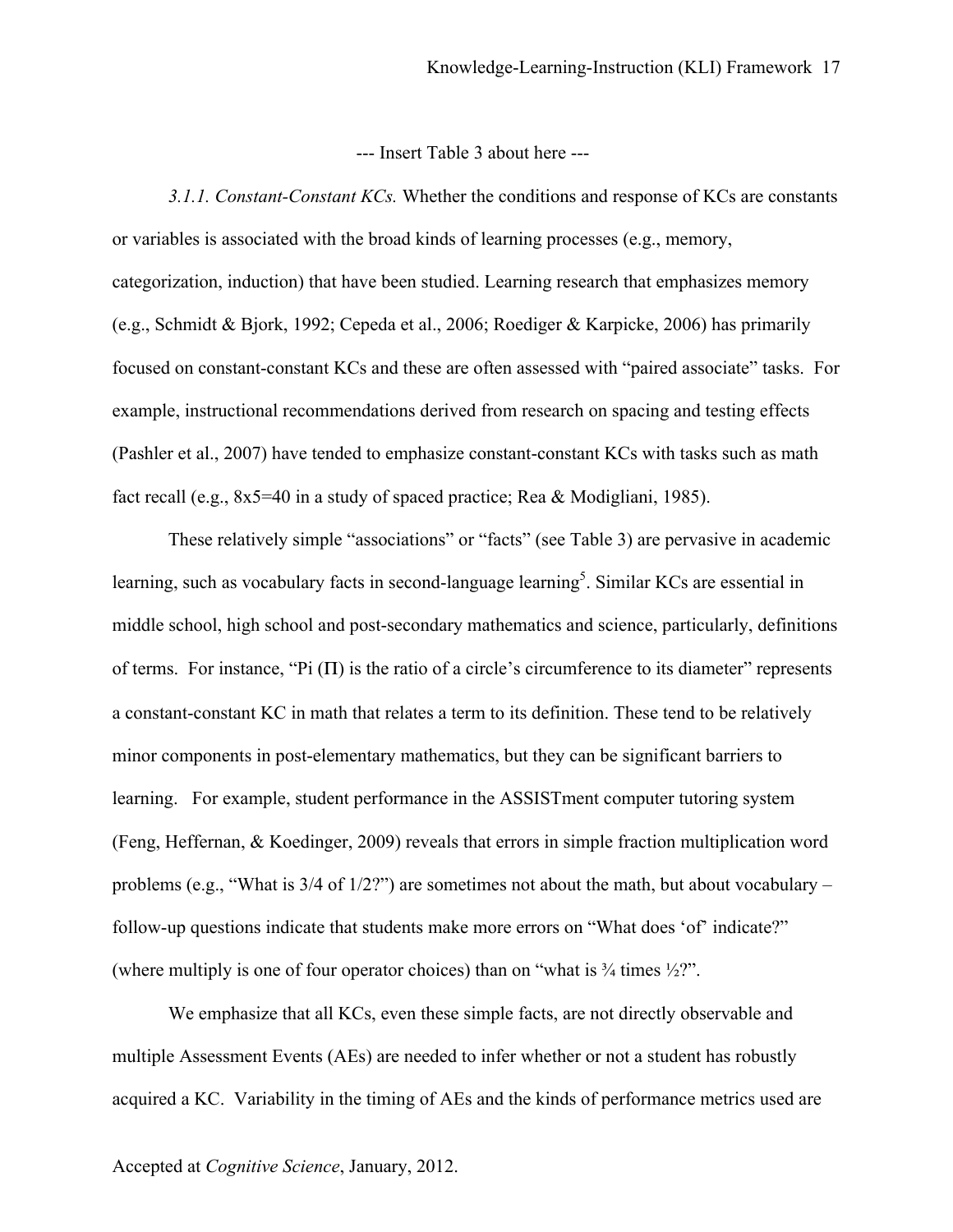important. Success on an AE immediately after instruction provides evidence of some initial acquisition of a KC, but is weaker evidence of robust learning than success on a delayed AE (cf. Cepeda et al., 2006). Accuracy in performance does not guarantee acquisition of fluency, but AEs that provide timing data or assess accuracy in time limited contexts would (cf., de Jong & Perfetti, 2011).

3.1.2 *Variable-Constant KCs*. While memory research has emphasized constant-constant KCs, research on conceptual and perceptual category learning (Medin & Schaffer, 1978) and artificial grammar rule learning (Frank & Gibson, 2011) has primarily focused on variableconstant KCs, which are essentially category-recognition rules with many-to-one mappings. English article selection is an example of this type: "to construct a noun phrase with a unique referent, use the article 'the'" (e.g., "The moon …"). Such categorical or classification knowledge exists in mathematics as well, for instance, any expression that indicates the quotient of two quantities is a fraction<sup>6</sup>. Other examples of variable-constant KCs are given in Table 2. That some knowledge can be used in (or generalizes across) a variety of different situations is reflected in KLI by KCs that have variable conditions.

*3.1.3 Variable-Variable KCs*. Research that emphasizes more complex rule or schema structure learning and transfer (e.g., Gick & Holyoak, 1983; Sweller & Chandler, 1994) has primarily focused on variable-variable KCs. These KCs map one relational structure (Gentner, et al., 2009) to another and variables are used to express the many possible arguments to those relations. An example in second language learning is a rule for generating an English plural: To form the plural of a singular noun <N> ending in an "s" sound or a "z" sound, form the word  $\langle N \rangle$  "es". In mathematics and science, KCs that apply formulas to solve problems have a variable-variable structure: To find the area of a triangle with height  $\langle H \rangle$  and base  $\langle B \rangle$ ,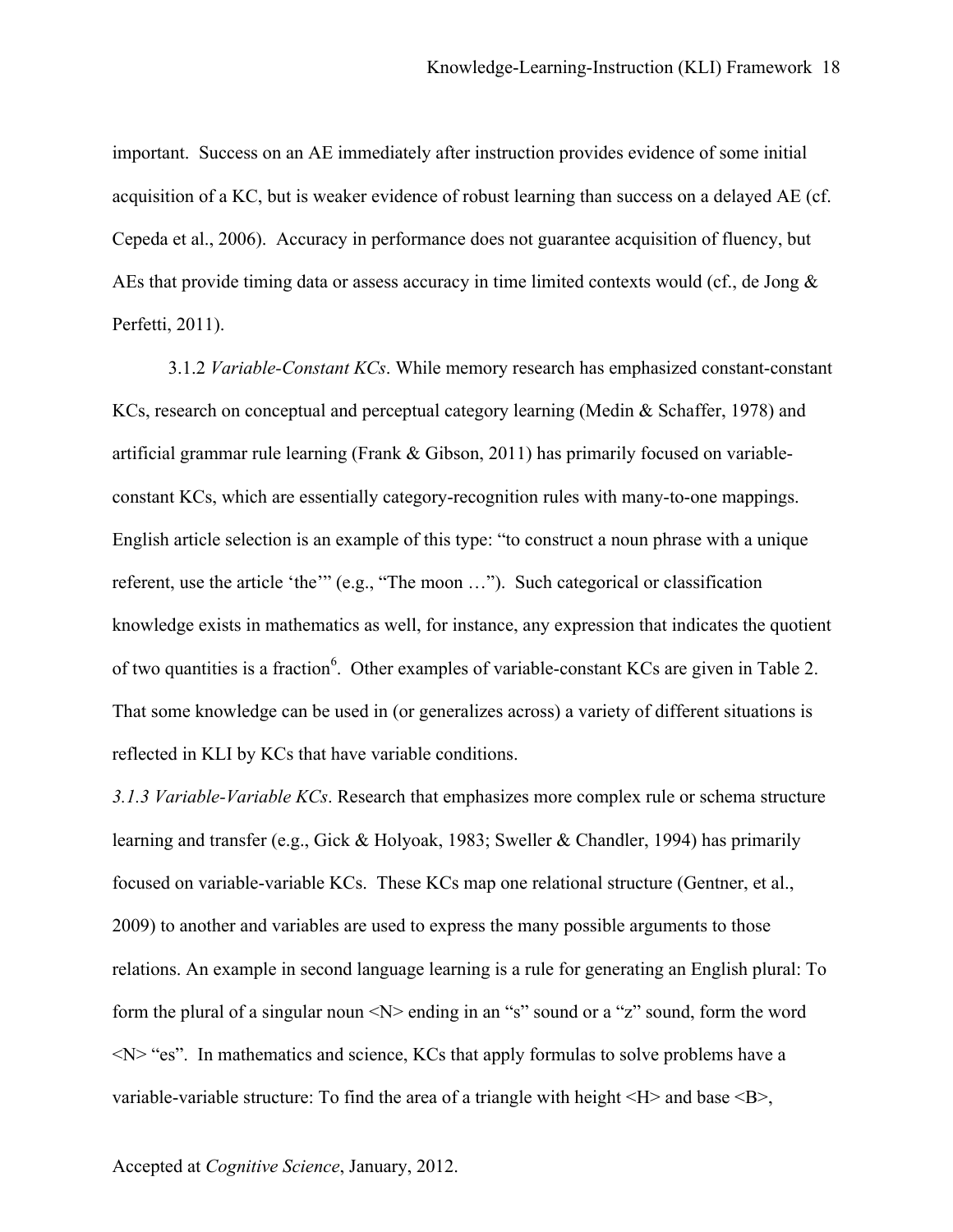multiply  $\langle H \rangle^* \langle B \rangle^* 1/2$ . Other math and science examples of variable-variable KCs are shown in Table 2.

Variety in task contexts is needed to infer acquisition of variable condition KCs from Assessment Events. Just because a second language English student correctly selects "an" in "[a/an] orange" does not ensure the student has learned a (variable-constant) KC with the right generality (Wylie et al., 2009). They may or may not have (implicitly) induced a KC for which "the noun begins with a vowel" is a condition. Variety in assessment tasks, such as " $[a/an]$ " honor", is needed to infer the student has learned the correct condition, "the noun begins with a vowel *sound*". Aleven and Koedinger (2002) illustrate the use of a variety of assessments to disambiguate KCs with incorrectly generalized conditions ("angles that look equal => are equal") from KCs with correctly generalized conditions (e.g., "base angles of an isosceles triangle  $\Rightarrow$  are equal").

*3.1.4 Non-verbal vs. verbal KCs*. Some KCs represent associations, perceptual categories, skills, or procedures that cannot be readily verbalized (cf., Alibali & Koedinger, 1999; Dienes & Perner, 1999). Other KCs represent concepts, procedures, principles or theories that learners can readily verbalize. The KLI distinction between verbal and non-verbal is similar (but not identical<sup>7</sup>) to the ACT-R distinction between declarative and procedural knowledge (Anderson & Lebiere, 1998), which has been influential in instructional design (e.g., Koedinger & Aleven, 2007). The ACT-R distinction is about unobservable cognitive mechanisms, emphasizing whether or not knowledge can be accessed by other knowledge (declarative can, procedural cannot). The KLI distinction is about observable behavior, emphasizing whether students can "do" but not explain (indicating non-verbal knowledge), explain but not do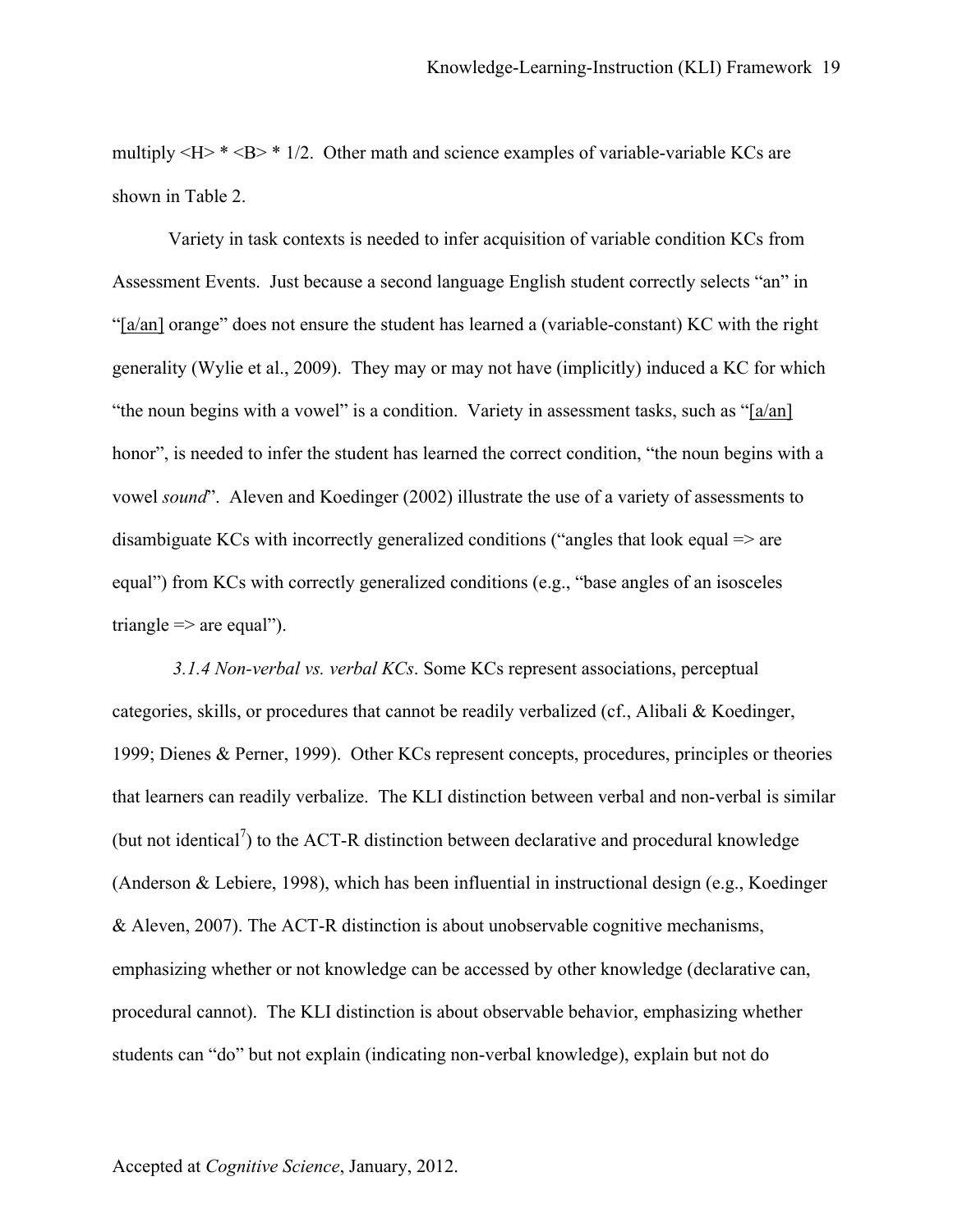(indicating "inert" verbal knowledge), or do *and* explain (indicating both non-verbal and verbal knowledge).

One reason to emphasize this distinction derives from the observation that much of what experts know is only in non-verbal or "implicit" form (Posner, in press). Much language knowledge (e.g., English article selection) is non-verbal – English speakers can converse effectively and fluently, but most either cannot explain their choices at all or cannot do so to a reasonable standard of coherence. Non-verbal knowledge is common in math too; for example, students may be able to accurately recognize which expressions are fractions, but not articulate how they do so. Aleven and Koedinger (2002) provide evidence of non-verbal procedural knowledge in the performance of geometry students who were more correct on making geometric inferences than they were on matched explanation items. A mathematical model of their data provides evidence that non-verbal procedural and verbal declarative knowledge of the same content can co-exist and that different mixtures of such knowledge can yield identifiable patterns of performance across multiple assessments.

Because experts cannot directly access or articulate many aspects of what they know, they are susceptible to "expert blind spot" (Koedinger & Nathan, 2004). Instructors and designers may thus underemphasize or even completely overlook non-verbal knowledge in their instructional delivery or design. The pervasiveness of non-verbal visual or procedural knowledge is one reason why Cognitive Task Analysis is so powerful in improving instruction (Clark et al., 2007).

Verbal instruction is intrinsically bound to learning verbal KCs. Moreover, even in tasks involving substantial non-verbal knowledge, the verbal articulation of knowledge (by teacher, textbook, tutor, or student) can enhance learning. It is not well enough understood when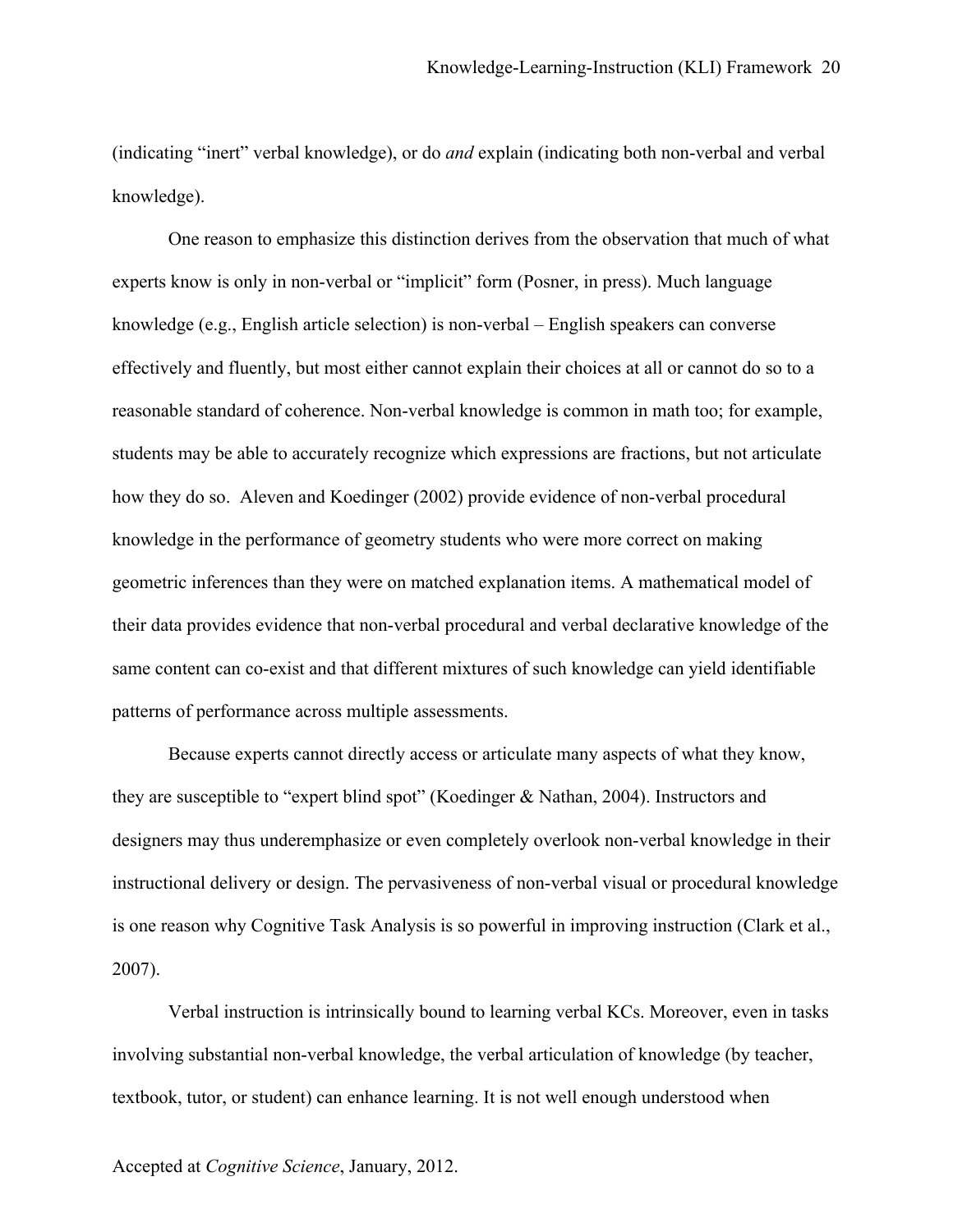explanations (intended to produce verbal KCs) should be given to or elicited from students to best enhance their learning (cf. Renkl et al., 1998). Much research on "self-explanation" indicates that prompting students to provide verbal explanations of actions (whether their own or ones given in a worked example) can often aid robust learning (Aleven & Koedinger, 2002; Chi et al., 1994; Graesser, McNamara, & VanLehn, 2005; Hausmann & VanLehn, 2007). Although verbalization during mainly perceptual tasks can sometimes interfere with learning (Schooler et al., 1997), verbalization in such tasks can also be supportive (Fox & Charness, 2009). In some situations, the support provided for verbalization is offset by the additional instructional time it requires (Wylie et al., 2009). These somewhat ambiguous conclusions may reflect variations in the specific Instructional Events and the target learning. The KC taxonomy may help differentiate positive and negative results of the effects of verbalization, including prompting for self-explanations. The negative results tend to involve variable-constant KCs in domains where non-verbal acquisition is sufficient, whereas the positive results involve variable-variable KCs in domains where verbal KCs (as well as non-verbal KCs) are learning objectives (e.g., students are expected to be able to express mathematical theorems and scientific principles).

One reason why educators in some domains value verbal articulation of rules and principles is that, once expressed, they are available for rational argument. How much rationalization can be done around a KC is a topic we discuss next.

*3.1.5 Connective tissue -- KCs with and without rationales*. While some "rules" or "principles" clearly have a rationale, such as theorems in mathematics, other "rules" may reflect regularities of seemingly arbitrary conventions, as in some English spelling rules. The availability of rationales should be considered as graded rather than all or none and dependent on the depth of theory development in a domain.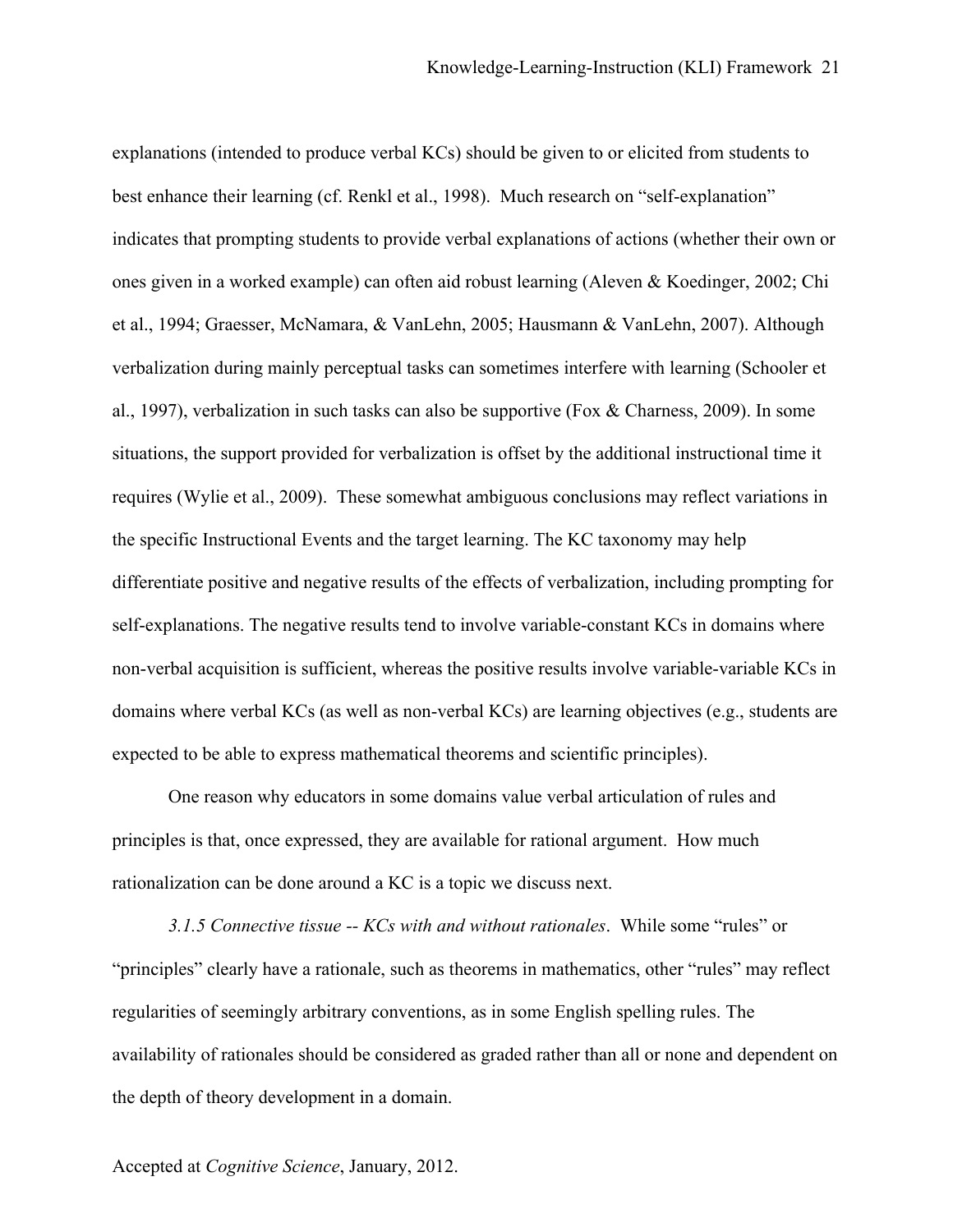The rules for creating plurals are relatively difficult to rationalize insofar as different languages have different ways to create plurals. These rules gain some rationale within the constraints of a given language, but they remain largely opaque to everyday usage $8$ . Other KCs have rationales grounded in nature. The formula for the area of a triangle is a provable regularity of Euclidean spaces that are approximated in the real world. However, just as a skilled language user will not know the rationales for plurals, the successful geometry student may not understand the rationale for the area of a triangle.

The rationale feature of KCs is relevant in considering whether certain forms of instruction, such as collaborative argumentation or discovery learning, will be effective for a particular kind of KC. The rationale of a KC can support sense-making strategies and be used to reconstruct a partially forgotten KC, adapt it to unfamiliar situations, or even construct a KC from scratch. Instruction that involves students in explicitly discovering KCs from data or deriving KCs through argumentation may be productive for KCs with a rationale, but not for ones without.

## *3.2 Integrative Knowledge Components and other complexity factors*

Beyond the basic KC taxonomy illustrated in Tables 2 and 3 are some additional features of KCs that have significance for learning and instruction. Integrative knowledge (e.g., Case  $\&$ Okamoto, 1996; Slotta & Chi, 2006), prerequisite conceptual and perceptual knowledge (e.g., Booth & Koedinger, 2008), probabilistic knowledge (e.g., Frishkoff, Pavlik, Levin, & de Jong, 2008), and shallow or incorrect knowledge including misconceptions (e.g., Aleven & Koedinger, 2002; Chi et al., 1981; Clement, 1987; Minstrell, 2001) are among the important knowledge complexities that have been made visible in learning research.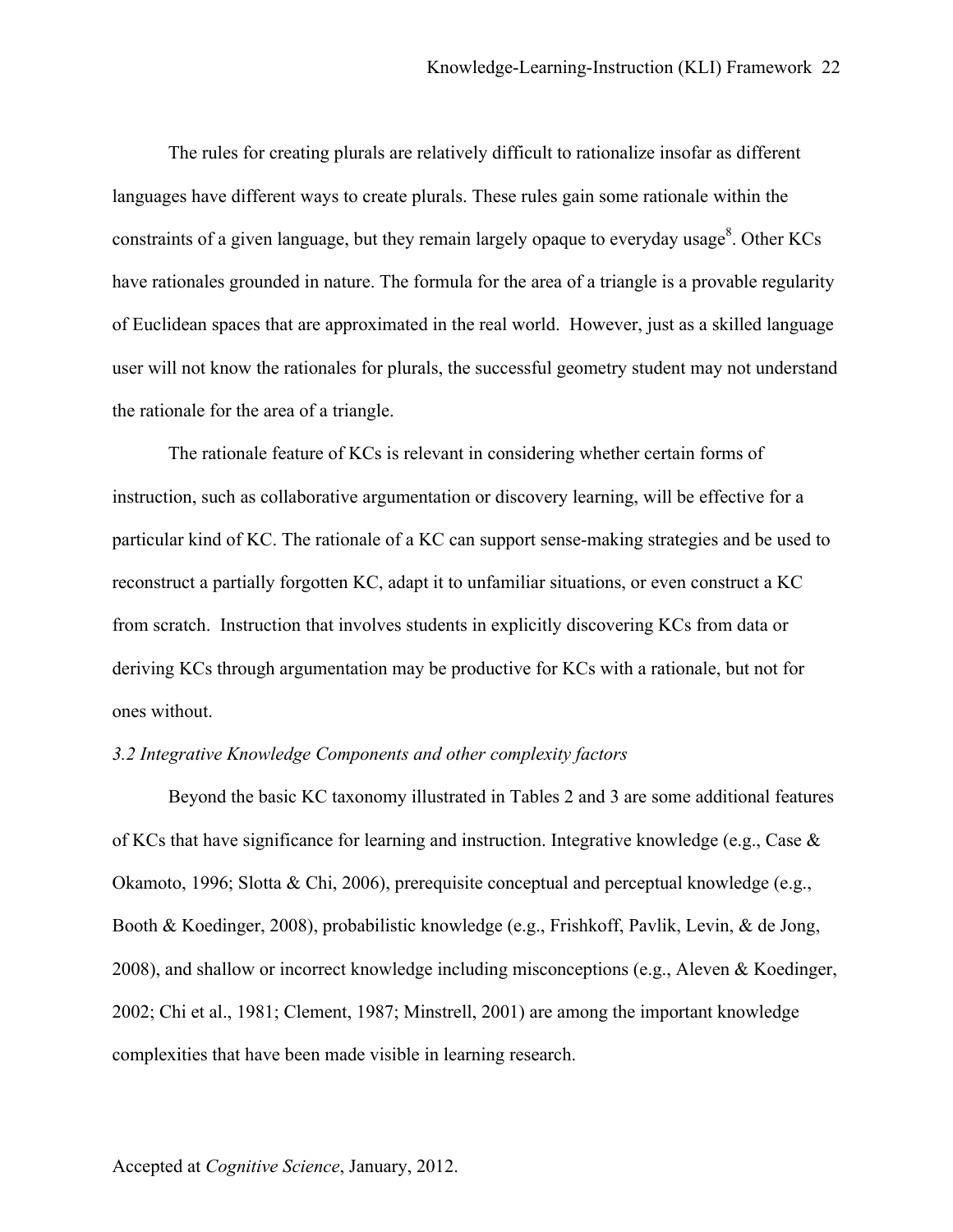KCs sometimes are not inferable from a single behavioral pattern, but only from behavioral patterns across task situations varying in complexity. We call such a component an "*integrative Knowledge Component*" because it integrates or must be integrated (or connected) with other KCs to produce behavior. Descriptions of integrative KCs make reference to internal mental states either in their condition (e.g., a deep feature produced by another KC) or in their response (e.g., a subgoal for another KC to achieve). A typical strategy for inferring an integrative component uses a subtraction logic that takes the differences between two tasks of overlapping complexity as implicating an integrative KC. For example, Heffernan and Koedinger (1997) found students were significantly worse at translating two-step algebra story problems into expressions (e.g., 800-40x) than they were at translating two closely matched onestep problems (with answers 800-y and 40x). They hypothesized that many students are missing an integrative KC that is necessary to solve the two-step problems, namely a recursive grammar rule indicating expressions (e.g., 40x) can be embedded within other expressions (e.g., 800-40x). Instruction specifically designed to address learning of this KC significantly improved student performance (Koedinger & McLaughlin, 2010).

For integrative knowledge, non-verbal forms of instruction (e.g., example study, repeated practice) may not be optimal for effective induction and refinement. Providing and eliciting explanations may be critical to help learners break down or externalize the complex inference needed when processing negative feedback to fully identify all the KCs and integrative KCs in a reasoning chain and to revise any KCs that are not correct as part of that chain (cf. MacLaren & Koedinger, 2002).

*Estimating and Measuring KC Complexity*. Informally, complexity reflects the condition encoding requirements and the response requirements of the task (e.g., how many coding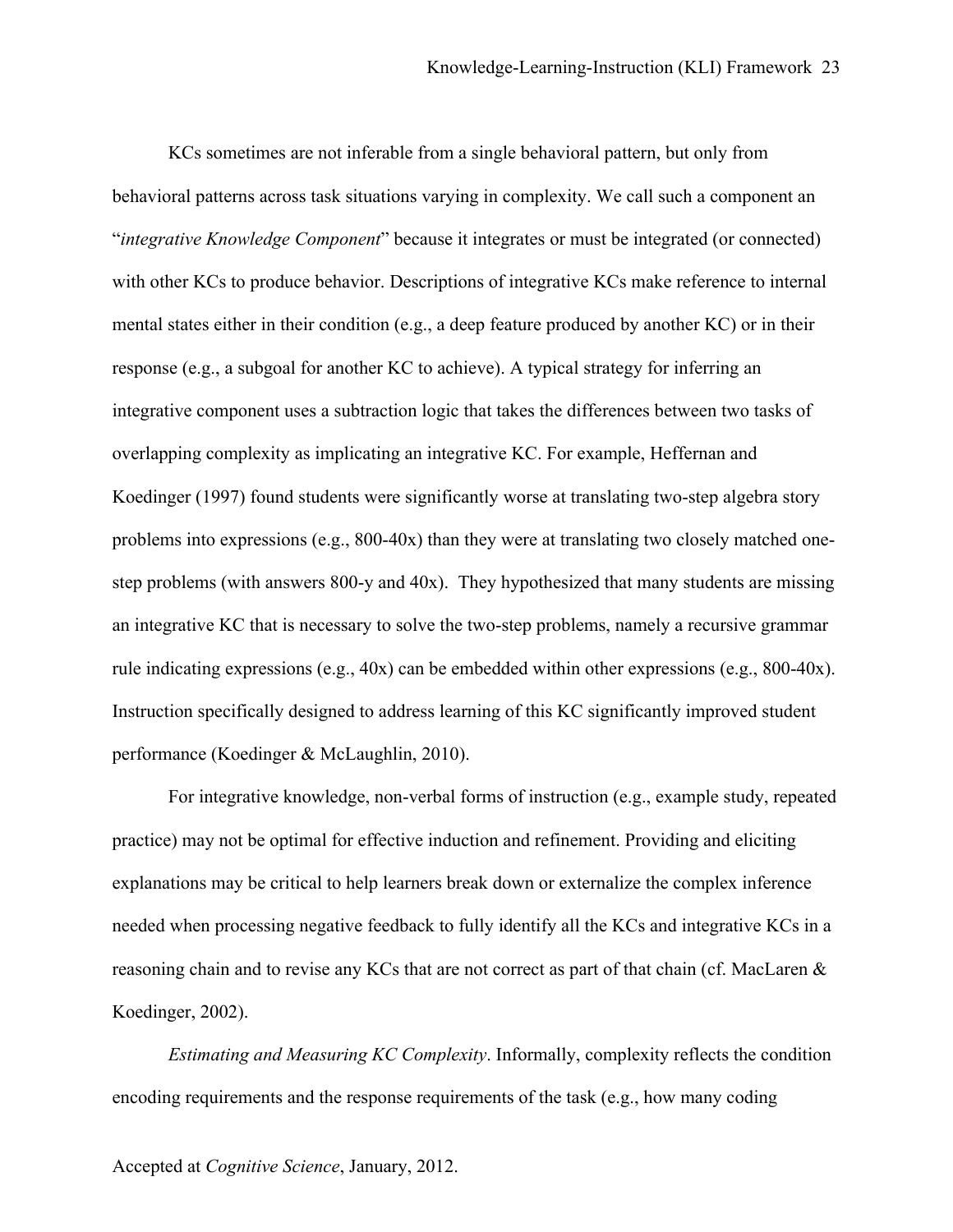operations on perceptual stimulus are needed; how many response operations). However, the knowledge taxonomy captures additional possibilities: KCs with variable conditions or responses tend to be more complex than those with constant conditions or responses. Knowing a KC both verbally and non-verbally is more complex than knowing it just non-verbally. And knowing the rationale of a KC as well as the KC itself is more complex than knowing a KC without a rationale.

Beyond these informal approximations, we have two ways to ground and estimate KC complexity. The first is a simple heuristic: Simply put, the more complex the description of the KC, the more complex is the KC, following a general definition of complexity as description length (Rissanen, 1978). <sup>9</sup> The ideal description language for KCs is a formal cognitive modeling language such as an ACT-R production system (Anderson & Lebiere, 1998) or structure mapping theory (Gentner et al., 2009). But, KC descriptions in English may also serve this purpose particularly when closely guided by empirical cognitive task analysis methods such as think alouds or difficulty factors assessments (Koedinger & Terao, 2002; Rittle-Johnson & Koedinger, 2001). Neither approach is guaranteed, but reasonable predictions are possible. Employing description length with the KC descriptions in Table 2 suggests that constantconstant KCs in the three domains tend to be simpler (9, 6, and 6 words) than variable-constant KCs (11, 12, and 10 words), which are simpler than variable-variable KCs (12, 21, and 21 words).

A second grounding of KC complexity is empirical: the difficulty students have in applying the KC, one measure of which is the time it takes for students to correctly execute a KC. In general, simpler KCs can be executed more quickly, as suggested by the learning curves displayed in Fig. 2. In these curves the y-axis is the average time for correct entries in computer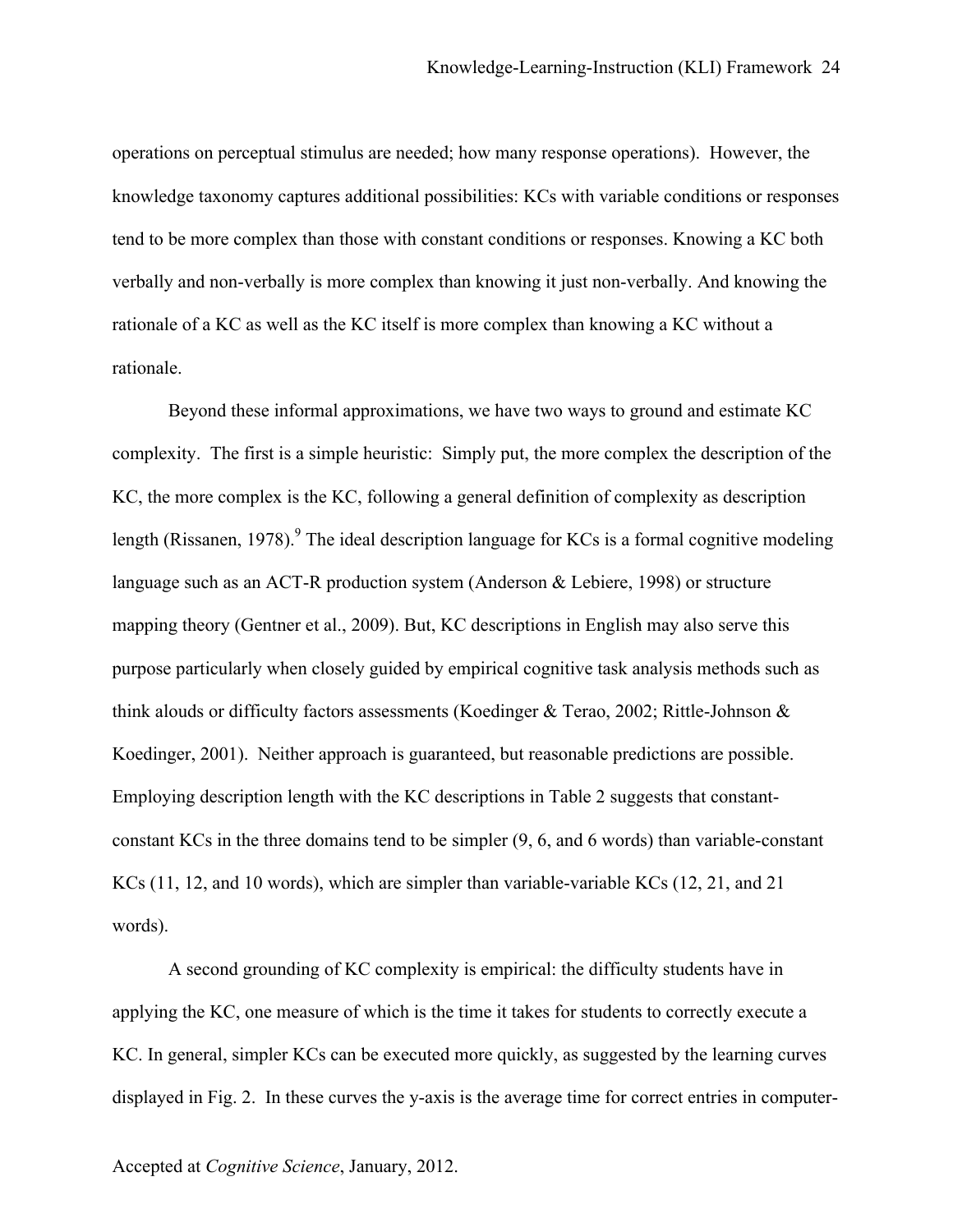based tutoring systems for second-language and math learning. The average is for each student on each KC in a particular unit of instruction. The x-axis shows the number of opportunities that students have had to practice and learn these KCs. Each opportunity is both an Assessment Event, whereby the system measures accuracy (whether or not the student is correct on first attempt without a hint) and latency (how long to perform the action), and an Instructional Event, whereby a correct action gets positive feedback, incorrect actions get substantive negative feedback, and successively more detailed hints are provided at request. In general, students learn with more opportunities and this relation is reflected in Fig. 2 where the curves go down, indicating faster correct performance as opportunities increase.

Fig. 2 shows learning curves from a Chinese vocabulary unit, an English grammar unit on use of articles, and a Geometry unit on area of figures. The Chinese Vocabulary unit involves constant-constant KCs, for example, the Chinese character for "lao3shi1" translates as "teacher". Students' correct performance of these KCs, which involves retrieving the correct response and typing it in, takes about 3 to 6 seconds on average (see Fig. 2a). The English Article unit involves variable-constant KCs, such as "if the referent of the target noun was previously mentioned, then use 'the.'" Students' correct performance of these KCs, which involves retrieving or reasoning to a correct response and selecting it from a menu, takes about 6 to 10 seconds (see Fig. 2b). The Geometry Area unit involves variable-variable KCs such as "if you need to find the area of a circle with radius  $\langle R \rangle$ , then compute 3.14  $\ast$   $\langle R \rangle \land 2$ ". These typically involve retrieving or constructing the needed mathematical operations or formula and typing in the arithmetic steps to be taken (e.g.,  $3.14*3^2$ ) or the final result (e.g., 28.26). Correct reasoning and entry takes about 10 to 14 seconds (see Fig. 2c). These examples illustrate the possibility of supporting theoretically derived hypotheses about KC complexity (e.g., from KC category or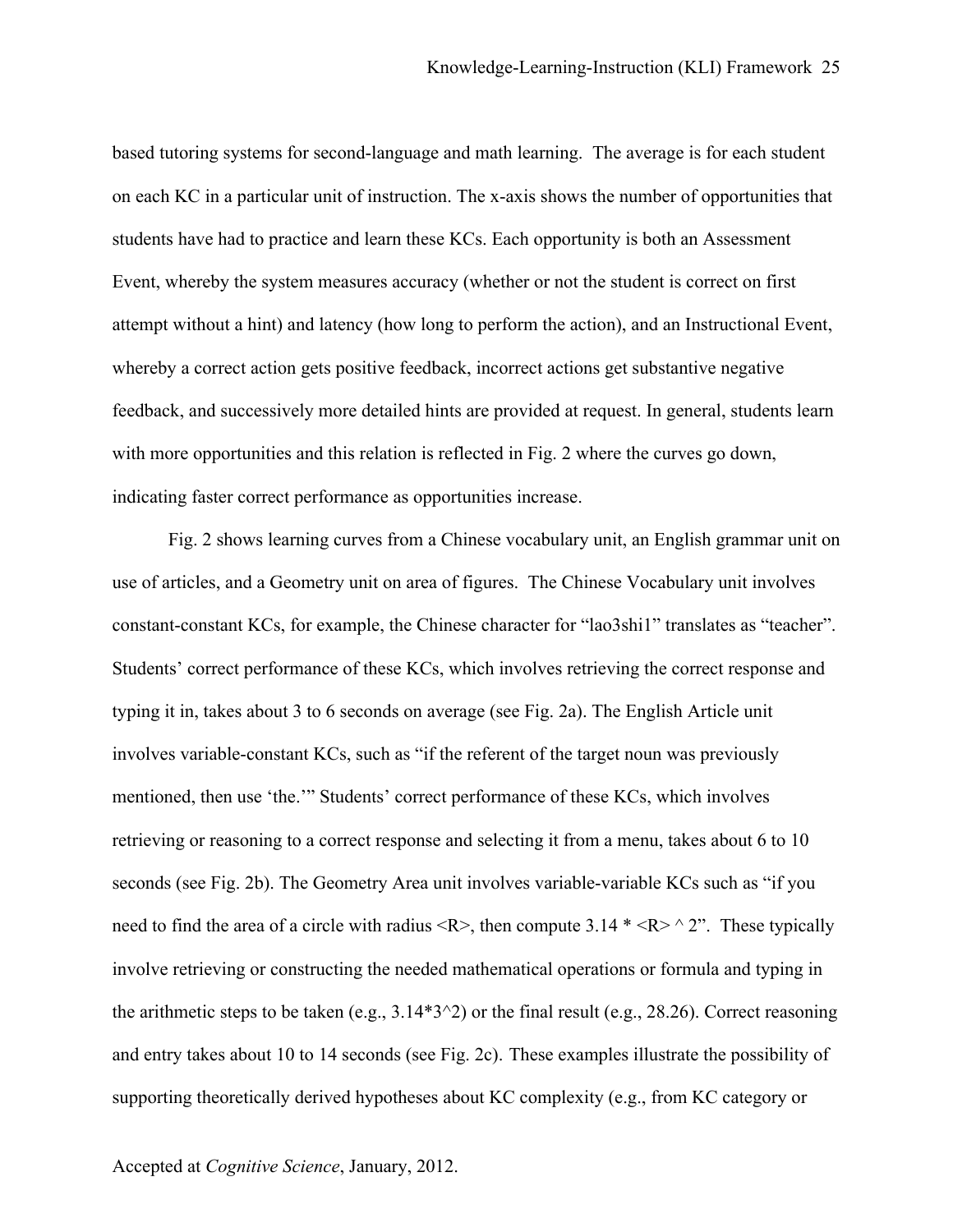description length) with empirical results (e.g., time to execute the KC) – the variable condition or action KCs with longer descriptions correspond with slower execution times.

*3.3 Kinds of Knowledge Components Guide Assessment and Instructional Decisions*

3.3.1 Kinds of KCs drive Assessment Event choices

Assessment Events (AEs), as we have mentioned, need variability to support reliable inferences of student learning of KCs. First, AEs need to assess long-term as well as short-term retention and fluency as well as accuracy. Second, variety in task contexts is needed to assess whether generality has been achieved in variable condition KCs. Third, factorial variations in AEs are needed to infer the presence and level of acquisition of *integrative* KCs (which are usually variable-variable KCs).

Assessment of variable condition KCs requires multiple Assessment Events to determine whether the condition acquired by the student is accurate in level of generality. Correct learning depends not only on the nature of the correct target KC, but also on the context of alternative interpretations that students acquire from instruction (e.g., worked examples or text descriptions of rules). Students may acquire overspecialized conditions, like the statistics students in Chang (2006) who (implicitly) induce rules such as "if you want to display demographic data, use a pie chart" rather than "if you want do display data  $\langle V \rangle$  and  $\langle V \rangle$  is categorical, then use a pie chart". Multiple assessment tasks that vary surface details can detect KCs with overspecialized conditions.

Alternatively, students may acquire incorrectly generalized conditions, as in our previous example of a student who learns that "an" rather than "a" is used when the first *letter* of the following noun is a vowel. This rule is consistent with most cases, but fails when applied to "honor." In geometry, many students (implicitly) induce a rule that when angles look equal in a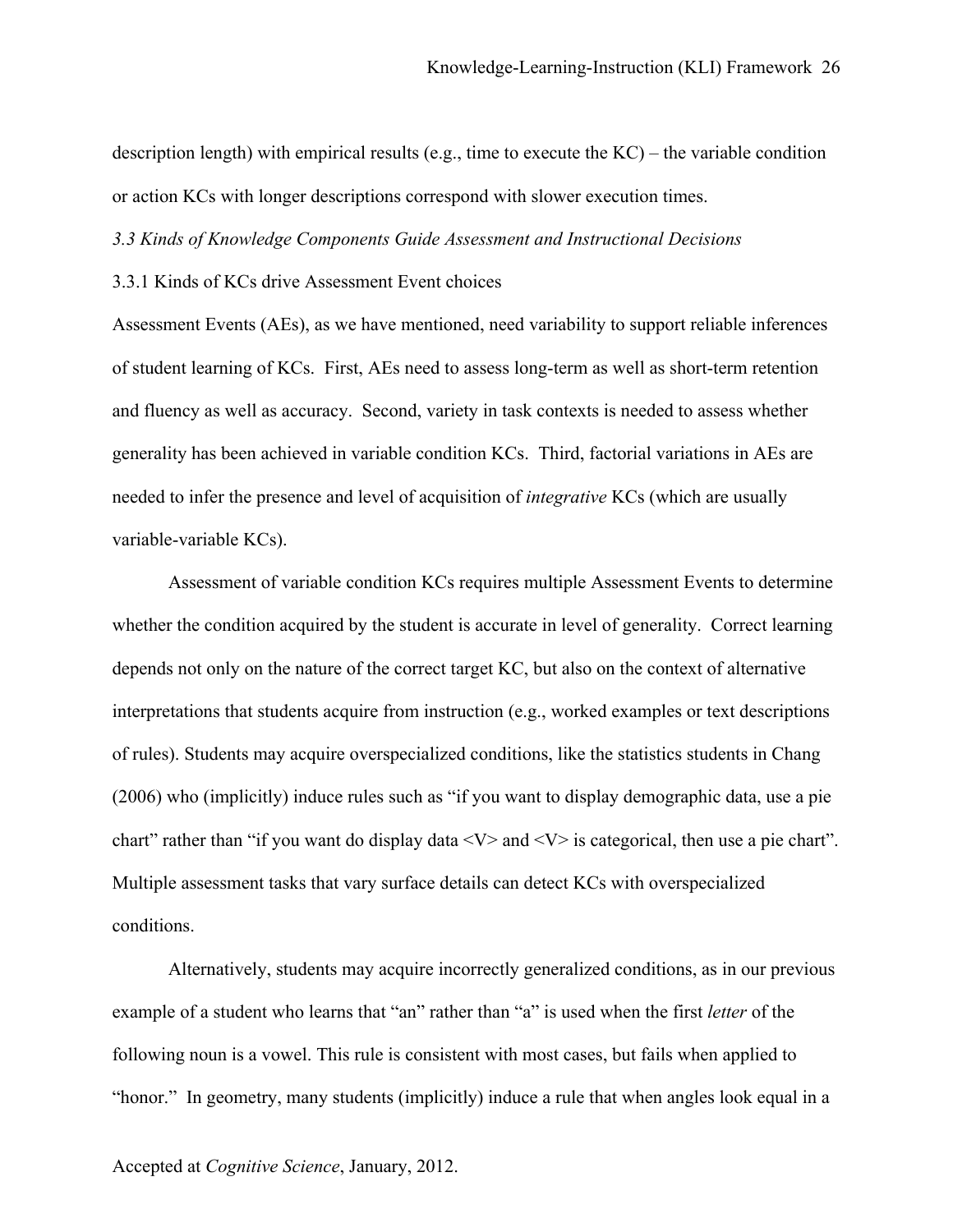diagram, they are equal (Aleven & Koedinger, 2002). There are no sure fire methods to anticipate likely student misconceptions like these (simulated students notwithstanding, Matsuda et al., 2008), so a sampling of a wide variety of assessment tasks are needed along with detailed error analysis.

Assessment of integrative KCs requires a different form of variety. Since integrative KCs work with other supporting KCs, they need to be assessed a combination of harder tasks that require the hypothesized integrative KC and easier tasks that require the supporting KCs but *not* the integrative KC. The logic of inference in its simplest form assumes that the probability of knowing the integrative  $KC(P_i)$  is independent of the probability of knowing the supporting KC (P<sub>s</sub>). In that case, P<sub>i</sub> can be found dividing success rate on the hard task (P<sub>i</sub> \* P<sub>s</sub>) by success rate on the easier task (P<sub>s</sub>). This essential logic and a logistic regression generalization of it have been successfully employed to identify integrative KCs for symbolic solution composition (Koedinger & McLaughlin, 2010) and for problem decomposition planning (Stamper & Koedinger, 2011).

# 3.3.2 Kinds of KCs drive Instructional Event choices

The differentiation of knowledge types has implications for the effectiveness of an instructional principle. A key motivation of the knowledge taxonomy is that its distinctions may help resolve apparent contradictions among instructional recommendations. A related KLI assumption is that many learning processes and instructional design decisions are not restricted to a domain as whole, but are determined by the type of KCs being learned (cf. Sweller & Chandler, 1994; Wulf & Shea, 2002). While some KCs (e.g., constant-constant KCs) may be prevalent in certain domains (e.g., second language vocabulary learning), instructional principles should refer to KCs rather than to domains. A hypothetical principle "drill and practice is not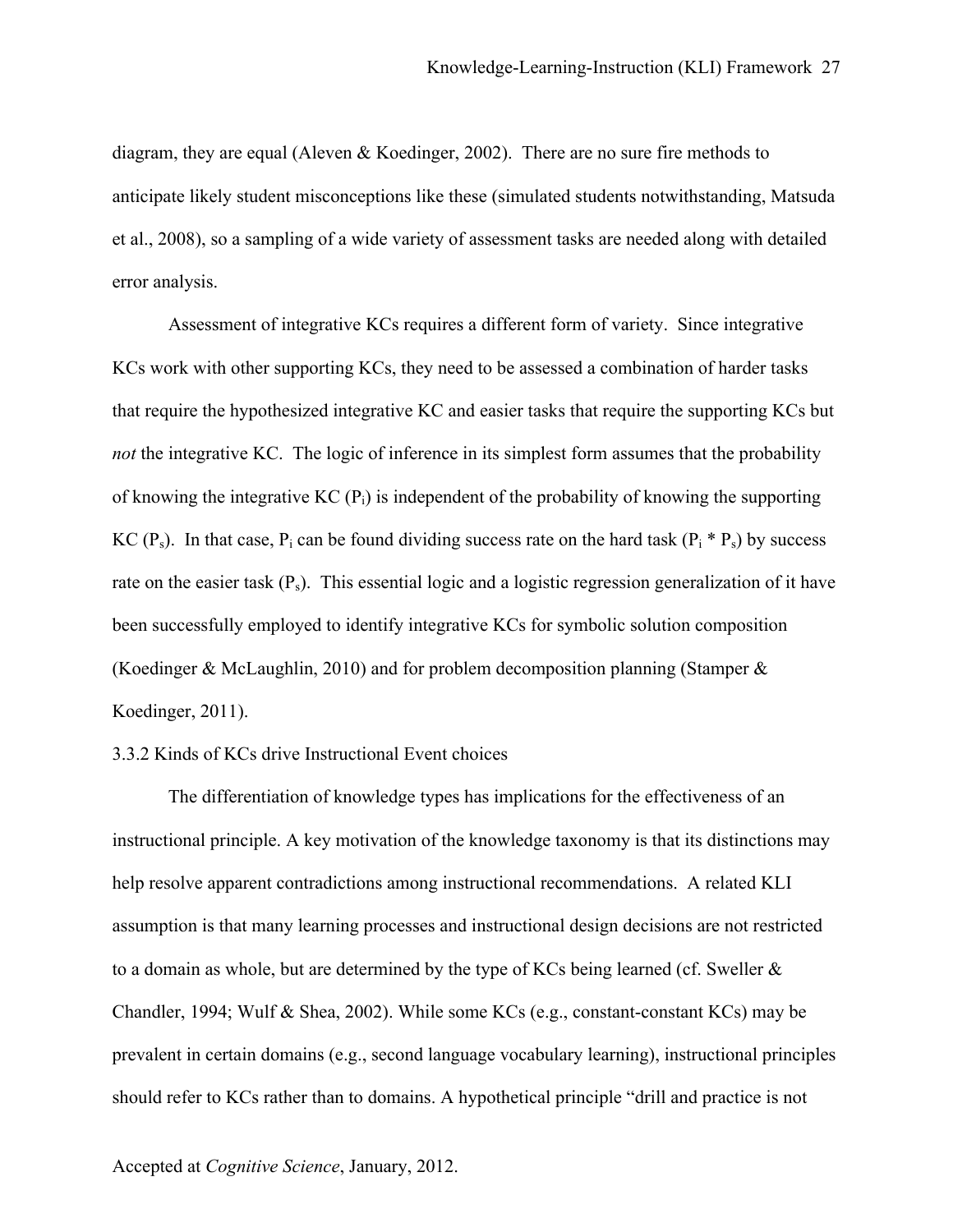effective for mathematics" is at the wrong level of analysis because it does not describe what it is about mathematics that makes drill and practice unsuitable. There are also aspects of math learning (e.g., non-verbal knowledge of the grammar of algebra, Koedinger and McLaughlin, 2010) where pure practice may be an ideal choice. Similarly, while language learning often benefits from repetition (e.g., vocabulary), other aspects of second language learning (e.g., pragmatics or intercultural competence) may benefit from a combination of dialogue, explanation, and practice (cf. Ogan, Aleven, & Jones, 2009).

Rather than associate optimal instructional choices with domains (as disparate literatures on math education, physics education, reading, and second language learning are wont to do), the KLI framework suggests that instructional choices depend on the kinds of KCs being targeted. Some of these will be domain specific and some will not. We offer below some tentative hypotheses that link instructional choices to our taxonomy of KCs. Each hypothesis has some support in the research literature and the complete set reflects an overarching hypothesis that the optimal complexity of student behavior in an instructional event is correlated with the complexity of the underlying learning event (see section 5.4). But all these hypotheses require further testing.

• Simpler constant-constant KCs (e.g., historical facts, vocabulary, see Table 2) and nonverbal, probabilistic variable condition KCs (e.g., perceptual categories, simple concepts and skills) may imply instructional approaches that emphasize recall (Roediger & Karpicke, 2006), spacing of practice (Cepeda et al., 2006), tutored practice (e.g., Corbett & Anderson, 2001) and optimized scheduling of practice (Pavlik, 2007).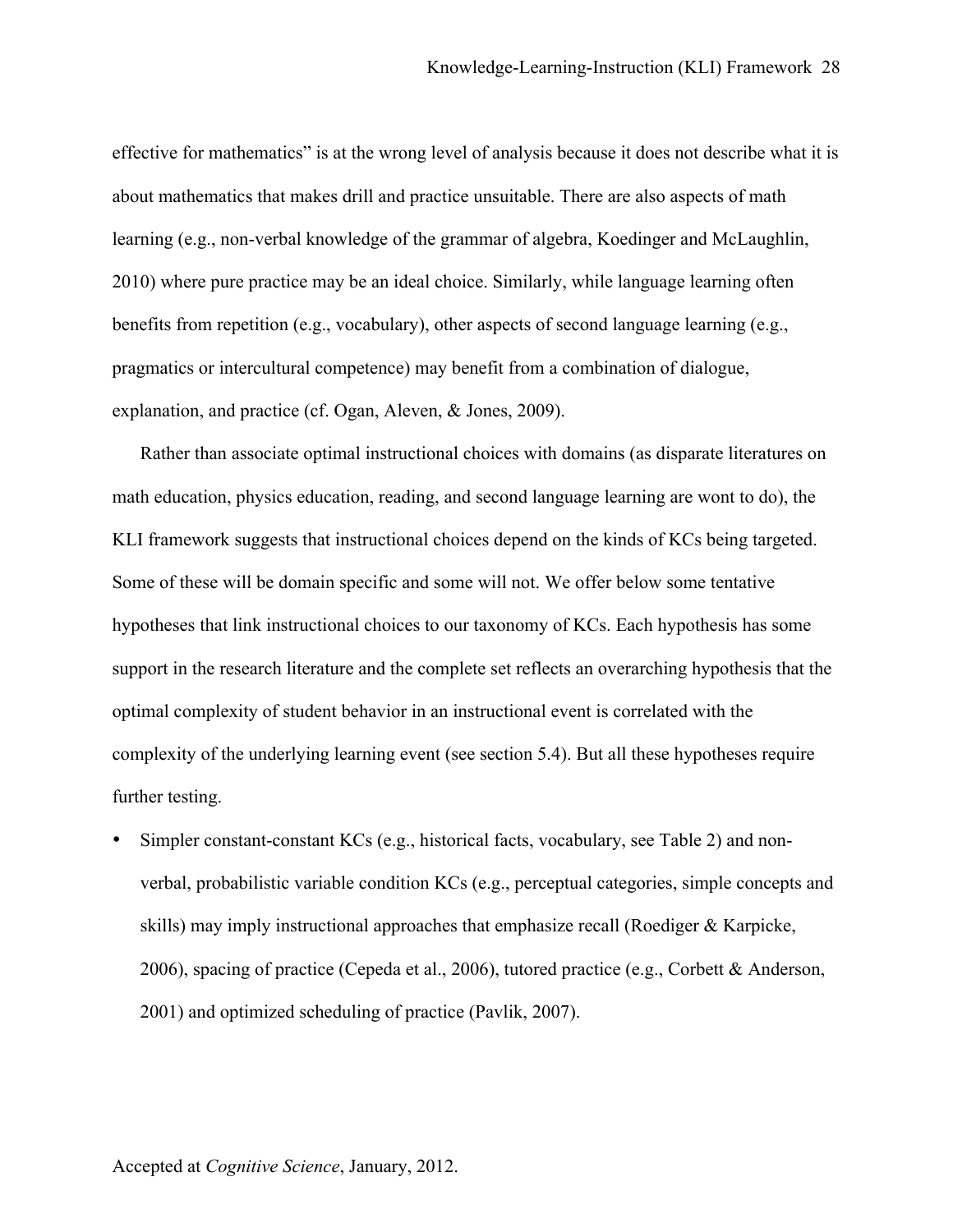- More complex variable-variable KCs (e.g., designing a controlled experiment, see Table 2) imply instruction that includes comparison/blocking (Gick & Holyoak, 1983; Gentner, et al., 2009) and more worked example study (Sweller & Cooper, 1985).
- Integrated variable-variable KCs to be learned in both non-verbal procedural and verbal declarative form (e.g., math and science principles) imply instruction that prompts for selfexplanations (Aleven & Koedinger, 2002).
- KCs with rationales (i.e., are not conventions, but reflect discoverable principles) imply instruction that includes classroom argumentation and instructional dialogues (Michaels, O'Connor, & Resnick, 2008).

The various instructional recommendations seem mutually incompatible without the taxonomy. They would reflect "education wars:" More worked example study is at odds with more testing of recall, blocked comparison of examples is at odds with spacing, pure non-verbal practice is at odds with prompts for self-explanation and extended classroom dialogue and argumentation. The KC taxonomy does not resolve these debates and apparent contradictions, but provides a path toward resolution suggesting possible knowledge-by-instruction interactions that researchers can explore experimentally and theoretically. We turn now to explaining why the taxonomy might provide guidance for instructional choices. The key idea is that KC categories are tuned to Learning Events that must be supported by instruction aligned with those Learning Events.

# *4. Learning: Toward a Taxonomy of Processes for Knowledge Acquisition and Improvement* For a simple taxonomy of Learning Events, we propose three very broad types of learning processes as a starting point: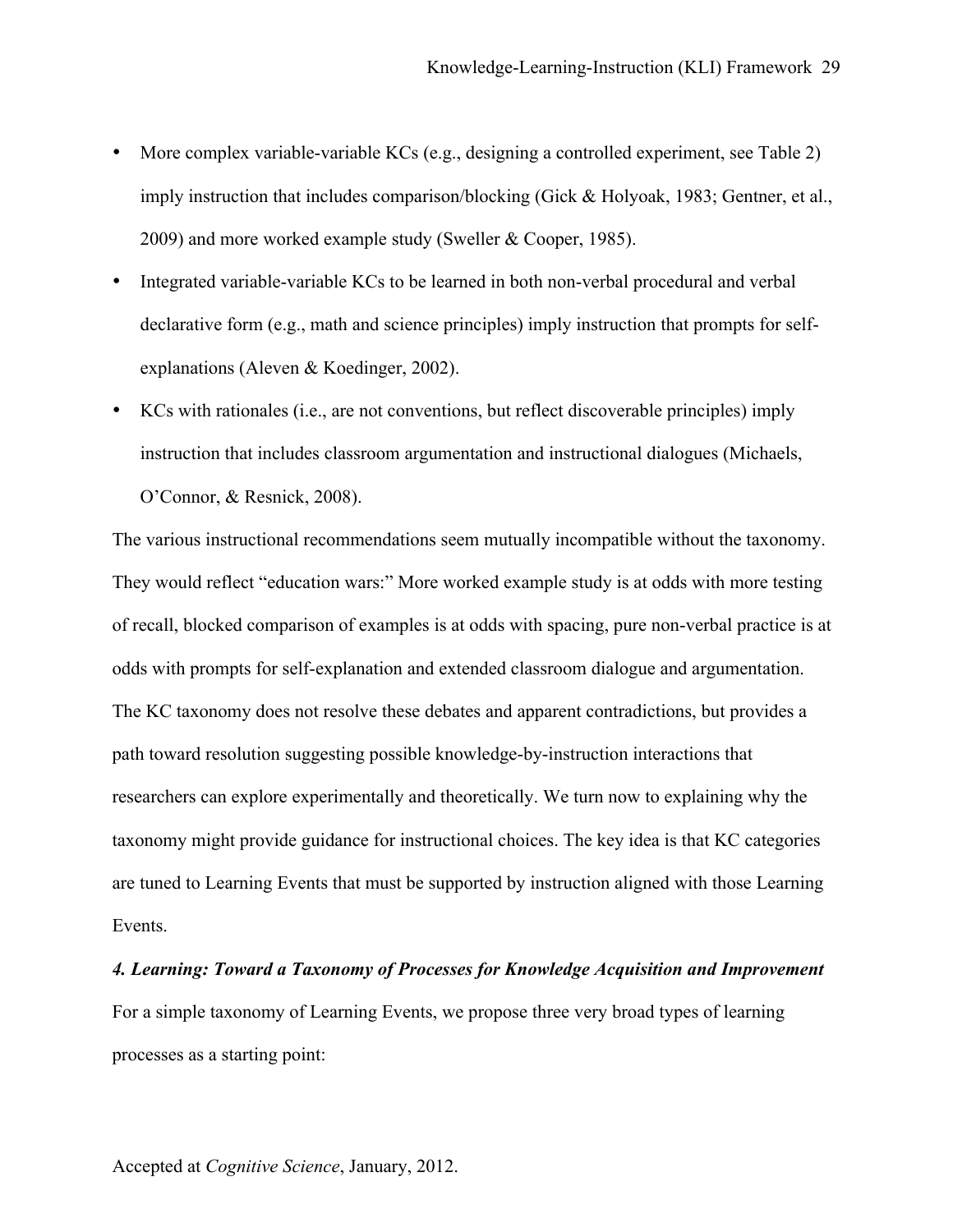- A. *Memory and Fluency-building processes*: Non-verbal learning processes involved in strengthening memory and compiling knowledge, producing more automatic and composed ("chunked") knowledge. Fluency building can be conceived as making the link between the condition and response of a KC more direct, more consistent, and more resistant to interference as well as making the response execution faster.
- B. *Induction and Refinement processes*: Non-verbal learning processes that improve the accuracy of knowledge. They include perception, generalization, discrimination, classification, categorization, schema induction, and causal induction. (We classify these as nonverbal, because, although they are often supported by verbalizations, they do not require it.) These processes modify the conditions (e.g., which specific conditions satisfy the variable condition in a variable-constant or variable-variable KC) or response (e.g., which responses satisfy a variable response type KC). These processes refine a KC, making it more accurate, appropriately general and discriminating.
- C. *Understanding and Sense-making processes*: Explicit, verbally-mediated learning in which students attempt to understand or reason. This includes comprehension of verbal descriptions, explanation-based learning, scientific discovery, and verbal rule-mediated deduction. Sense making can be conceived as linking non-verbal with verbal forms of knowledge or a KC with its rationale.

Fig. 3 illustrates how these different learning processes can lead to different kinds of knowledge changes and ultimately to measurable robust learning outcomes.

--- Insert Fig. 3 about here ---

The knowledge changes that result in robust learning are produced through the memory and fluency building, induction and refinement, and understanding and sense-making processes we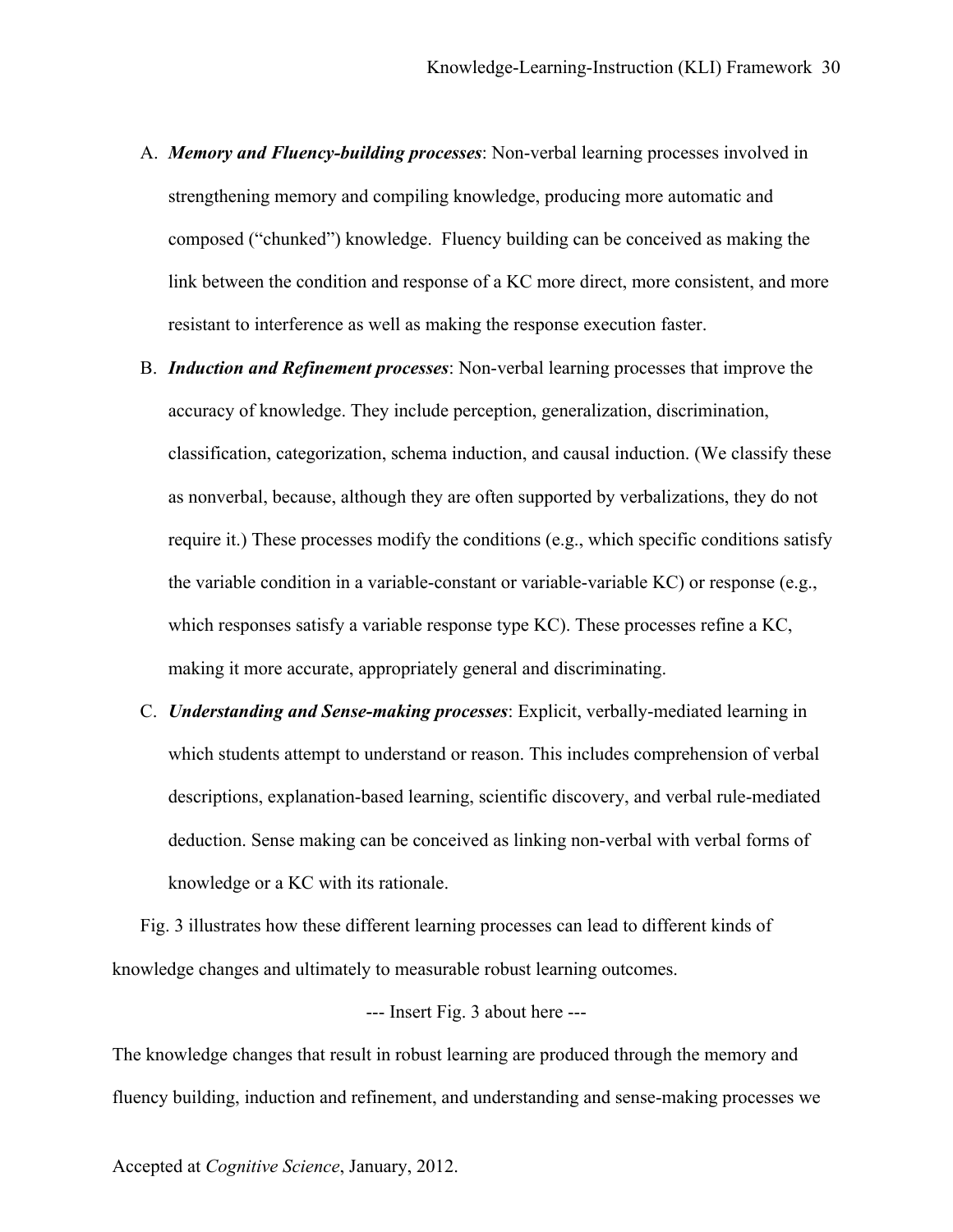have described above. There is no one-to-one mapping between these learning processes and robust learning outcomes. For example, it is not the case that only sense making leads to transfer. Accelerated future learning can include three very different learning processes: (1) learning how to learn, i.e , acquiring general learning strategies that can be used for more effective learning in a new domain; (2) acquiring deep concepts or foundational skills that facilitate learning in a new domain; (3) increasing "cognitive head room" through fluency with core knowledge that leaves more capacity for using that knowledge in new learning. An example of this cross-domain accelerated learning comes from Hausmann and VanLehn (2007), who found that prompting students to self-explain in a Physics unit on electricity led to accelerated learning in a later magnetism unit. This effect may reflect (1) acquisition of a learning strategy (self-explanation), (2) deeper learning of electricity concepts (e.g., electrical field principles) allowing better learning of similar magnetism concepts (e.g., magnetic field principles), or (3) greater fluency with core concepts and skills (e.g., elements of field equations) allowing more head room for learning magnetism. In a follow up study, Hausmann, et. al. (2009) contrasted two types of explanation prompts in electrodynamics problems, justification-based prompts that focused on the physics principle that justifies a step and meta-cognitive prompts that focused on how each step relates to the student's existing knowledge, and found that justification-based prompts supported greater learning. This study did not examine transfer across topics, but suggests that the transfer effects in the prior study reflected the acquisition of deep concepts more than metacognitive learning or increased fluency.

## *4.1 Memory and Fluency building processes*

The brain is continuously engaged in creating and strengthening connections between the conditions and responses of KCs in use. Thus, memory strengthening operates throughout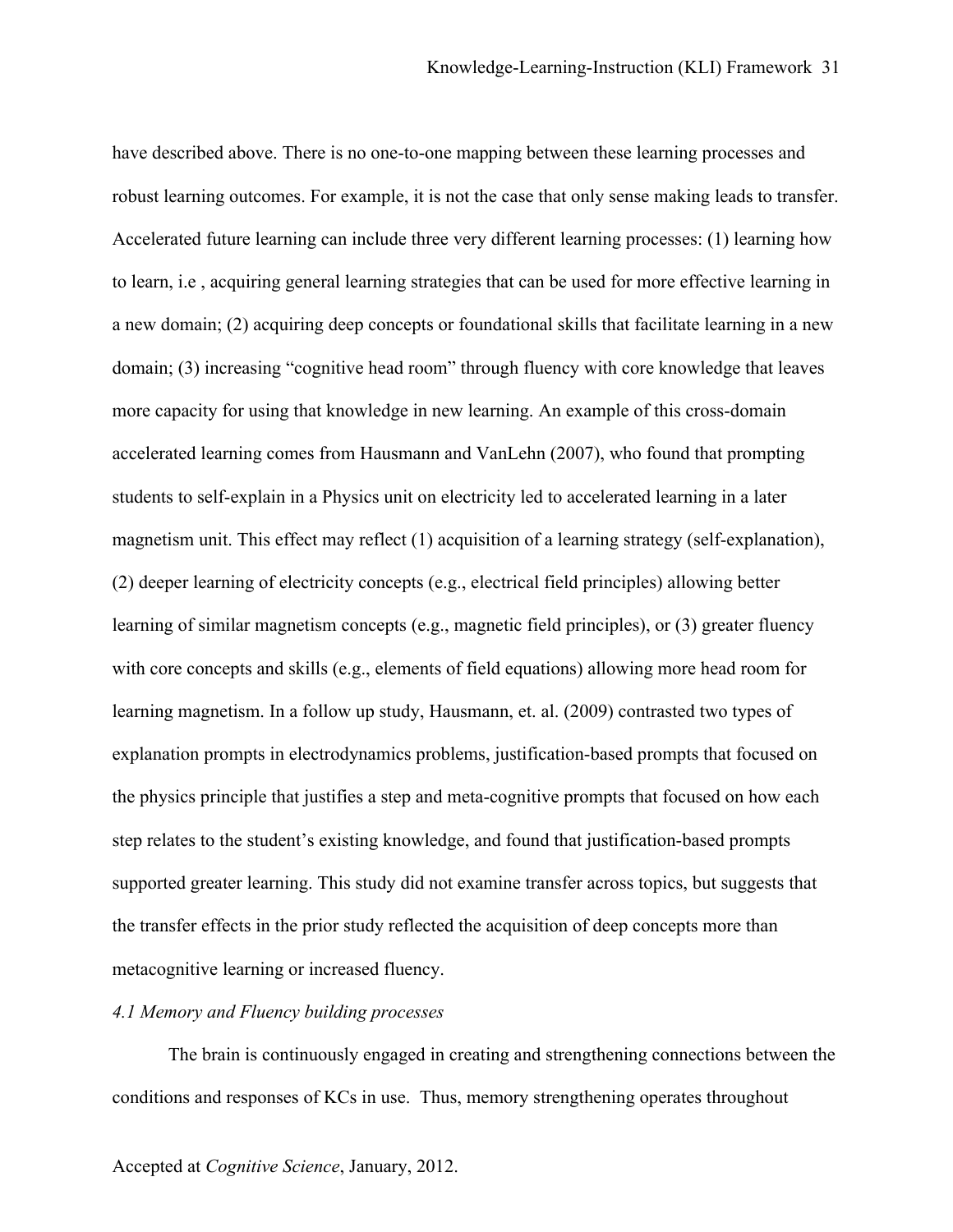learning from the initial formation of a KC to each time it is subsequently used. It operates on all kinds of KCs from the simplest non-verbal constant-constant associations to the most complex variable-variable schemas with verbal descriptions and rationales. Especially relevant for instruction is that memory improves with increased frequency of exposure (implying practice – Anderson & Lebiere, 1998), is more reflective of robust learning when recall rather than recognition is required (implying a "testing effect" – Roediger & Karpicke, 2006), and when practice is more widely distributed in time (implying a "spacing effect"– Cepeda et al., 2006).

Even after a KC is learned enough to produce accurate responses, memory and fluencybuilding processes continue, leading to fast and effortless performance. Two principle processes underlying fluency gains are knowledge compilation (e.g., Anderson & Lebiere, 1998) and memory strengthening (e.g., Logan, 1988). In compilation, an initial declarative encoding of KCs is proceduralized into a directly executable form and chains of small KCs may be composed into a single larger KC and producing more automatic processing (Schneider & Shifrin, 1977). In strengthening, KCs become more accessible with repeated use, resulting in faster and more reliable *retrieval* of KCs. Fluency is often considered only as a matter of specific skill acquisition. However, it is important to test its possible role in accelerating future learning (see the lower right cell in Fig. 3).

#### *4.2 Induction and Refinement processes*

Induction and refinement processes modify KCs, especially the conditions that control the retrieval and application of knowledge. Like memory and fluency building processes, induction and refinement processes function in both the initial construction of a KC and its subsequent revision. These processes are relevant to Variable-Constant and Variable-Variable KCs, modifying the condition part of KCs by adding missing relevant features (a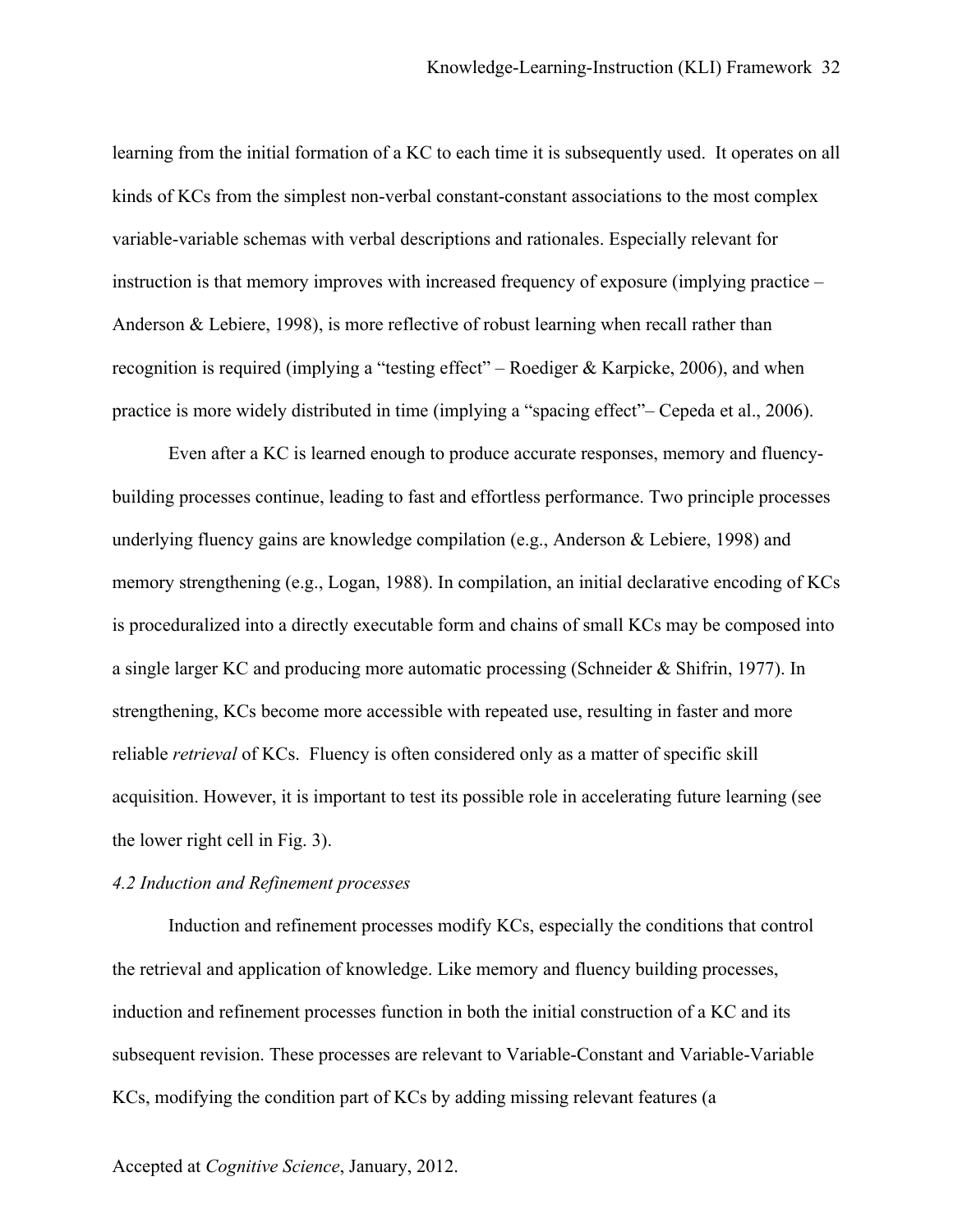"discrimination") or removing irrelevant features (a "generalization"). For instance, from examples in which equal angles look equal in a diagram (e.g., an isosceles triangle ABC is shown with base angle  $B = 70^{\circ}$  and it is shown that base angle  $C = 70^{\circ}$ ), a geometry novice may *induce* the KC: "If angles look equal, then they are equal" (Aleven & Koedinger, 2002). (This induction may be done with little or no deliberate awareness.) Although this KC can yield correct answers, it is incorrect and in need of refinement. Refinement can occur through learning processes that remove the irrelevant feature "angles look equal" or add a relevant feature, such as "angles opposite each other in crossing lines" or "angles that are base angles of an isosceles triangle".

Many specific kinds of induction and refinement learning mechanisms can be found in the cognitive science and machine learning literatures. These include perceptual chunking (e.g., Gobet, 2005; Servan-Schreiber & Anderson, 1990), rule or schema induction and analogy (e.g., Frank & Gibson, 2011; Gentner, Loewenstein, Thompson, & Forbus, 2009; Gick & Holyoak, 1983), generalization (Hummel & Holyoak, 2003; Shepard, 1987), discrimination (e.g., Chang, 2006; McClelland, Fiez, & McCandliss, 2002; Richman, Staszewski, & Simon, 1995), errordriven learning (Ohlsson, 1996), classification and categorization (e.g., Blum & Mitchell, 1998; Medin & Schaffer, 1978; Quilici & Mayer, 1996), and non-verbal explanation-based learning (Mitchell, Keller, & Kedar-Cabelli, 1986).

While memory and fluency-building processes involve core mechanisms of the cognitive architecture, induction and refinement processes make use of existing knowledge, as more elemental KCs become part of the condition or response of a larger KC. These processes draw on cognitive resources and take time to execute. Unlike the understanding and sense-making processes, induction and refinement processes are non-verbal (though verbally-mediated sense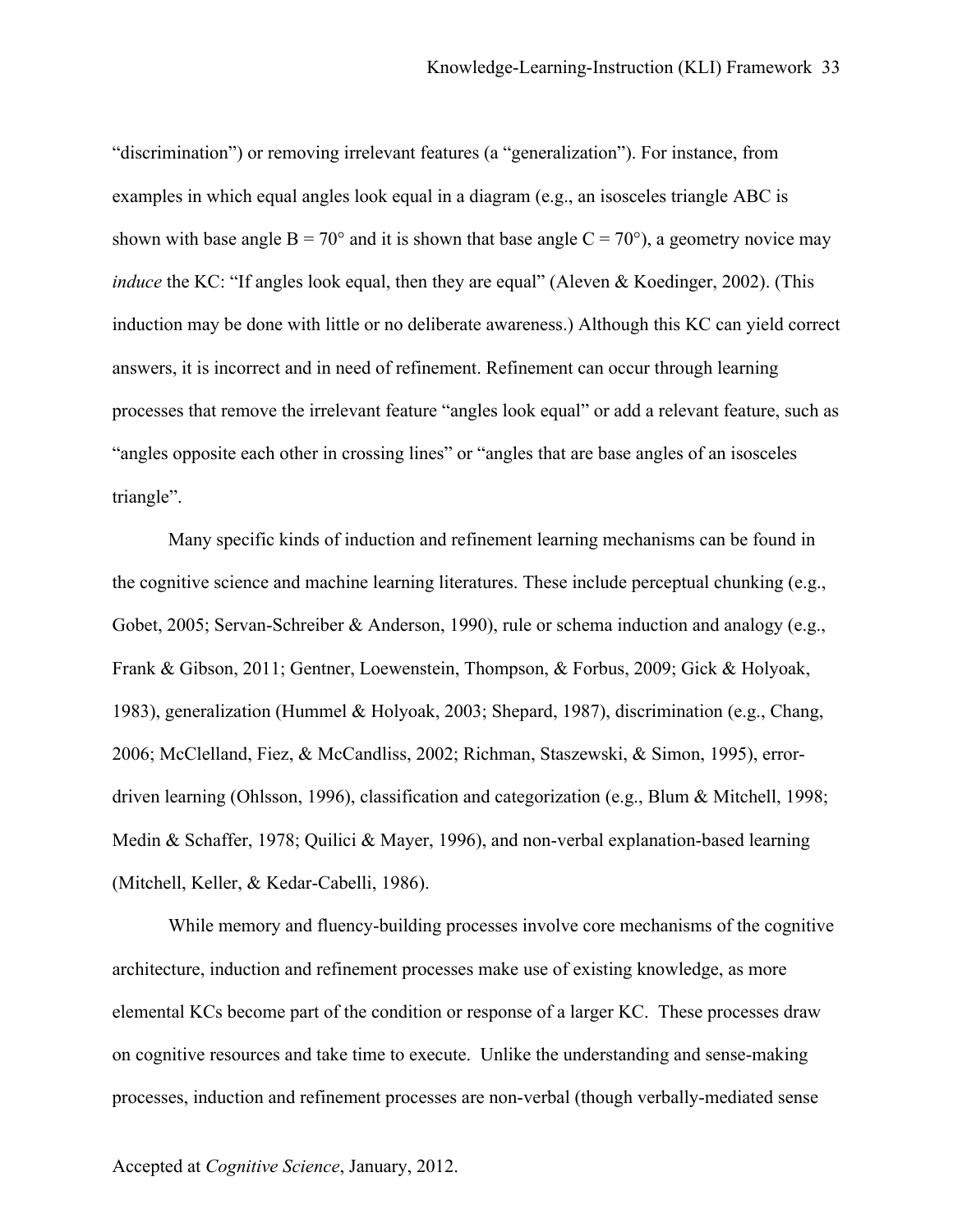making may work in service of these processes). Learning from examples or "by experience" may result in feature inductions or refinements that students cannot verbalize. For instance, first language learners acquire the features for correct choice of articles, such as "a" and "the", without being able to articulate the explicit rules for article choice, although their learning is produced by verbal events. Even *second* language learners, as well as math and science learners, engage in such non-verbal feature induction and refinement (cf. Koedinger & Roll, in press; Posner, in press). Non-verbal induction can lead to a situation in which students can correctly perform mathematics (e.g., find a correct angle in a geometry problem by subtracting from 180°) that they cannot explain (e.g., indicating that the target and given angle form a line; Aleven  $\&$ Koedinger, 2002).

# *4.3 Understanding and Sense-making processes.*

Understanding and sense-making processes are robust learning strategies by which students engage in higher-level, language-mediated thinking to create knowledge. They involve explicit reasoning and include comprehension strategies, self-explanation, and social argumentation. While sense making can focus on application conditions and responses, it can also convert non-verbal relationships into verbal ones, thereby transforming constant-constant associations into facts, variable-constant categories into concepts, and variable-variable productions into rules (see Table 3). Similarly, when sense-making focuses on the rationale for a feature-response relationship, it may transform variable-variable rules into principles.

Understanding and sense-making processes include explicit comprehension strategies (e.g., Graesser et al., 2005; Kintsch, 1998; Palinscar & Brown, 1984), verbally-mediated selfexplanation (e.g., Ainsworth, & Loizou, 2003; Chi, Bassok, Lewis, Reimann & Glaser, 1989; Lewis, 1988; VanLehn, 1999), explicit hypothesizing and scientific discovery processes (Levine,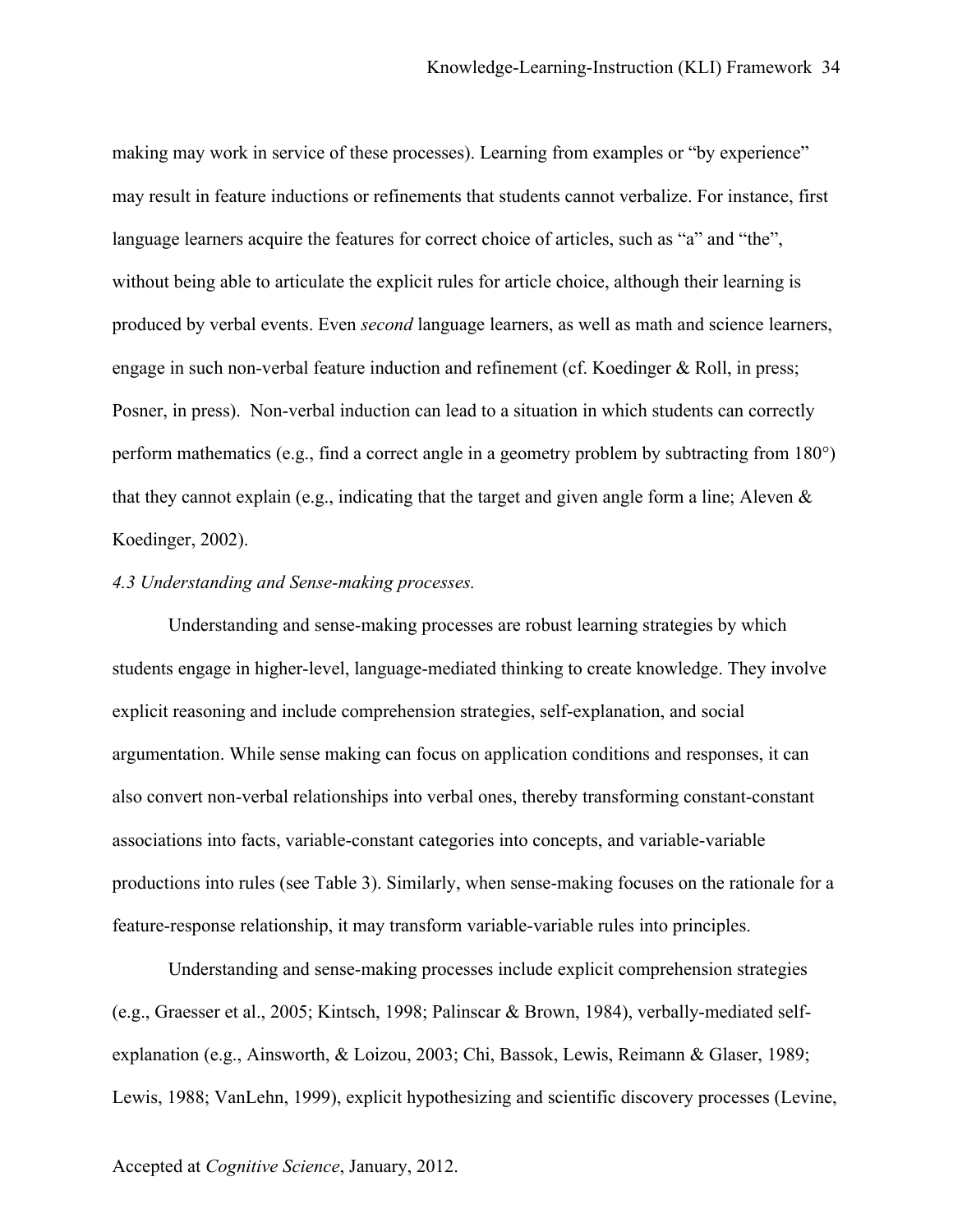1966; Klahr & Dunbar, 1988), deductive proof (e.g., Stylianides & Stylianides, 2009), and explicit argumentation or collaborative discourse (e.g., Asterhan & Schwarz, 2009). Although understanding and sense making may operate in the early formation of knowledge, many competencies (not just first language) emerge from non-verbal induction and only later *may* be "understood" and articulated verbally. In contrast with the first two categories of learning processes, understanding and sense-making processes are more deliberate, occurring when a student chooses to engage in them. Unlike induction and refinement learning, for which verbal explanations are largely inaccessible, understanding and sense making are explicitly supported by language or external symbols (whether sub-vocalized, written, or spoken in social dialogue). *4.4 Knowledge and Learning Process Dependencies* 

A taxonomy of learning processes helps provide causal links between instructional methods and changes in student knowledge. The KLI framework suggests there are likely to be important dependencies between kinds of knowledge, learning processes, and choices of most effective instructional methods. For example, fluency building processes may be most important for learning simple constant-constant components without a rationale, whereas sense-making processes may be most important for learning more complex variable-variable components that have a rationale. Fluency-building processes may also be relevant for more complex Variable condition components that may become inaccessible in long-term memory without appropriate repetition. Similarly, refinement processes are also relevant for the kinds of complex integrated and interconnected KCs (with rationales) produced by sense-making processes. These observations suggest a potential asymmetry whereby simpler learning processes (fluency and refinement) may support complex knowledge but complex learning processes (e.g., argumentation) may fail to support simple knowledge (e.g., arbitrary constant-constant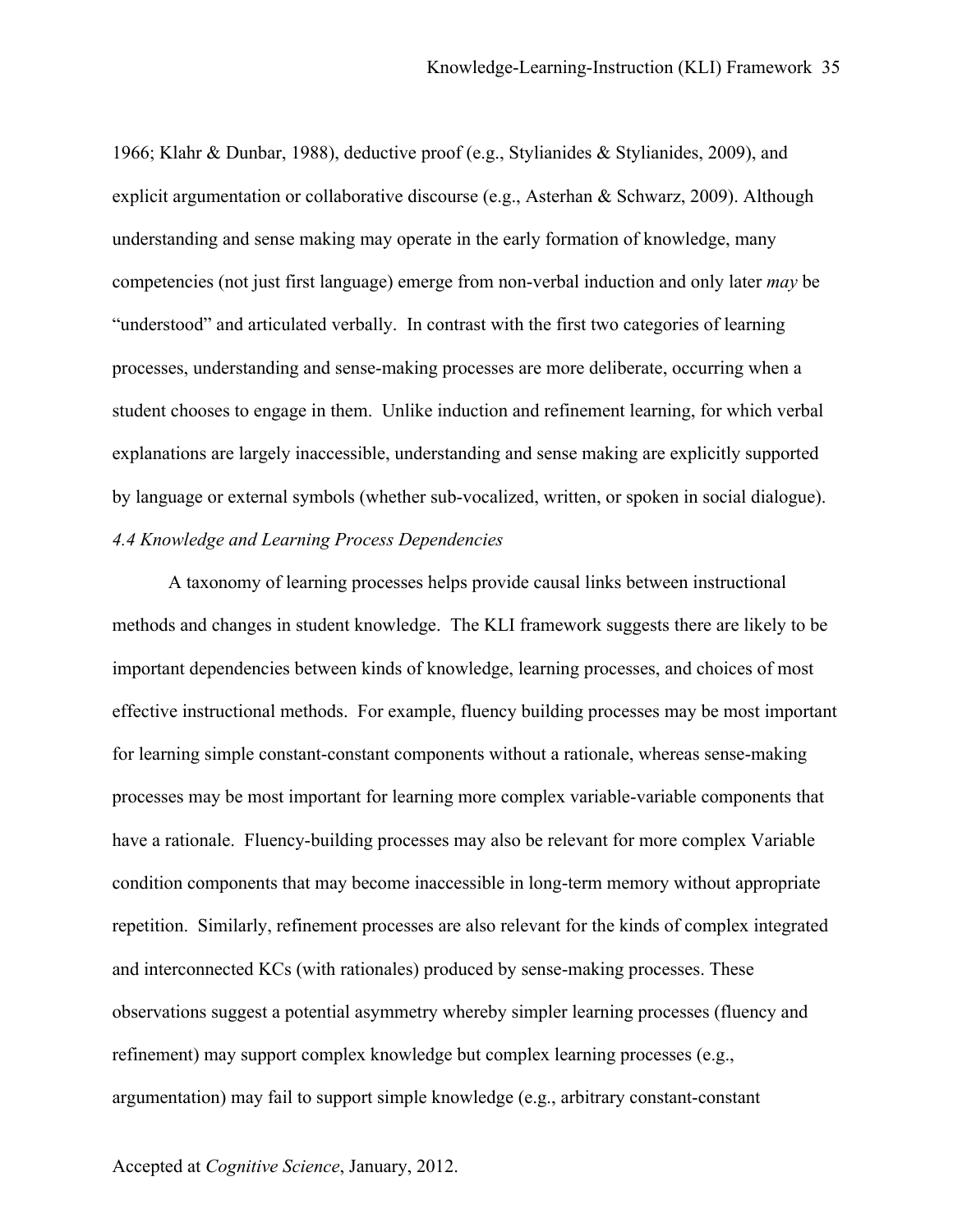associations).

--- Insert Table 4 about here ---

Table 4 relates three kinds of KCs to the three broad learning process categories. It suggests an asymmetry in the relevance of learning processes to kinds of KCs. While all three learning processes may be important for robust (and efficient) learning of more complex principles and mental models (integrated verbal and non-verbal KCs with rationales), for the simplest facts (constant-constant paired associates without rationales) memory and fluency processes are more important than the other learning processes. We refer to this idea as the asymmetry hypothesis, which we elaborate in the next section. For such KCs, there are no variable conditions (generalizations) that need to be induced and refined and there are no rationales to use to engage in understanding or sense making. Thus two minus signs appear in the "Facts" column of Table 4. Similarly, for intermediate complexity rules (variable condition KCs which need not be verbalized and do not have rationales), induction and refinement are important but understanding and sense making may not be (cf. Wylie et al., 2009) – thus the minus sign in the "Rules" column of Table 4.

On the other hand, humans sometimes fail to learn rules not because of failures in induction, but failures in memory - as was nicely demonstrated recently by Frank and Gibson (2011) in artificial grammar learning tasks. In other words, memory processes remain necessary (and should be supported in optimal instruction) even for rules (see the single plus in Table 4). The other single plus signs (in the last column) indicate hypotheses that memory and fluency processes and induction and refinement processes are also important for learning principles – at least for lasting retention of the verbal form of those principles and for accurate and fluent performance of actions (generated by non-verbal procedures) corresponding with those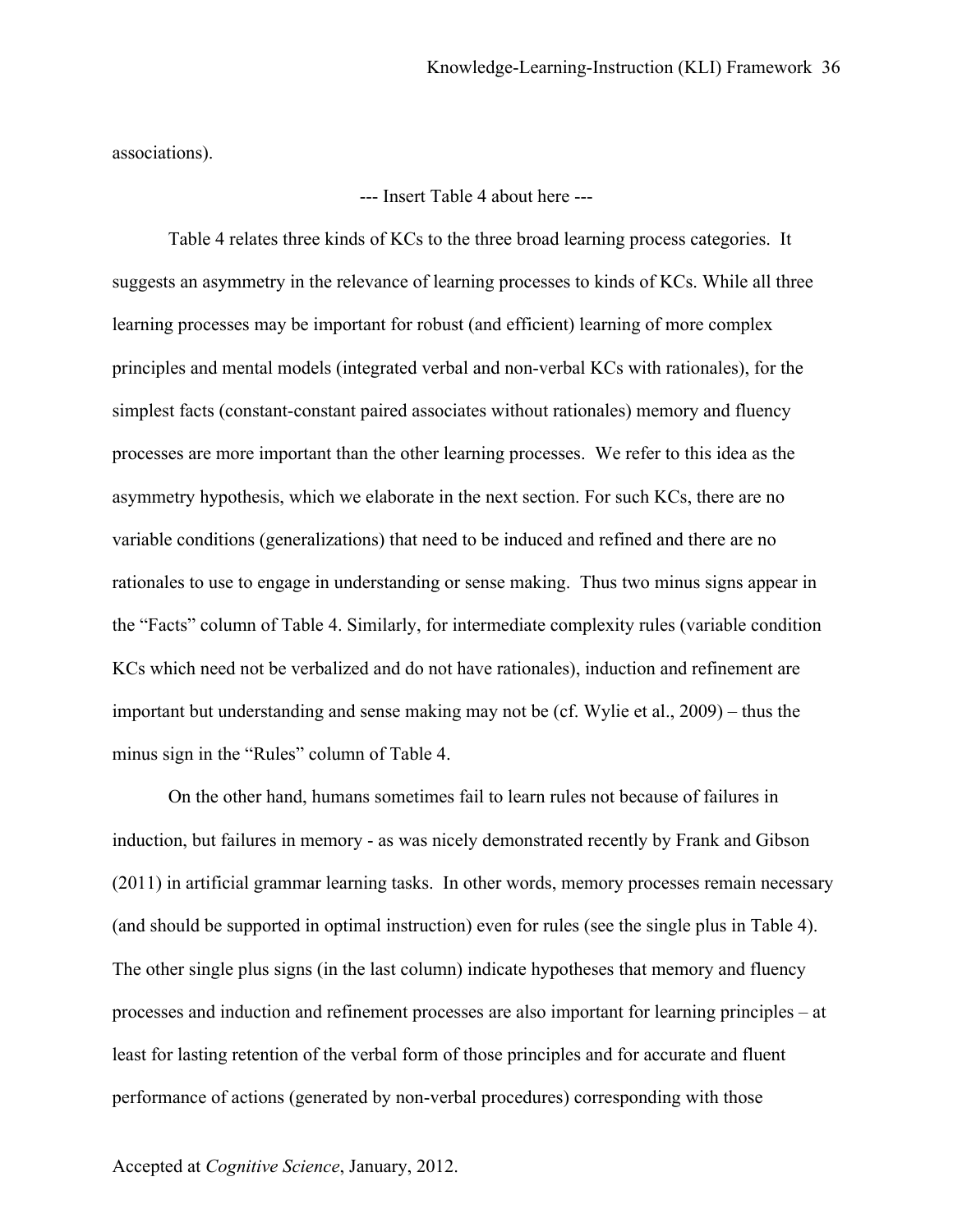principles (e.g., quickly find the area of a circle as well as state the formula). These have single rather than double plus signs in Table 4, because research is insufficient and there are opposing views. For example, "memorization" (as might be supported by spacing of practice) may not be (as) important for principles because interconnections with other knowledge may sufficiently support retrieval (cf. Rohrer & Taylor, 2006).

In addition to the kind of KC, the stage of learning may also have implications for what learning processes (and therefore what instructional choices) are relevant. For example, in learning of a rule, inductive processes are critical for initial formation of the rule and refinement for improvement, but then memory and fluency process are important to improve retrieval reliability and application speed.

We turn next to examples of instructional principles based on experimental results that support hypothesis-based instructional interventions in producing robust learning efficiency outcomes. In section 6, we provide a more detailed analysis of one of these principles. Finally, in section 7, we return to the issue of dependency and, in particular, hypothesize a general relationship between KC types and instructional methods.

## *5. Instructional Principles and Hypotheses About their Effectiveness*

The main question for this section is what kinds of Instructional Events yield robust learning in an efficient way? We are concerned not only about robust learning outcomes, but the instructional time required. We seek principles that achieve greater robust learning outcomes without taking more time, that achieve equivalent robust learning in less time, or, most generally, that increase the rate at which robust learning occurs. Table 5 shows a list of example instructional principles from simplest to most complex, whereby we mean by "principle" a kind of Instructional Event for which there is substantial evidence that it enhances robust learning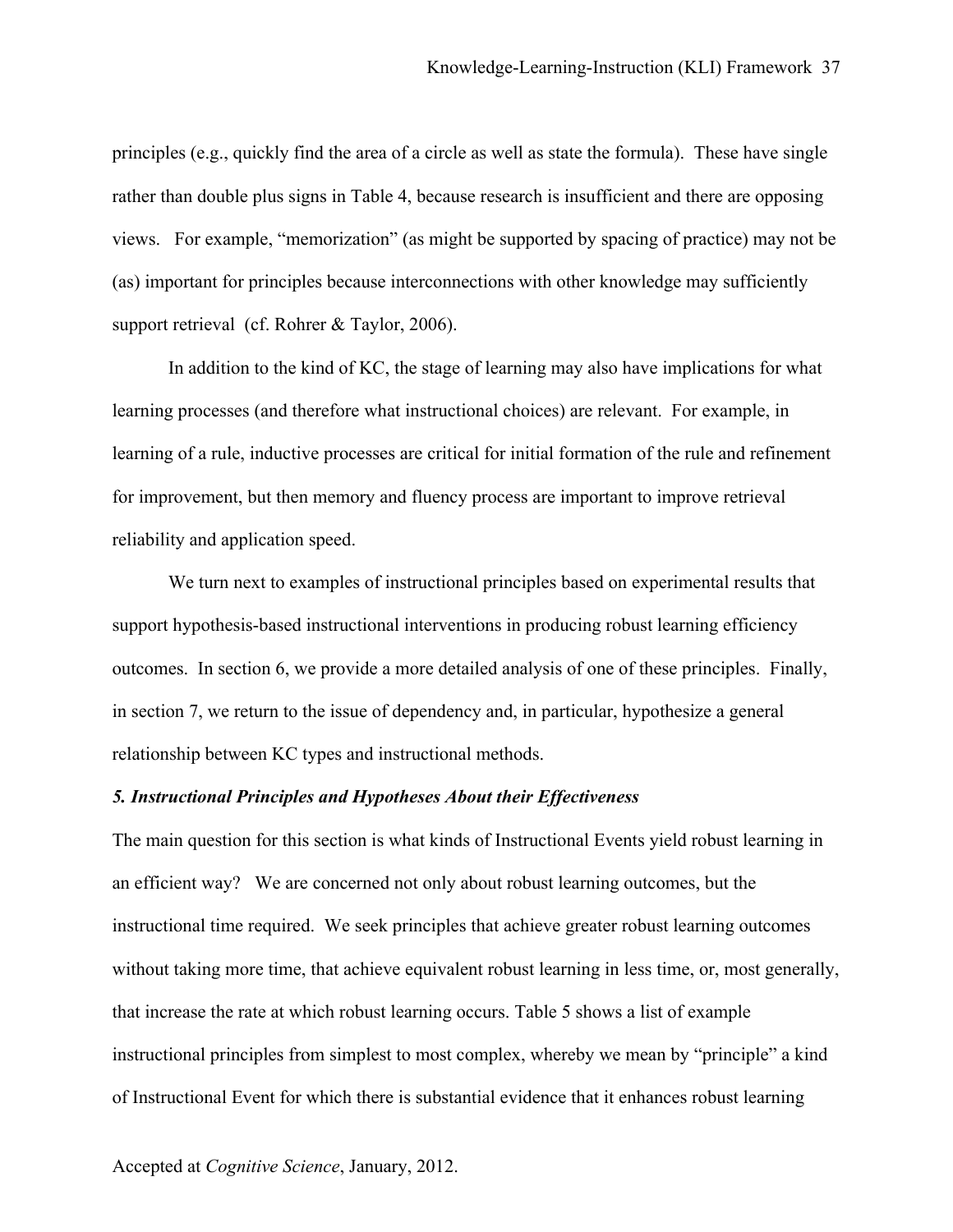efficiency. The simplest, Spacing, Testing, and Optimized Scheduling, have tended to be used with the simplest kinds of KCs, constant-constant facts. The most complex, Accountable Talk, has tended to be used with the most complex kinds of KCs, verbal principles with rationales. Our taxonomy of instruction follows directly from the taxonomy of learning and includes three major kinds: 1) memory and fluency enhancing instruction, 2) induction and refinement enhancing instruction, and 3) understanding and sense making enhancing instruction. We describe some example principles in these three categories in more detail.

--- Insert Table 5 about here ---

## *5.1 Memory and Fluency Enhancing Instruction*

**Spacing and Testing Effects.** The spacing recommendation in the "Organizing Instruction" practice guide (Pashler et al., 2007) suggests that spacing practice over longer time intervals leads to better long-term retention than massing practice over shorter intervals (e.g., Cepeda et al., 2006). The testing recommendation ("use quizzing to promote learning") from that same guide suggests that long-term retention is enhanced by practice in recalling target material more than by repeated studying of the same material (e.g., Roediger & Karpicke, 2006).

**Optimized Scheduling.** Optimizing scheduling is a more specific version of the spacing principle and builds on Pavlik's (2007) observation that much past research has not controlled for time on task and thus has underestimated the benefit of shorter practice intervals early in KC acquisition. This principle involves applying an instructional schedule that has been ordered to optimize robust learning. More precisely, what is optimized is instructional efficiency, i.e., gains in robust learning per instructional time. Optimization is achieved mathematically by deriving when a student should repeat practice of a KC. The time interval between practice opportunities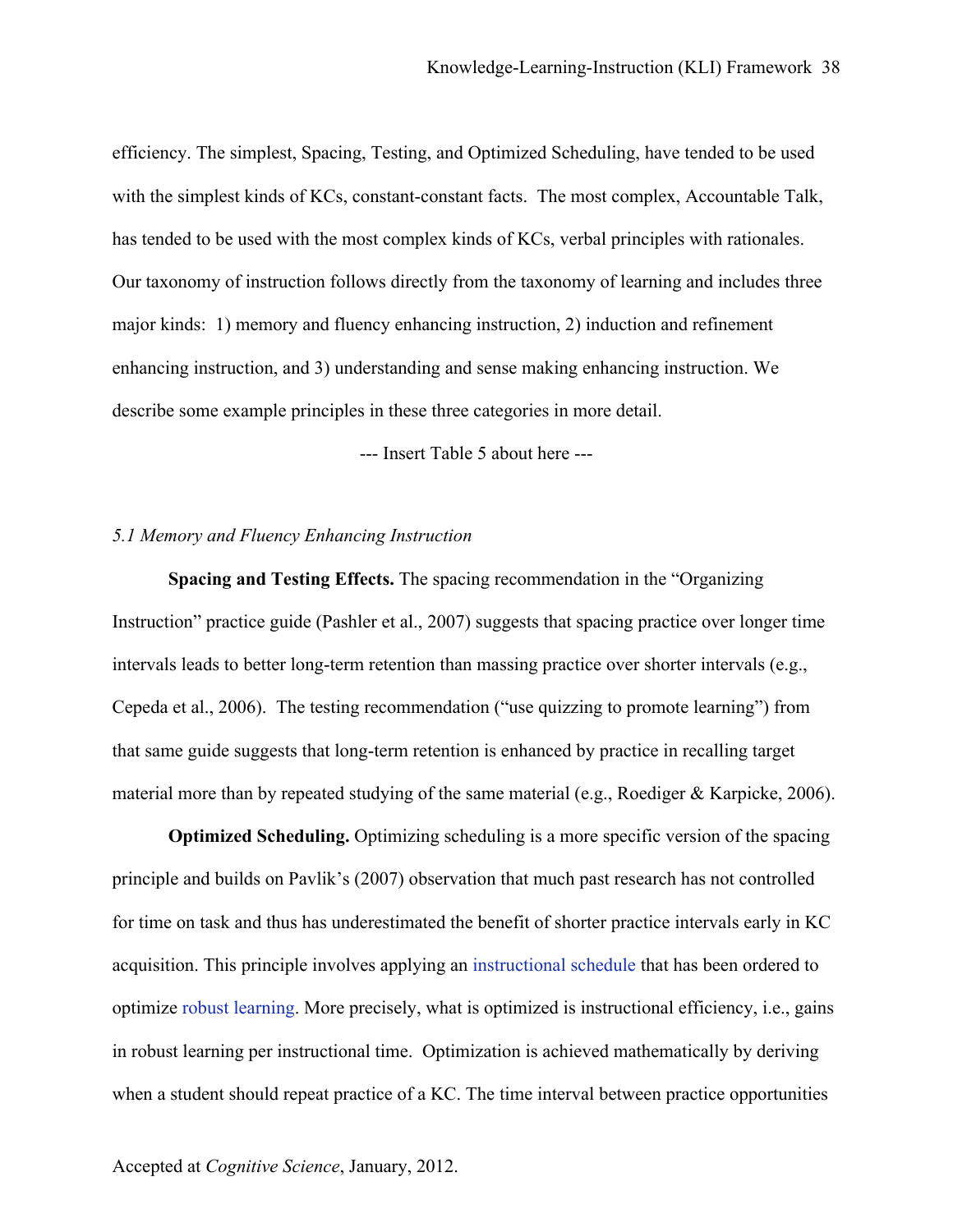of a KC is optimal (neither too short or too long) when it best balances the benefit of enhanced memory strength, a benefit higher at a long interval (spaced practice), with the cost of time to retrain due to retrieval failure, a cost higher at a long interval. Mathematical models may be used to produce optimized schedules by computing the KC that will be most efficiently learned if practiced next.

## *5.2 Induction and Refinement Enhancing Instruction*

**Feature Focusing.** This principle asserts the value of attending to cues or features that are valid for the targeted KCs. Focus on key features may help students to learn more quickly those KCs most important for the goals of learning. More generally, focusing may also result in students spending more time during a Learning Event on a particular KC and thus increase its strength.

An example of feature focusing comes from learning to read Chinese, whose characters often are compounds, consisting of two components. Often these components (radicals) provide cues to pronunciation and meaning. For example, consider the compound character 晴, which is translated as fair weather. On the left is a semantic radical  $\Box$  that means "sun" and on the right is a phonetic radical 青 that is pronounced "qing". Knowing that  $\exists$  means "sun" is useful in learning the meaning of this compound and others that contain it. Feature focus directs attention to the form for "sun" in association with is meaning. Standard Chinese reading instruction tends not to do this, emphasizing instead the meaning of the character as a whole. However, the research indicates that focusing on the feature of component form-meaning association supports learning of characters (Taft & Chung, 1999) and that a short instruction to focus on the semantic radical brings improvement that is dramatic and immediate (Wang, Liu, & Perfetti, C. A., 2004).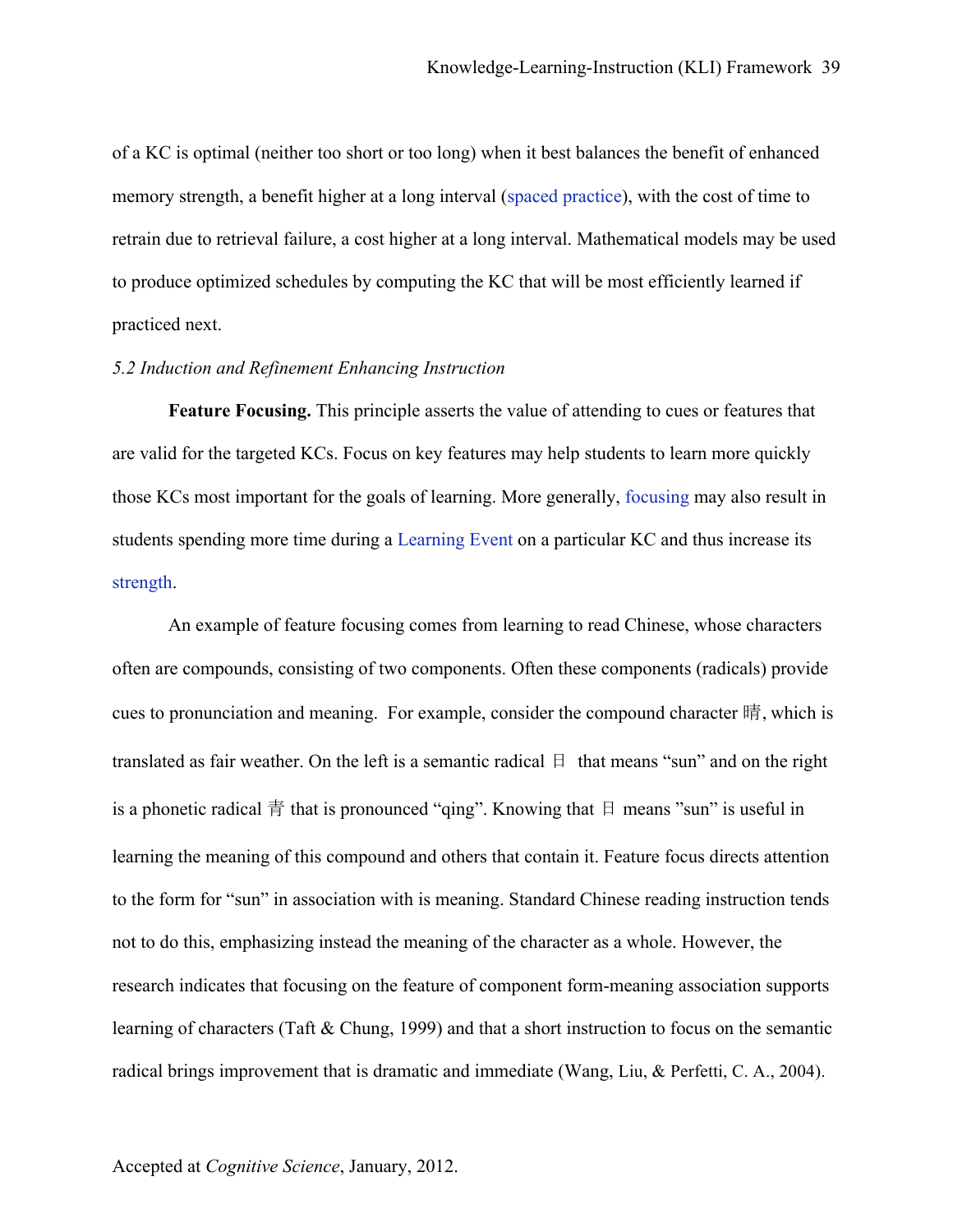In one implementation of the feature focus principle, Dunlap et al. (2011) found that highlighting the semantic component as a student moves the computer mouse over it improves learning the character.

A second example comes from science education. Chen and Klahr (1999) found that when elementary school students were provided with instruction that drew their attention to the specific features that distinguish confounded and unconfounded experiments, there were significantly greater gains in children's ability to design good experiments when compared to a condition in which children were only asked questions, but not instructed about such specific features.

**Worked Examples**. In a worked example, students are given a problem description along with a step-by-step solution to the problem and are asked to study or self-explain the solution. Sweller and Cooper (1985) demonstrated that alternating worked examples with standard problems leads to more efficient and more effective learning than having students to solve all the problems in the set: Students work through the interleaved worked examples and problems more quickly and perform better on corresponding problems in a posttest. Subsequent studies have refined the worked example technique. Renkl, Atkinson and Maier (2000) introduced a "fading" method that yields even better learning outcomes. In this fading technique, a succession of problems is presented. The first is completely solved and the rest incrementally replace a solved step with a request for a student solution until ultimately the student is providing the solution for all steps in a problem. Students are also encouraged to self-explain the solved solution steps in this fading method and it yields consistent evidence of more robust learning than problem solving alone. Section 6 provides an expanded analysis of this principle.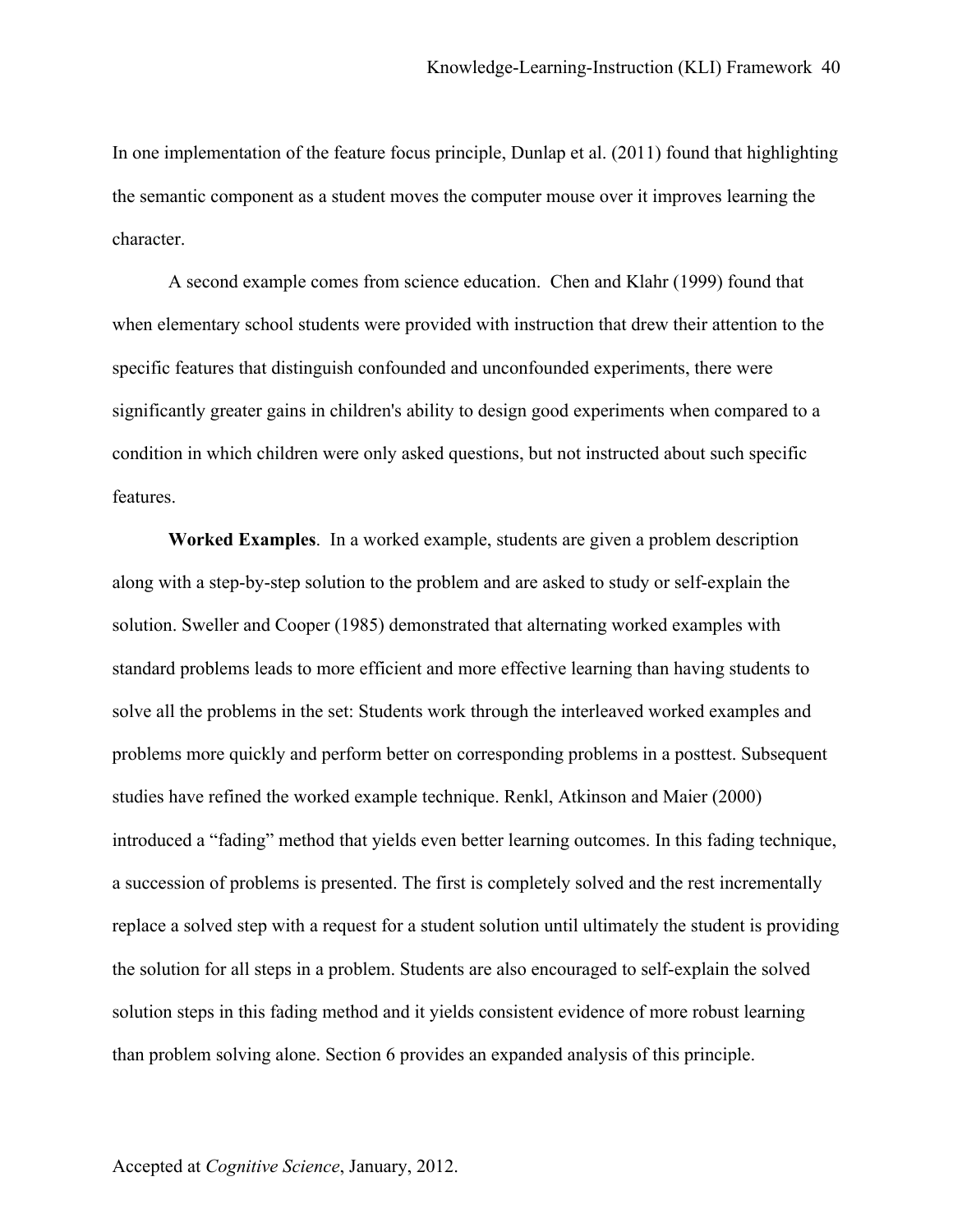### *5.3 Understanding and Sense-Making Enhancing Instruction*

**Prompted Self-Explanation Principle.** When students are given a worked example or text to study, prompting them to self-explain each step of the worked example or each line of the text usually causes higher learning gains than having them study the material without such prompting (e.g., Aleven & Koedinger, 2002; Chi, de Leeuw, Chiu, & LaVancher, 1994; Renkl, Stark, Gruber, & Mandl, 1998), but exceptions are discussed below. Hausmann and VanLehn (2007) found that prompting students to self-explain while solving a physics problem produced more learning than providing them with high quality explanations to study. When it comes to explaining physics examples, it appears it is better to do it yourself, even if you get it wrong, than to study someone else's explanations.

This principle provides a good example of how the effectiveness of a principle may be dependent on the nature of the target KCs. When both non-verbal and verbal versions of knowledge are objectives of instruction (i.e., we want both fluent doing and deliberate explaining), prompting self-explanation can pay off doubly by both 1) strengthening verbal forms of knowledge and 2) providing redundant support (co-training) for acquiring non-verbal forms of knowledge. The redundant support idea relies on the assumption that self-explanation is a verbal explication process that functions in addition to non-verbal learning processes. Verbal knowledge is an instructional objective for much of math and science where students are expected to able to state principles (e.g., Newton's laws) and provide explanations of solutions. In contrast, in language, a fluent speaker is not expected to explain principles that might underlie grammatical choices, such as English article selection.

Prompting students to self-explain may not aid learning for some kinds of KCs. One such KC type is grounded in perceptual learning, for which learner verbalization can serve as an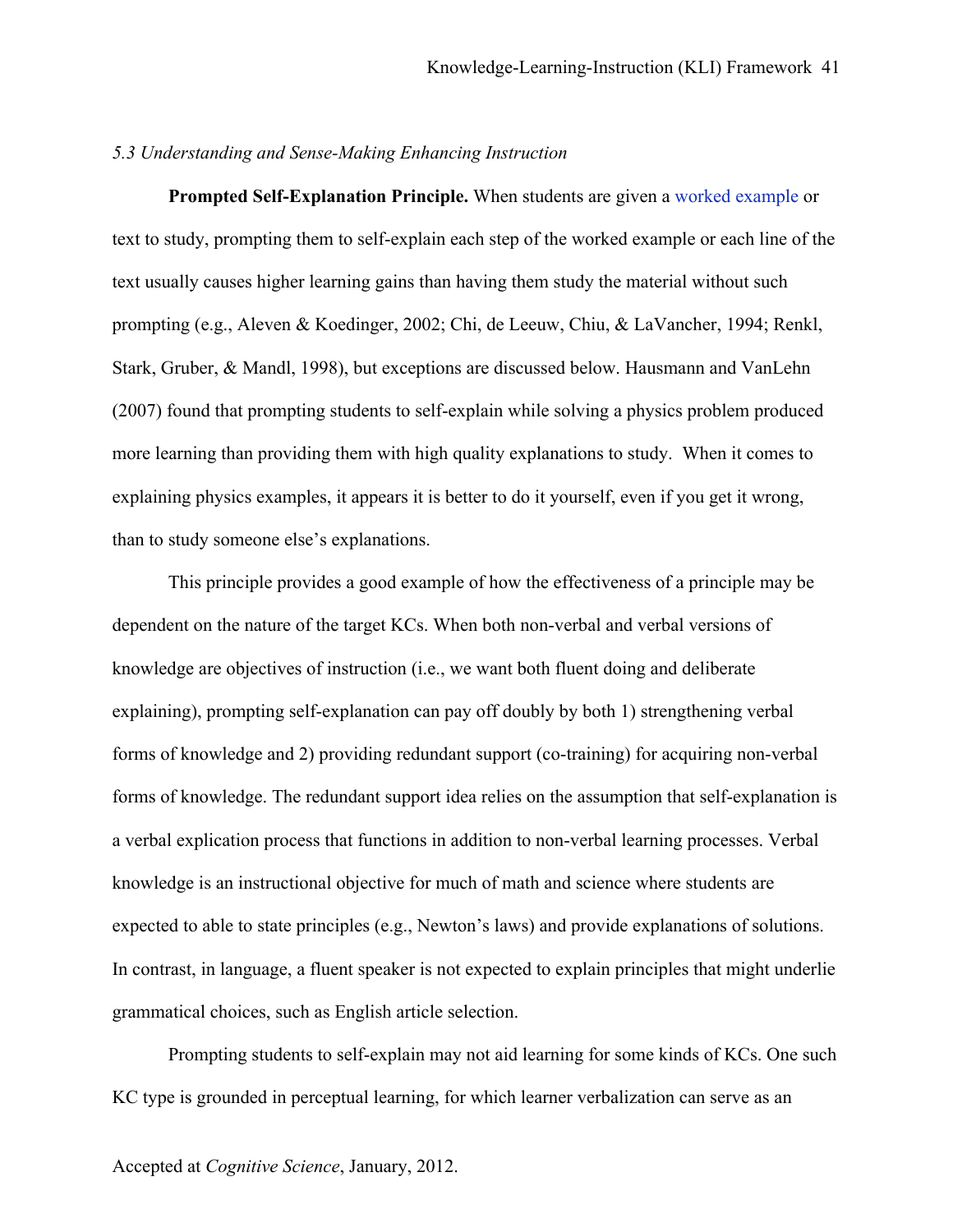inhibitor (Schooler et al., 1997). Something similar may occur when a to-be-learned KC is relatively simple, i.e. non-verbal, lacking a deep rationale, probabilistic, and/or dependent primarily on perceptual information. Hints in that direction come from a study of learning the English double dative construction (Friskoff, Levin, Pavlik, & de Jong, 2008). English allows speakers to say either "John gave the book to Mary" or "John gave Mary the book". However, rather than a set of rules, native speakers' choices about which noun to put first are subject to a web of factors that are implicitly weighted (Bresnan et al., 1997). These factors can be translated into instructional heuristics. When Frishkoff et al. (2008) implemented these heuristics into problem examples, they found that English second language learners subsequently made choices more in line with those of native speakers. However, when they provided these heuristics as feedback following some degree of implicit example-only learning (with correctness-only feedback), they found it was not helpful. This might imply that verbalization—in this case not by the learner—can be helpful or harmful as a function of specifically how it connects to learning that is proceeding implicitly. Self-explanation also might function within a similar space, supportive of learning in general but sometimes interfering with learning processes that are essentially nonverbal (e.g., Schooler et al., 1997).

Finally, a more general qualification on the principle of Self-Explanation is that its successful application, as is the case with sense-making activities generally, depends on having access to relevant knowledge or to learning strategies that can support the explanation process. McNamara (2004) found that low knowledge learners reading a science text were unable to benefit from prompted-self explanation without training. However, with training in strategies to support comprehension, including self-explanation strategies, low knowledge learners were able to show gains in comprehension of the science text.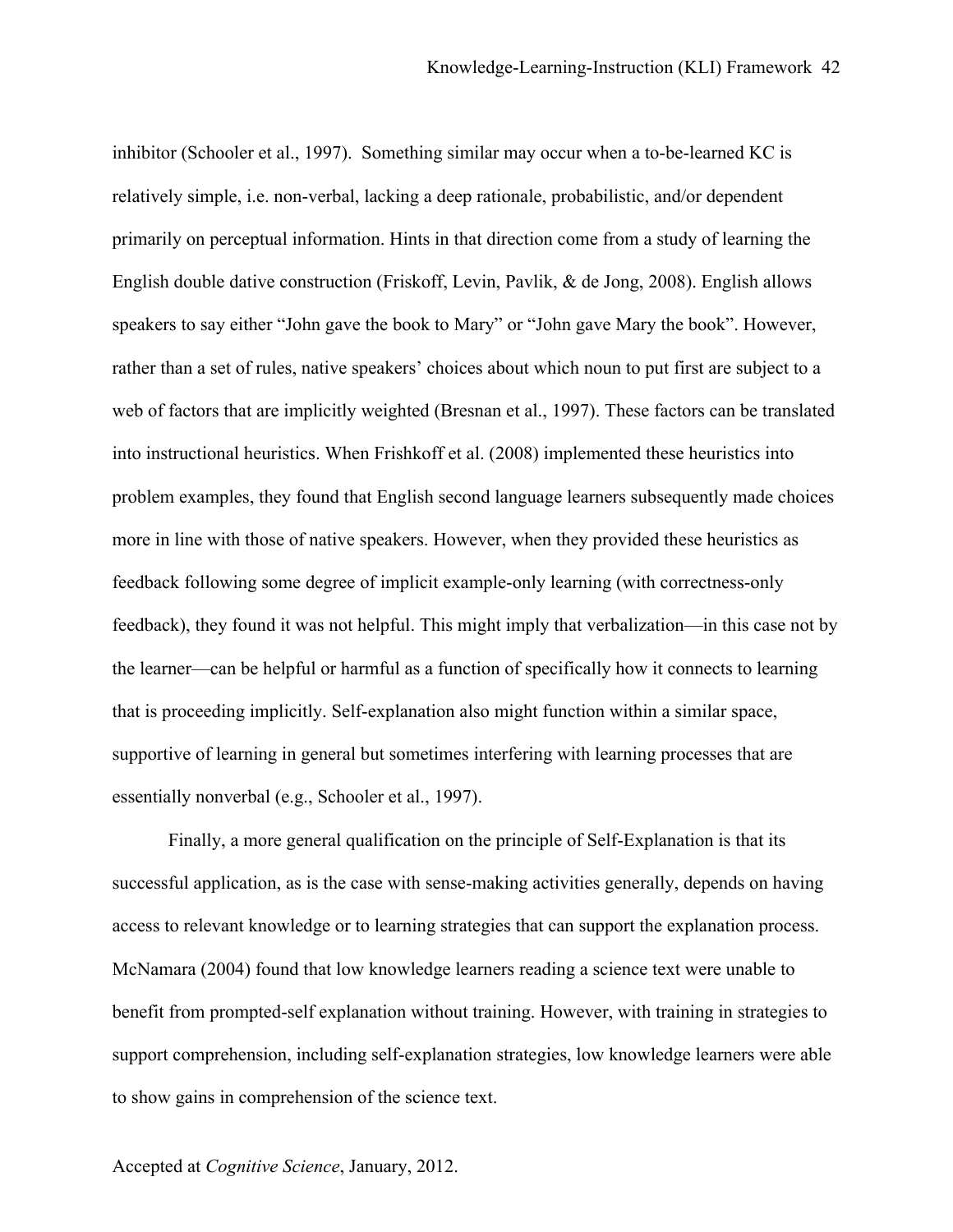## *5.4 Linking knowledge analysis and instructional principles*

Our examples so far have illustrated how instructional methods may align with the learning processes. The existence of these alignments suggests that instructional principles will not apply universally but will be dependent on the kind of KCs that are the targets of instruction. Across a wide variety of instructional experiments, simpler Instructional Event types (involving less time, less feedback, less verbalization and reasoning) tend to be associated with simpler KCs (involving less time, less complex conditions and responses, less integration with related KCs). Table 6 illustrates this relationship.

# --- Insert Table 6 about here ---

The apparent association in Table 6 suggests that the complexity of instruction should be aligned with the complexity of the knowledge goals (the *alignment hypothesis*). Thus, 1) for simple kinds of knowledge, complex forms of instruction are not needed and 2) for complex kinds of knowledge, simple forms of instruction are not needed. However, our analysis of which learning processes are relevant to which kinds of knowledge (shown in Table 4) suggests an alternative in which simple kinds of knowledge become embedded in more complex kinds, leading to an asymmetry. Instruction for complex KCs (columns to the right of both Tables 4 and 6) may include simpler Instructional Events, whereas instruction for simpler KCs (columns to the left in both tables) would not benefit from more complex Instructional Events (the *asymmetry hypothesis*). For simple KCs, as in our vocabulary examples, memory processes may be sufficient. Somewhat more complex KCs, such as learning English articles, require induction of a category structure as well as memory. Learning articles involves forming generalizations, for instance, that "the" is used across the variable set of situations in which the referent of the target noun was previously mentioned. But, because the acquired category structure must also be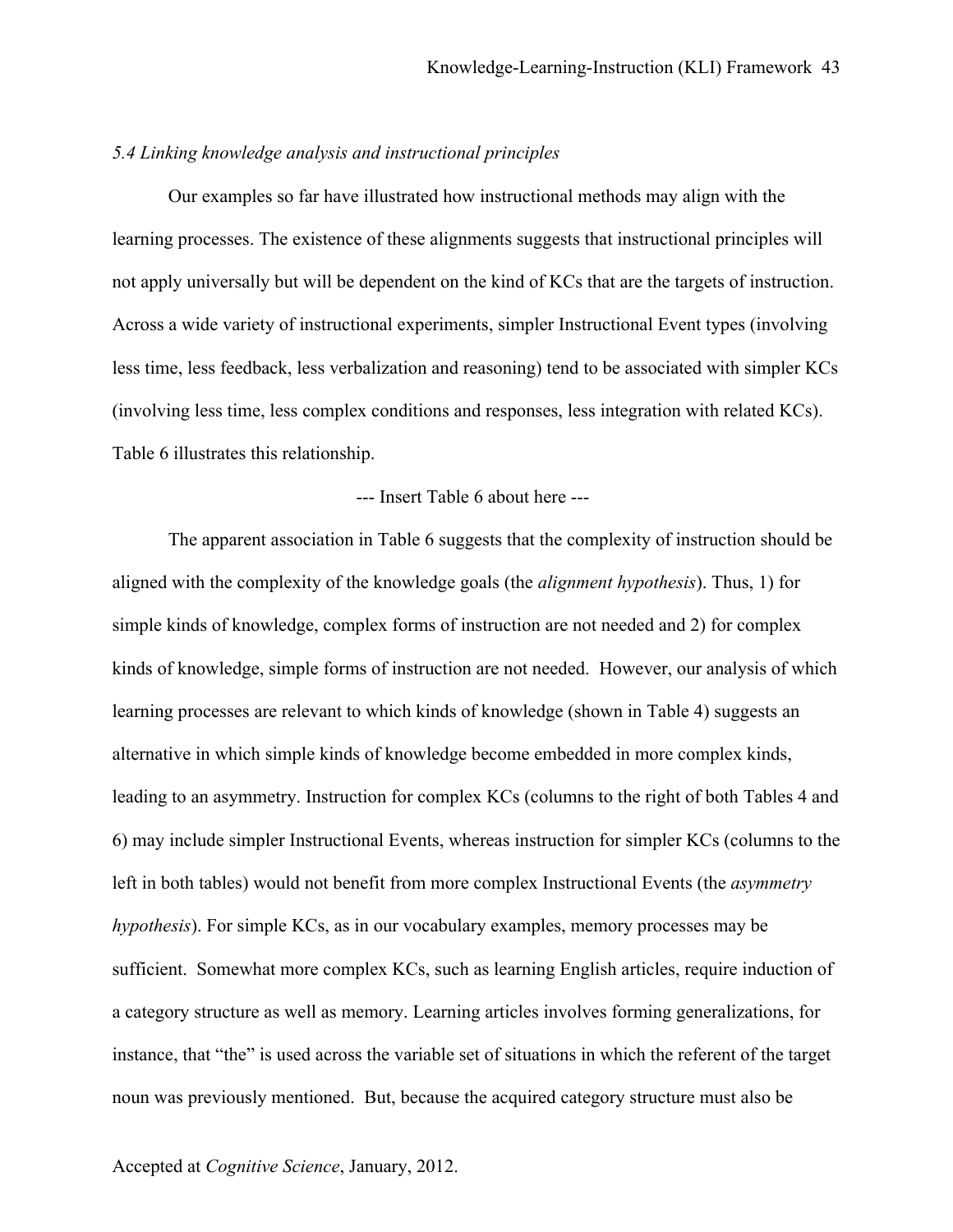remembered, instructional methods that effectively engage memory processes are also important (cf. Frank & Gibson, 2011). This line of reasoning argues against the alignment hypothesis. It implies that simpler memory enhancing instructional methods, such as spacing, testing, or optimized scheduling, are also effective for more complex KCs.

What about more complex instructional methods for simpler KCs? To learn an arbitrary constant-constant association (a fact), a generalization process like that implemented by category induction is unneeded. Further, for an arbitrary association (e.g., that a Chinese character that does not contain the "ching" phonetic radical is nonetheless pronounced "ching"), an explanation structure cannot be used to generate or re-derive a KC. Re-derivation is functional only for knowledge that has an underlying rationalization (complex knowledge). These observations suggest the asymmetry hypothesis is more nearly correct.

One counter argument to the asymmetry hypothesis is that more complex instructional methods, such as accountable talk or even self-explanation prompting, can indirectly achieve the same robust learning efficiency outcomes (e.g., memory enhancement) that simpler methods (e.g., optimized scheduling) achieve. Engaging basic memory processes may not be necessary to the extent that complex forms of instruction help students form an integrated network of knowledge (e.g., combinations of principles and reasoning strategies) that can be used to regenerate or re-derive forgotten knowledge. Supporters of mnemonic or memory elaboration strategies might take this argument further to suggest that robust learning of simple paired associates can be enhanced by engaging learners in an explanation process in that the mnemonic is essentially an explanation.

To the extent the instructional goal is robust learning *efficiency*, outcomes must not only last and transfer, but also be achieved with less time or, at least, without extra time. Too many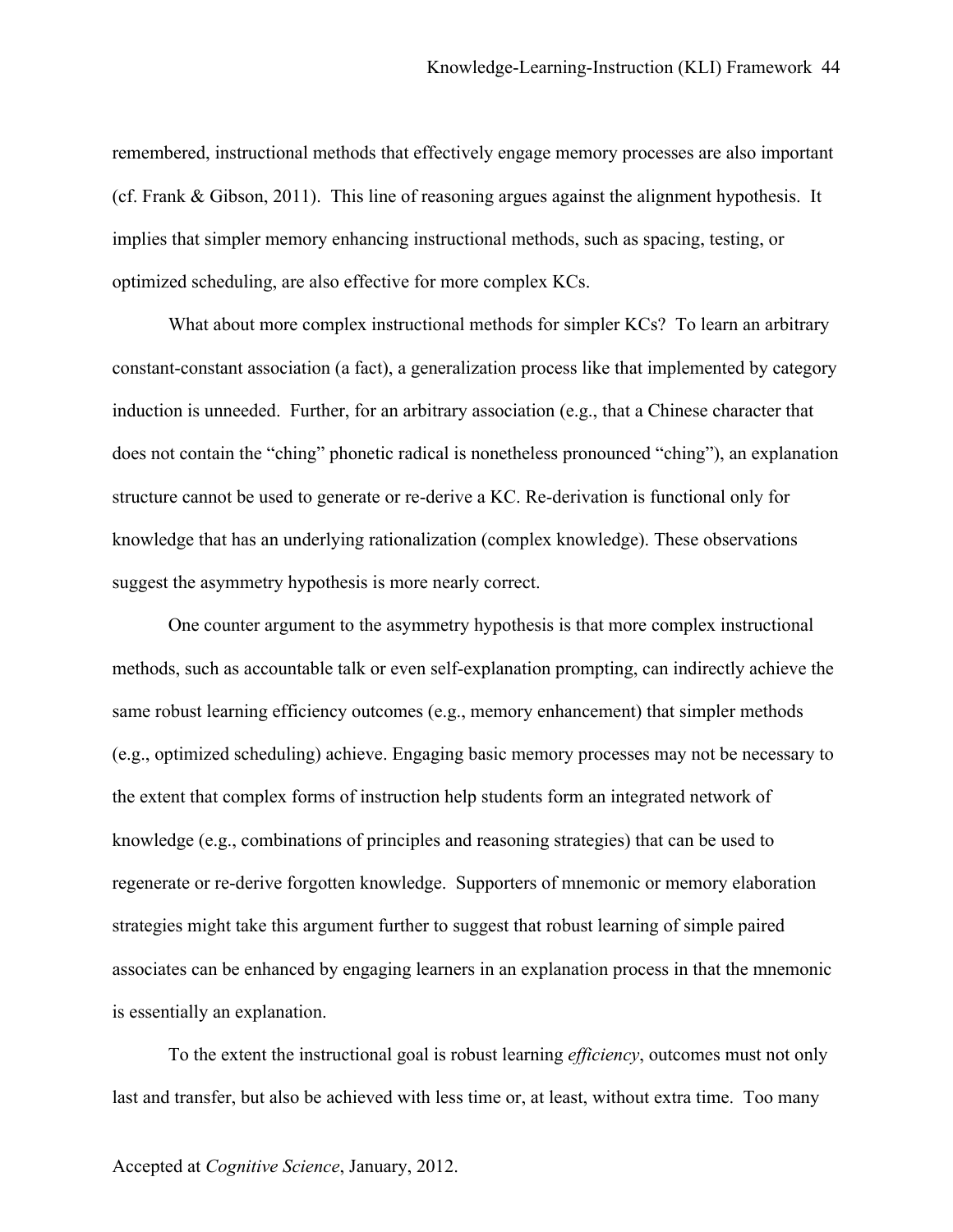theoretical analyses and experimental studies do not address the time costs of instructional methods. Practically, use of more complex instructional strategies may not always be worth the extra time they tend to require.

Others have suggested that the generality of instructional principles may be bounded by the complexity of targeted knowledge (e.g., Rea & Modigliani, 1985; Sweller & Chandler, 1994; Wulf & Shea, 2002), but more research is needed to clarify boundaries. The KLI taxonomies provide a conceptual space to guide alternative hypothesis formation, associated experimentation and theoretical interpretation.

#### *6. Using the KLI Framework to Illuminate and Compare Instructional Principles*

We provide an example of how the KLI Framework can be used to analyze instructional principles, showing how they operate in Learning Events at the KC level. We focus on the *worked example principle* and make connections to the testing and self-explanation principles. As described in section 5.2, integrating worked examples with problem solving is more efficient and effective learning for novices than conventional problem solving alone. Our analysis sheds light on alternative theoretical accounts and demonstrates how the application of the KLI framework helps specify boundary conditions on the kinds of knowledge and the types of students for which worked examples are effective.

#### **6.1 Theoretical Interpretations.**

The theoretical framework that drives much of the worked example research is *Cognitive Load Theory* (van Merriënboer & Sweller, 2005). Human processing capacity is limited, and this theory argues that much of the cognitive load in novice problem solving practice is extraneous to robust learning. In problem solving, novices rely heavily on means-ends analysis and trial-and-error strategies. While these processes are useful for solving novel problems, they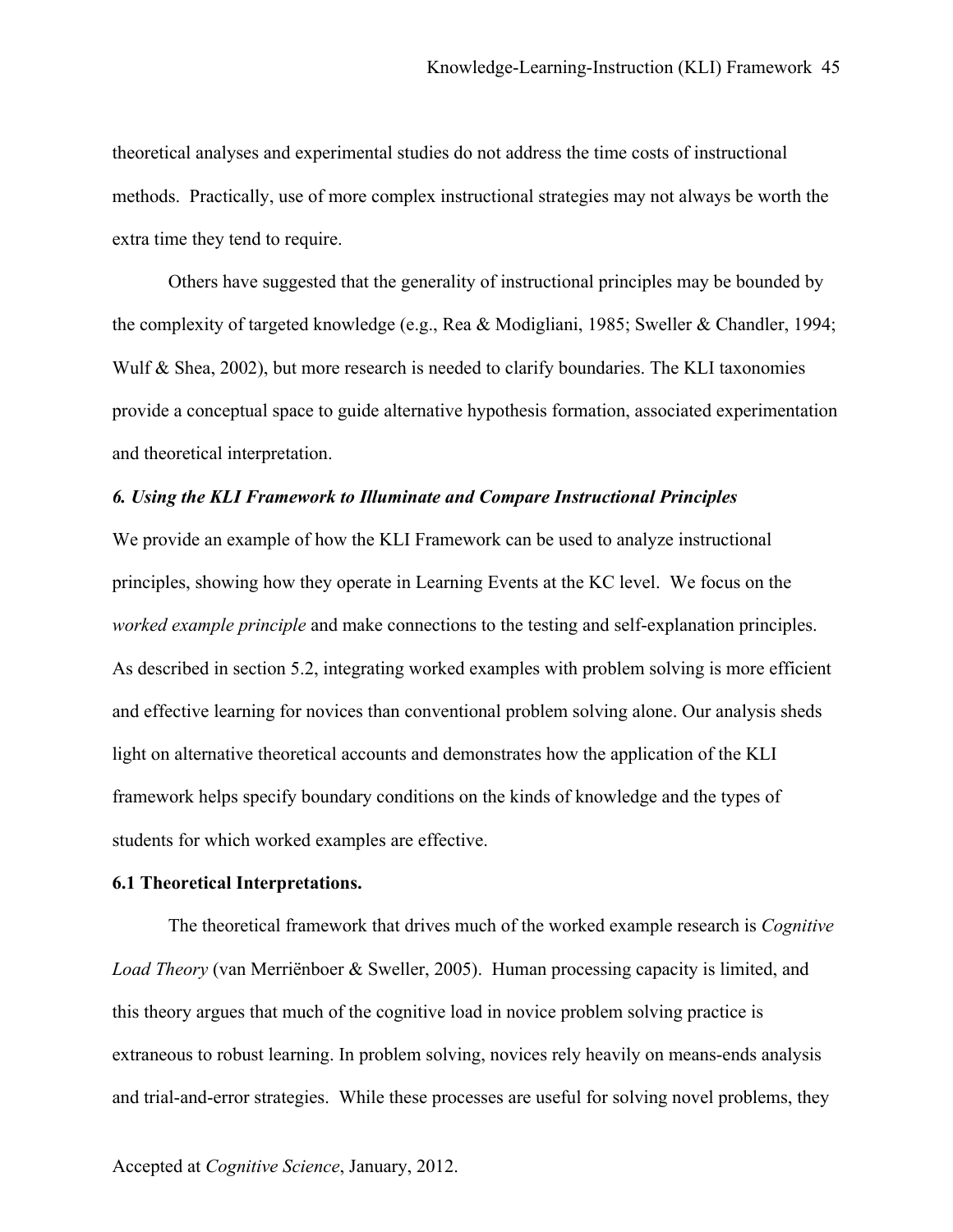require cognitive resources that cannot then be used (or be used as much) to engage in induction or sense making (e.g., in reflecting upon or self-explaining generated solution steps). Thus, novices are less likely to develop a deep understanding of the domain while engaged in pure problem-solving practice.

An alternative, but possibly complementary, theory proposes that problem solving yields poorer learning outcomes not because students' cognitive resources are depleted, but because there is less environmental information to support students in filling *KC gaps* (cf., McNamara, Kintsch, Songer, & Kintsch 1996 ; VanLehn, 1999). Since a complete and correct solution is not available in problem solving, students can apply incorrect knowledge without realizing it, resulting in the refinement and strengthening of incorrect KCs. In addition, when students do recognize knowledge gaps, they are more likely to induce appropriate KCs with worked examples, because a worked example provides more input (KC conditions *and* responses) than a problem statement that has only the initial problem (KC conditions only). This additional input allows induction processes to build better solution knowledge.

## **6.2 Knowledge Component Level Analysis**

In the earliest worked example research, the basic unit of analysis was the complete solution: Students were asked to study full worked examples and in problem solving were given feedback and answers based on full solutions. The KLI framework suggests that examining instruction at the level of KCs, rather than whole problems, can illuminate a deeper theoretical analysis that provides more precision in defining the critical novice state. Subsequent computational modeling and empirical research that analyzes the worked example principle at the level of KCs is beginning to tease apart the competing explanations.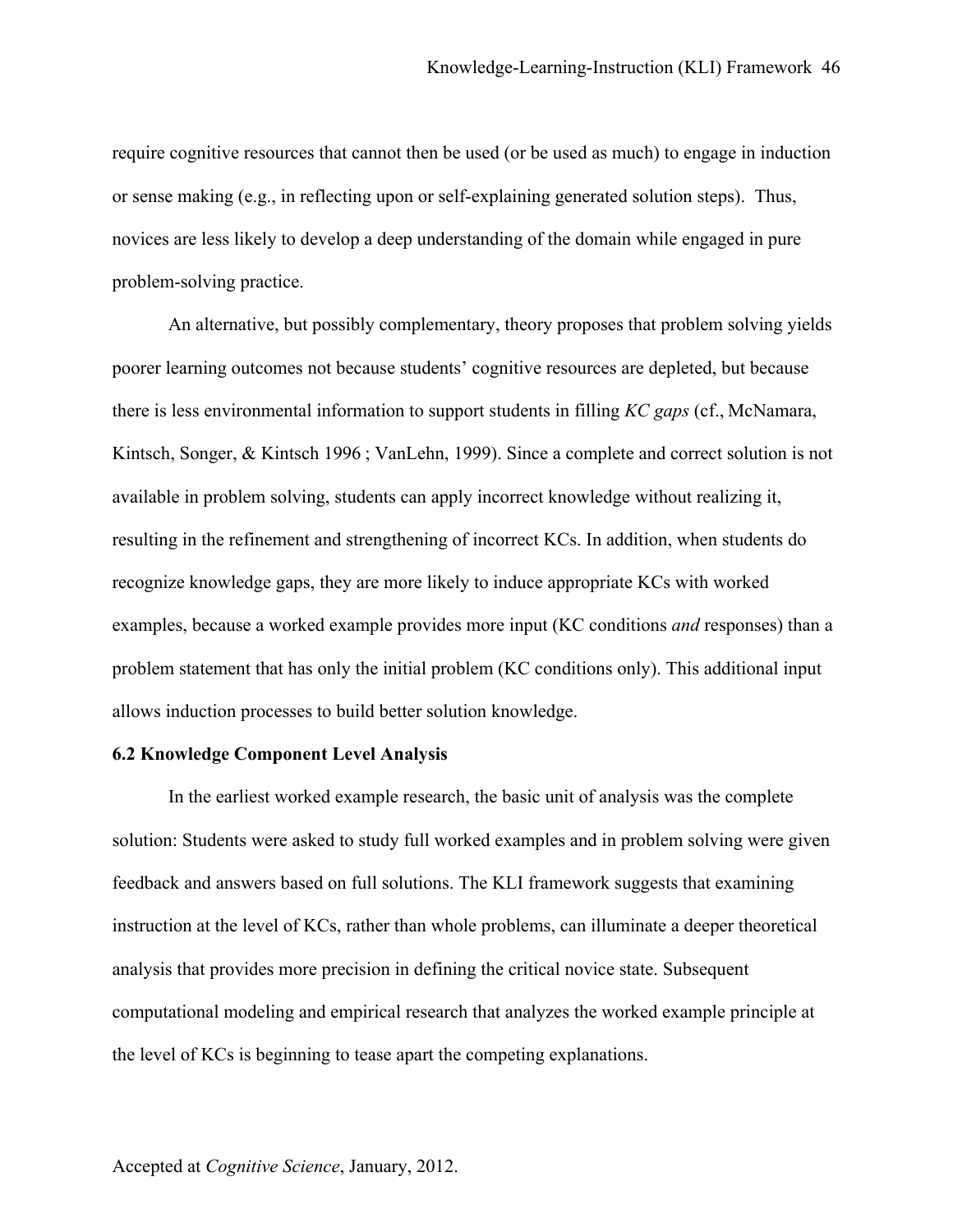On the empirical front, Renkl and colleagues shifted the analytic focus for worked examples to the grain-size of KCs when they compared interleaved worked examples and problem solving to an example "fading" condition (Renkl et al. 2000; Renkl, Atkinson, Maier & Staley, 2002; Atkinson, Renkl & Merrill, 2003). (See section 5.2) They found that fading was more effective, yielding better learning outcomes with the same learning time.

Jones and Fleishman (2001) subsequently examined a formal KC-level explanation of worked examples by applying a computational model of learning called Cascade (VanLehn, 1999) to a set of Newtonian physics problems, asking it both to explain worked examples and solve problems. These simulations, which model information available in the environment but not cognitive load nor motivation, replicated the benefits of faded examples over complete worked examples on subsequent problem solving. They provide a theoretical argument that the Knowledge Gap theory is sufficient (though it may not be necessary) to produce the worked example effect and Cognitive Load Theory is not necessary (though it may be sufficient). In addition, the authors found that Cascade learns more effectively when the specific problemsolving steps that are faded are ones that introduce new KCs.

Finally, Renkl et al. (2002) began to examine the ordering of faded steps to compare the predictions of the Cognitive Load and KC gap-filling theories. They found that *backward* fading (fading the last step, then the last two steps, etc.) is more efficient and effective than *forward* fading (fading the first step, then fading the first two, etc). This result appears to support Cognitive Load Theory under the assumption that a student's cognitive load is lower at the end of a problem, so the student is better able to learn from faded steps at the end of a problem. However, Renkl, Atkinson and Große (2004) note that this result is ambiguous because the KC content of faded steps is typically confounded with the position of faded steps. In two studies,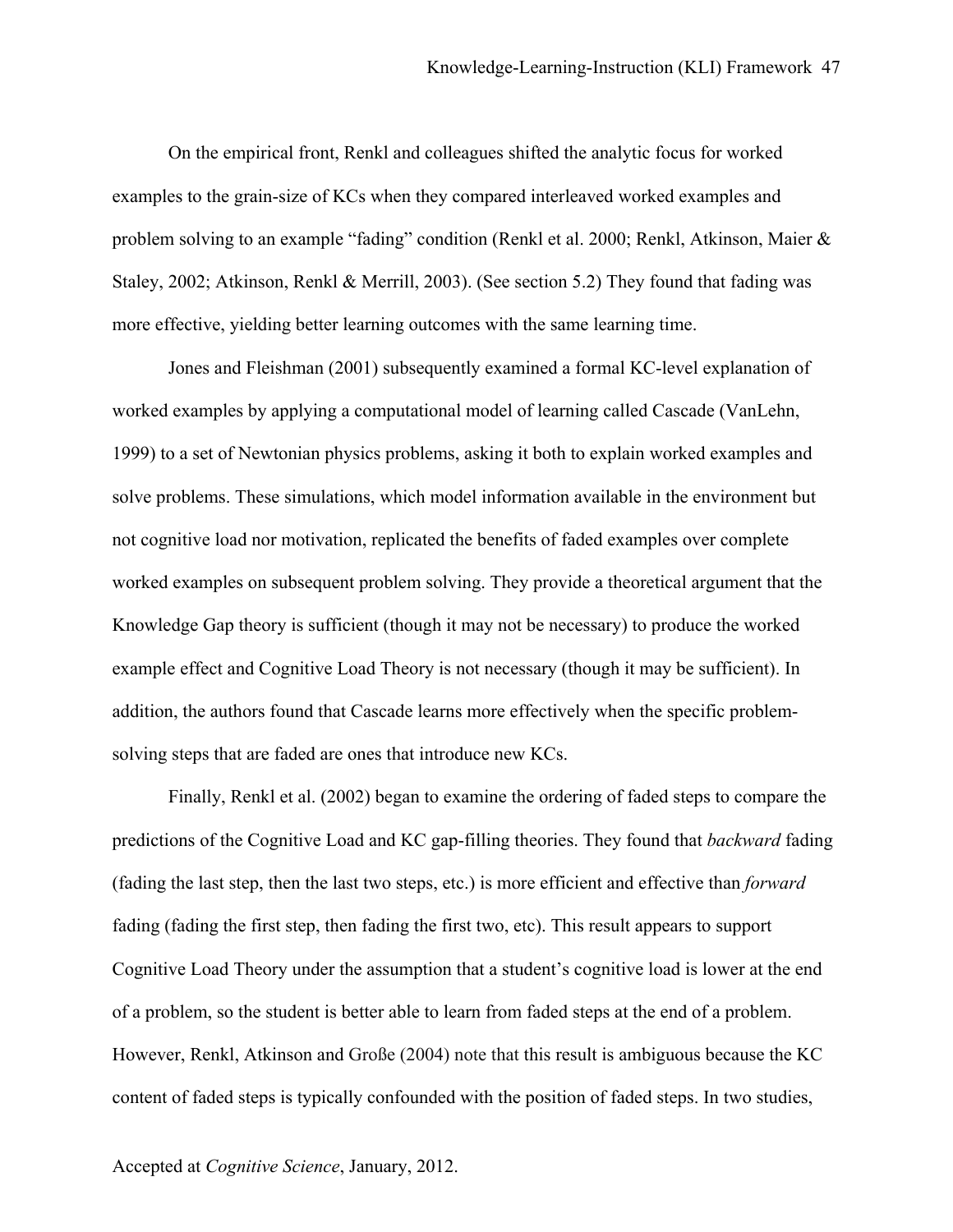they varied the position of a faded step independently of the specific KC required for the faded step. The results were consistent with the KC gap-filling theory rather than the Cognitive Load theory. Students' test performance was reliably predicted by the specific KC that governs a faded step, but not by the position of the faded step.

# **6.3 Defining Novices: A Knowledge Component Analysis.**

In contrast to the positive results of worked examples for novice students, a number of studies (e.g., Kalyuga et al., 2003, 2005) have demonstrated that for more experienced students, straight problem solving yielded better learning than interleaved worked examples and problem solving. This result has been dubbed the "expertise reversal effect".

Expertise reversal raises the question of defining the novice-expert boundary. In most worked-example research, novices are students who have just received instruction and are just beginning to apply it; the distinction between novices and advanced students is defined at the grain size of broad topics within the domain. However, beginning students can vary greatly in their prior knowledge. Kalyuga and Sweller (2005) addressed this variability by developing pretests that categorize students as novices or advanced students and showed that channeling the novices into worked examples and the advanced students directly into problem solving yielded more efficient learning outcomes.

In the KLI framework the novice/advanced student distinction is that novices are primarily engaged in KC induction and sense making, while advanced students are primarily engaged in refinement and fluency building. Novices may benefit from seeing examples of solution steps to induce variable-variable KCs and from seeing the entire solution structure to make sense of the role of each step so as to construct integrated KCs for generating plans and subgoals (cf. Catrambone, 1996). Problem solving, in contrast, offers advanced students the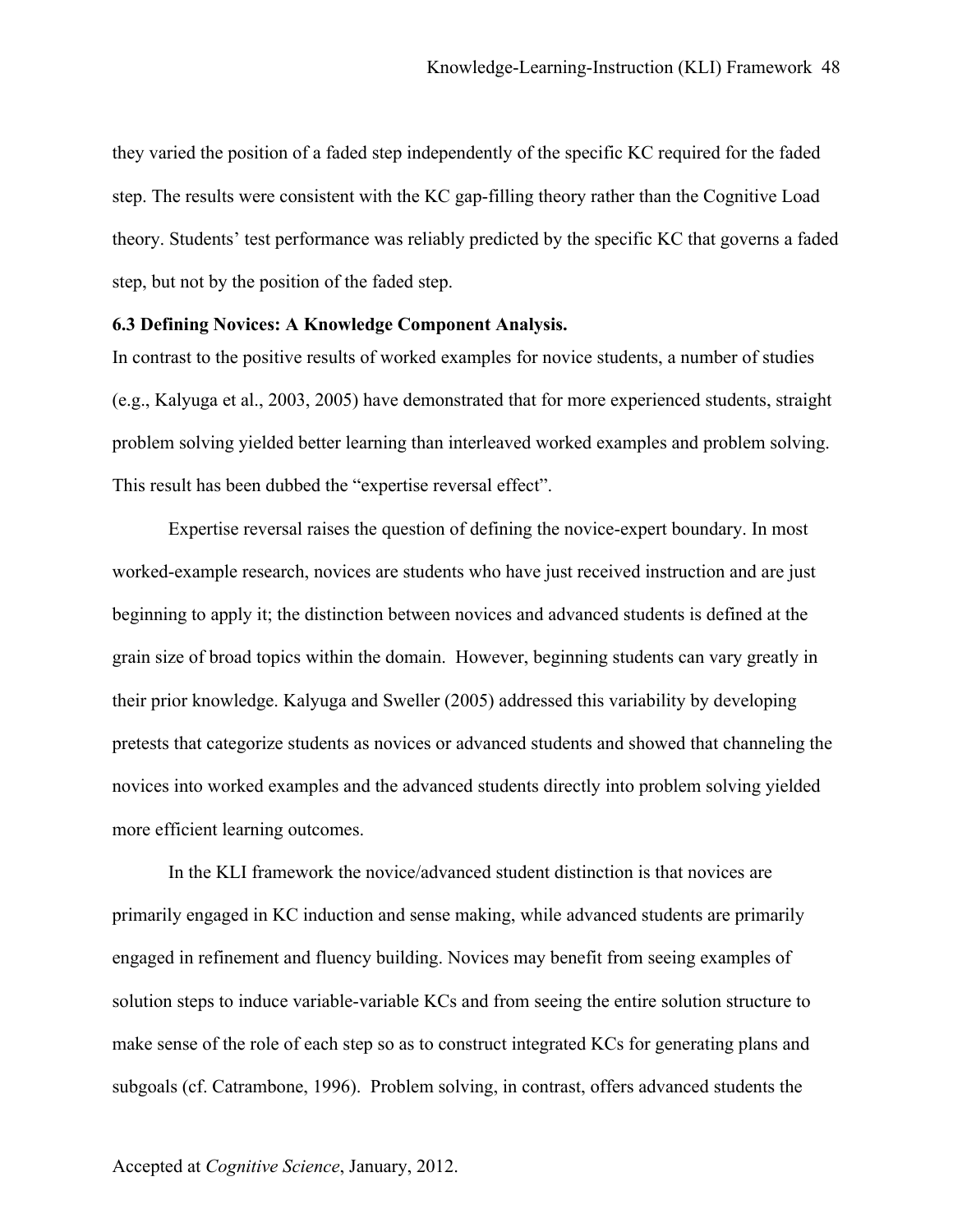opportunity to build memory and fluency through active retrieval opportunities (as in the testing effect) and to refine the conditions of application through feedback on incorrect solution attempts (Matsuda et al., 2008). A similar case, in which knowledgeable students benefit from active retrieval, may arise in the reverse cohesion effect in learning from text (McNamara et al, 1996; McNamara, 2001). In this reversal effect, readers with high knowledge in a domain do better in learning from a text when the text has cohesion gaps, which presumably stimulate more active knowledge retrieval and inference making.

Within the KLI framework the expertise reversal effect marks a boundary between two seemingly contradictory principles, the worked example principle (being shown answers is more effective than retrieving answers) and the testing effect (retrieving answers is more effective than being shown answers). In addition to the KC-based boundary suggested above (i.e., worked examples are better for variable condition KCs, testing for constant-constant KCs), a Learning Event boundary is that worked examples are better early to support induction and testing is better later to support memory and fluency.

The optimal grain size for these boundaries is at the level of individual KCs, rather than the broad topics within a domain, and the ideal goal is to monitor each student's progression from sense making and induction to refinement and fluency building for each KC. A recent study by Salden, Aleven, Renkl & Schwonke (2010) pursued this KC-based approach and demonstrated that adaptive fading of examples led to greater robust learning than fixed-fading and no fading conditions (see the description of example fading in section 5). In the adaptive fading condition, the Cognitive Tutor's built-in student modeling algorithm was used to monitor each student's accuracy in generating explanations for each of the KCs in the cognitive model. When the student-modeling algorithm estimated a student could correctly generate explanations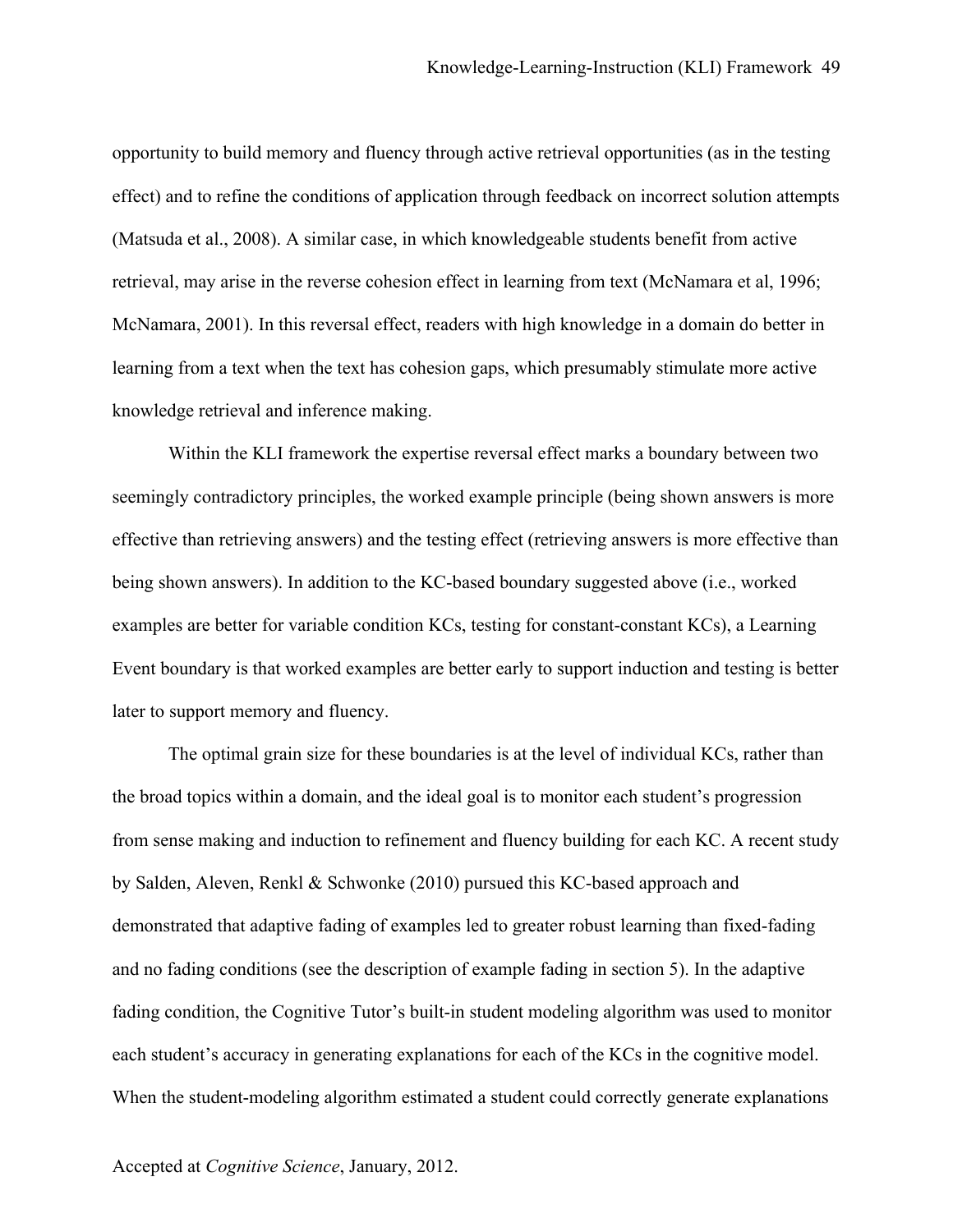for the application of a KC, the student was judged to be transitioning from induction/sense making to refinement/fluency building and in subsequent problems, solution steps employing that KC were faded (i.e., presented as problem steps rather than example steps).

# *6.4 Summary*

We illustrated the use of the KLI framework to analyze an instructional principle, the worked example effect. This analysis 1) finds support for the KC Gap theory as a viable alternative to Cognitive Load Theory, 2) suggests that "novice" is not a relation between a student and a domain, but between a student and a KC, 3) proposes boundary conditions between this principle and a related one, the testing effect, and 4) illustrates how knowledge-level analysis can be combined with a general instructional principle (faded worked examples) to produce a studentadaptive version of that principle that enhances robust learning.

## *7. Conclusion*

Our goal has been to put forward a theoretical framework (KLI) that links knowledge, learning, and instruction to organize the development of instructional theory at a grain size appropriate for guiding the design, development, and continual improvement of effective and efficient academic course materials, technologies, and instructor practices. This goal reflects the purpose of our Pittsburgh Science of Learning Center, "to leverage cognitive theory and computational modeling to identify the conditions that cause robust student learning." It is also consistent with broader calls for cumulative theory development in education that is supported by "rigorous, sustained scientific research" (e.g., Shavelson & Towne, 2002). The need for cumulative theory is illustrated both by the general lack of consensus around educational practices that work and by the limitations of large-scale randomized control trials, which are great tests of instructional practices, but do not generate new theory or practices.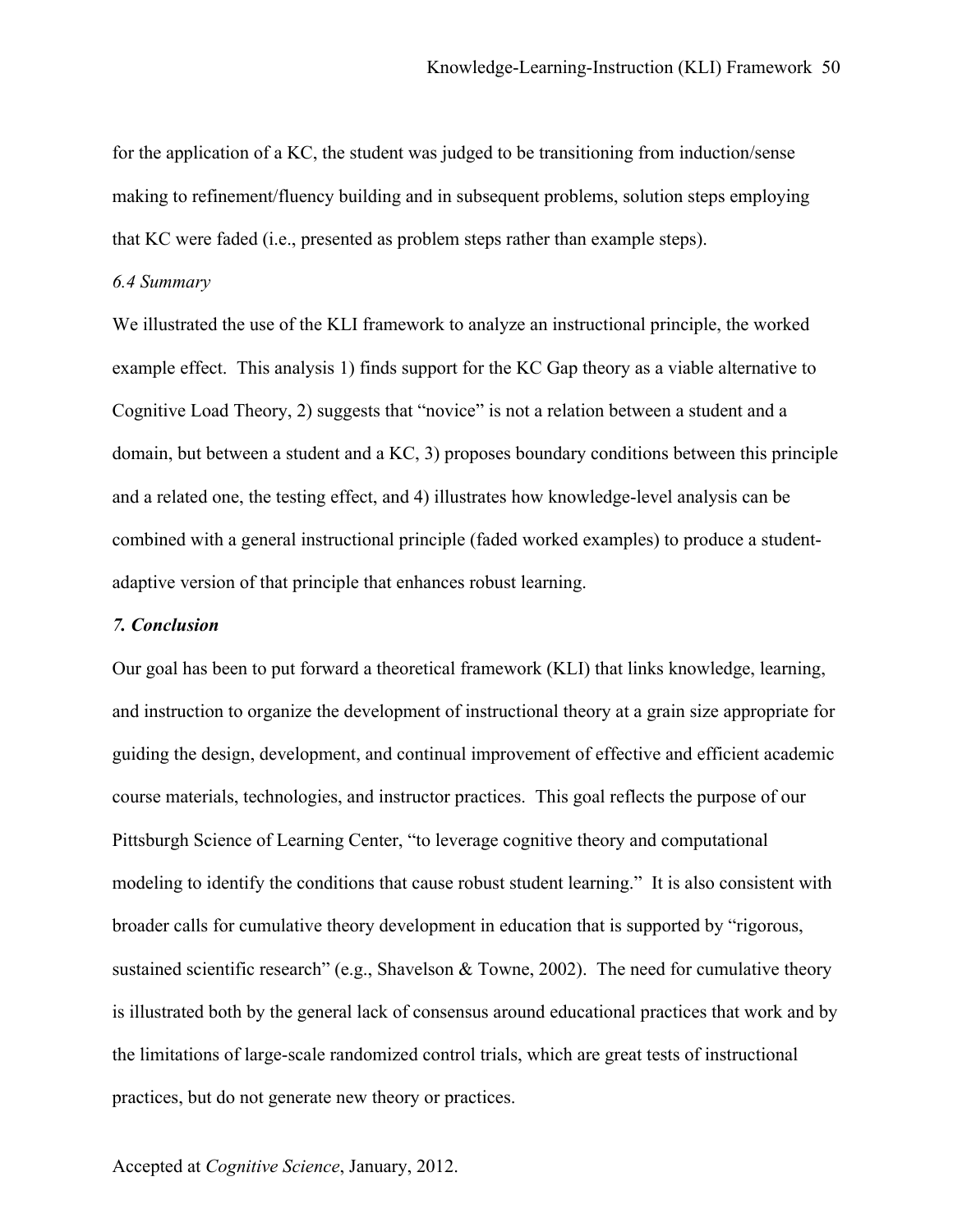In elaborating the KLI framework, we proposed three fundamental taxonomies of kinds of knowledge, learning processes, and instructional principles. We outlined potential interdependencies between categories in these taxonomies, and illustrated how the framework can be used to generate new research questions and frame alternative hypotheses.

In developing the KLI framework, we emphasized the importance of KCs, as opposed to domains (Geometry; English). In contrast to Bloom's well-known taxonomy (Bloom, 1956), which is expressed in terms of instructional objectives, our taxonomy focuses on the knowledge needed to achieve those objectives and is expressed in cognitive process terms. It is at a more abstract and coarse-grain level than the representations used in computational models of cognition (e.g., Anderson & Lebiere, 1998; McClelland & Cleeremans, 2009; Newell, 1990; Sun, 1994). Knowledge, in our account, is decomposable into units that relate some input characteristics or features of the student's perceived world or mental state (the conditions) to some output in the students' changeable world or mental state (the response). Unlike production rules in theories of cognitive architecture (Anderson & Lebiere, 1998; Newell, 1990), which are implicit components outside a students' awareness, the KCs in KLI include explicit, verbalizable knowledge. Given the prominence of comprehension, reasoning, dialogue, and argumentation in more complex forms of instruction (e.g., prompted self-explanation, accountable talk), the KLI knowledge taxonomy distinguishes between kinds of KCs that have accessible rationales, such that students can effectively reason and argue about them, and some that do not, such that explicit reasoning and argumentation may be of little value for learning.

Learning occurs as unobservable events that can be inferred from performance and can be appropriately attributed to instruction events under circumstances of experimental control. The processes of learning include both simple associations and more complex, reflective processes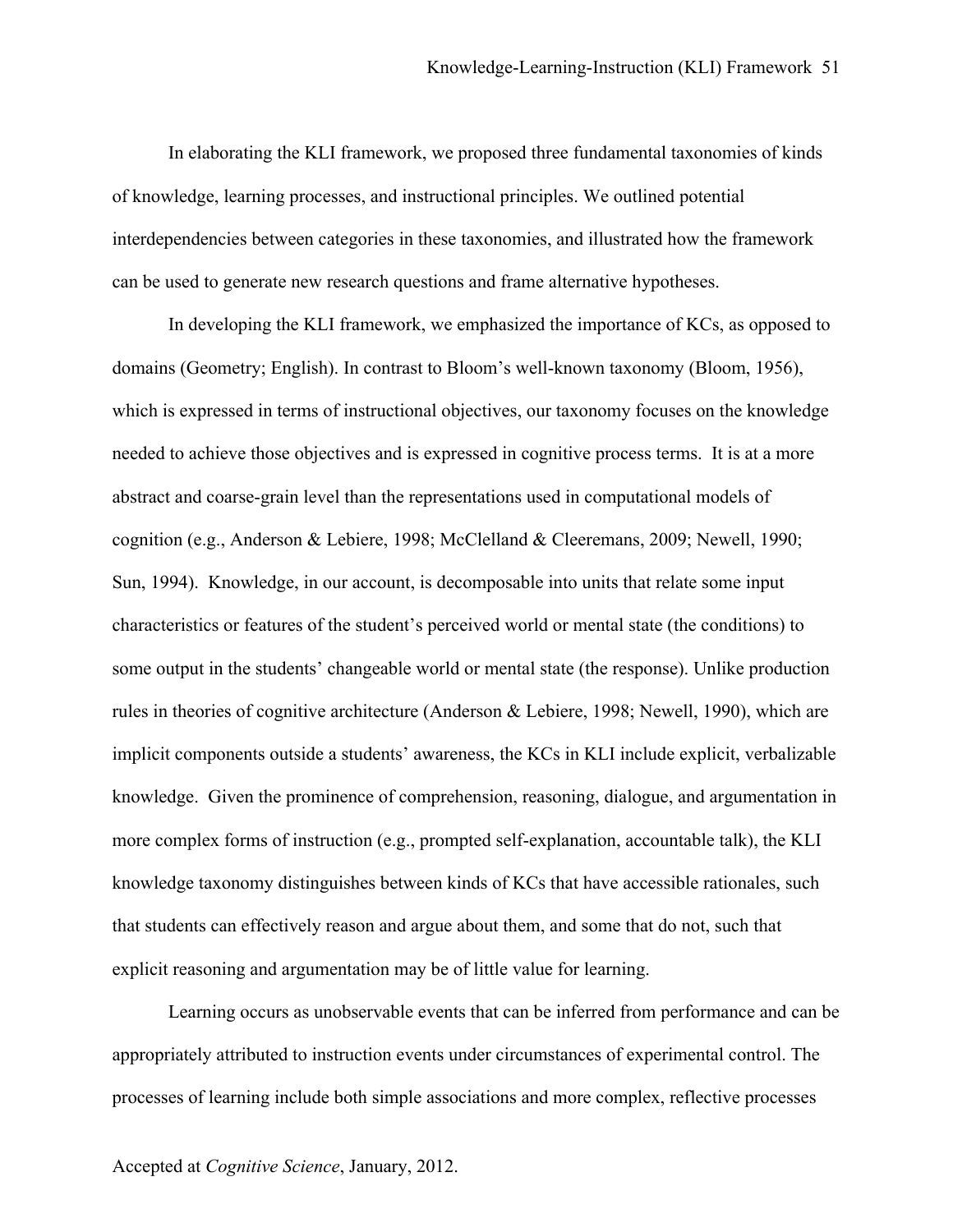that result in KC changes of three broad types: 1) memory and fluency building, 2) induction and refinement, and 3) understanding and sense making. These learning processes can proceed moreor-less independently or in some synchrony.

Instructional principles emerge from research that is sufficiently convergent to support generalization. Instructional principles are intended to be widely applicable across domains and situations, but in fact are likely constrained in their applicability by the kinds of KCs to be learned and students' stage of learning. Table 5 summarizes seven such principles, which have broad experimental support. We noted a general trend for a correspondence between the complexity of the principle and complexity of the KCs being targeted in those studies. But, our learning process analysis suggests an asymmetric relationship could turn out to be more nearly correct: Simple instructional principles are generally relevant, but more complex principles are only relevant for the most complex kinds of knowledge.

We developed the case of worked examples in enough detail to illustrate the richness of applying the KLI framework to a single question that has been the focus of much research. Using the KLI framework and specifically the analysis of KCs led to experiments that found that instruction that was individualized to specific KCs led to more robust learning than instruction that was not (Salden et al., 2008). Such studies not only validate the basic assumption that KCs are the functional unit of analysis for learning, they suggest instructional procedures that can be the object of further research, leading at some point to a broad instructional principle.

The strategy of creating a student-adaptive version of a principle by applying a knowledge analysis could be applied not only to adaptive fading of worked examples as described above, but also to other principles as Pavlik (2007) has demonstrated for the spacing effect. For example, it may be productive to employ student-adaptive fading from blocked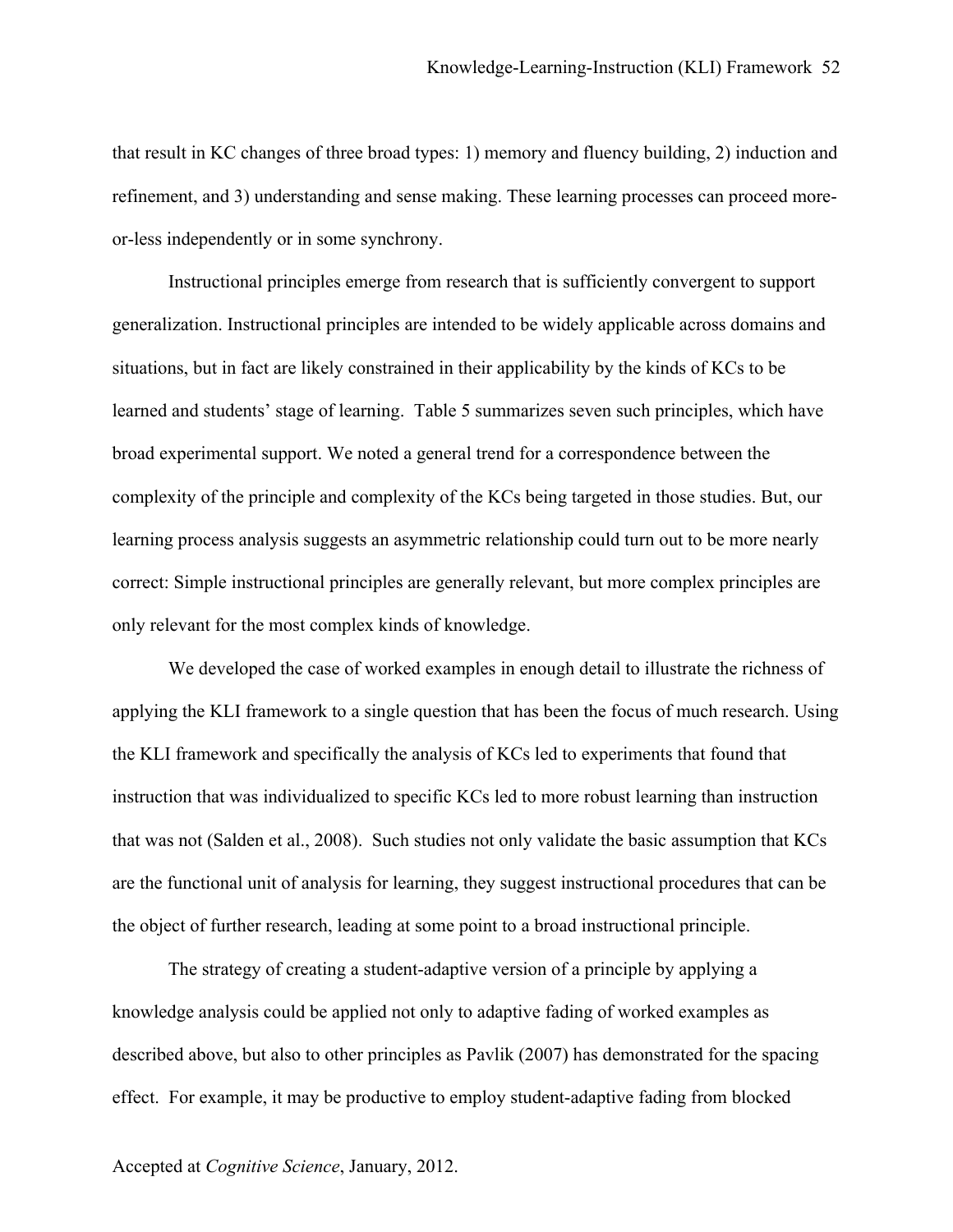practice to random practice (cf. Wulf & Shea, 2002), from comparison (Gentner et al., 2009) to sequential spaced presentation (Rohrer & Taylor, 2006), from low content variability to high variability (cf. Paas & Van Merrienboer, 1994). Regarding the testing effect, the Salden et al. (2008) study indicates that adaptive fading from study trials ("examples" in this context) to test trials ("problems") is sometimes more effective. The knowledge taxonomy provides a guide for hypothesizing how far the results may generalize outside the Geometry content that was investigated. Instead of making a domain-general claim about applicability, we suggest that fading of example study to problem/test should work for content with variable-variable KCs with rationales. For constant-constant KCs, adaptive fading may be wasted effort and simply providing study trials (examples) only after failures on test/problem attempts may be optimal, as is done in the most effective conditions in the testing effect experiments.

Other researchers have recognized the importance for effective instructional design of a detailed analysis of domain content into the components of knowledge that students bring to a course and those we would like them to take away. Nevertheless, Anderson and Schunn (2000) expressed concern that "detailed cognitive analyses of various critical educational domains are largely ignored by psychologists, domain experts and educators". They noted the tendency for psychologists to value domain-general results, domain experts (e.g., mathematicians and linguists) to value new results in their domain, and educational researchers to value more holistic explanations. Some progress has been made (e.g., Clark, Feldon, van Merriënboer, Yates, & Early, 2007; Lee, 2003), but careful cognitive task analysis of domain knowledge is not a standard research practice in any discipline. Such analysis needs to become a more routine part of instructional design for new instructional domains as well as for existing ones.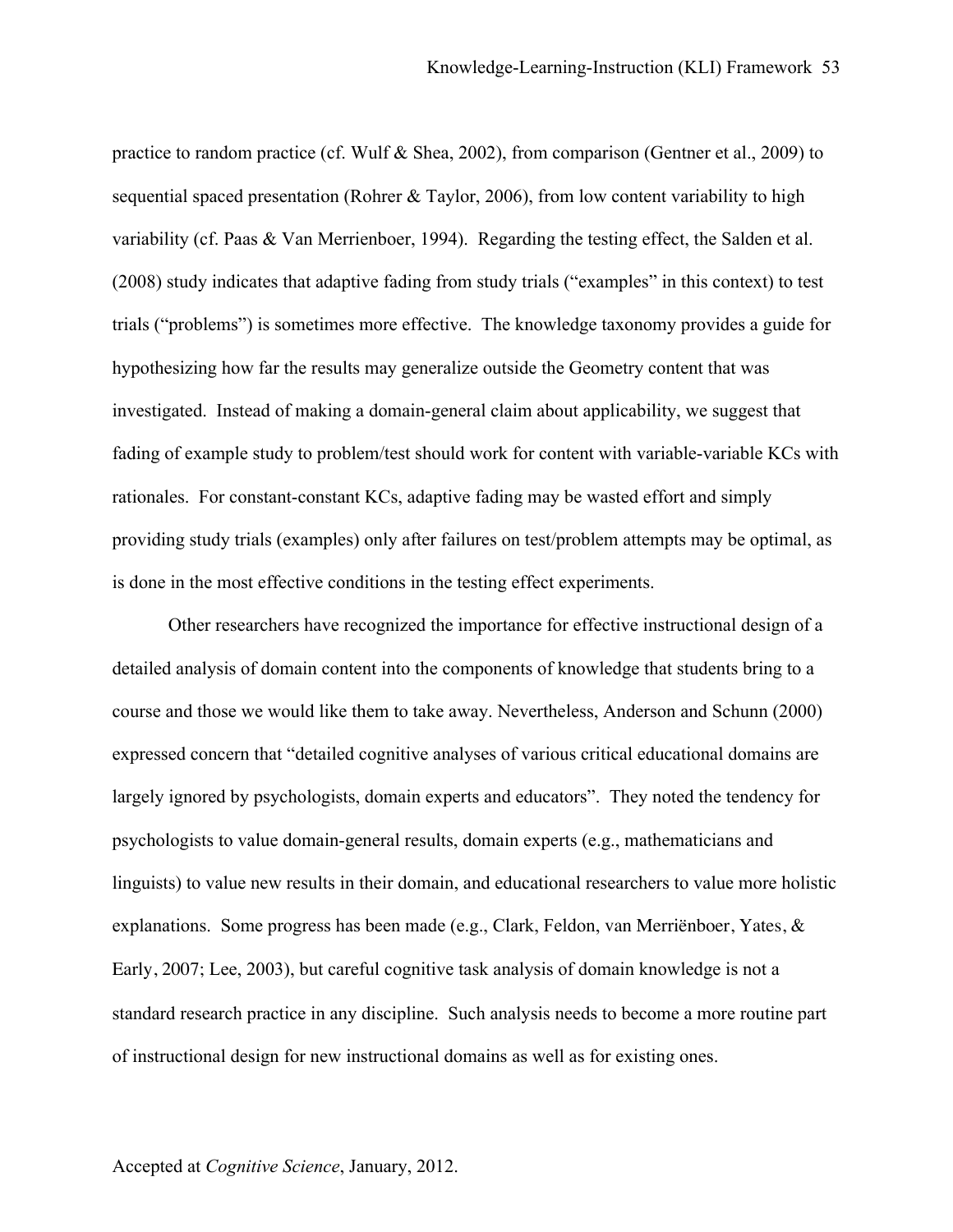Finally we emphasize that the KLI framework implies a broad range of empirical studies that can disconfirm as well as strengthen some of its propositions. The framework is not a set of frozen taxonomies but an interconnected set of theoretical and empirical propositions that imply hypothesis-testing experiments. As with any theoretical framework, its utility is tested by whether it stimulates sufficient work to lead to its revision, abandonment, or enrichment through an increasingly well targeted set of research results from the learning and educational sciences.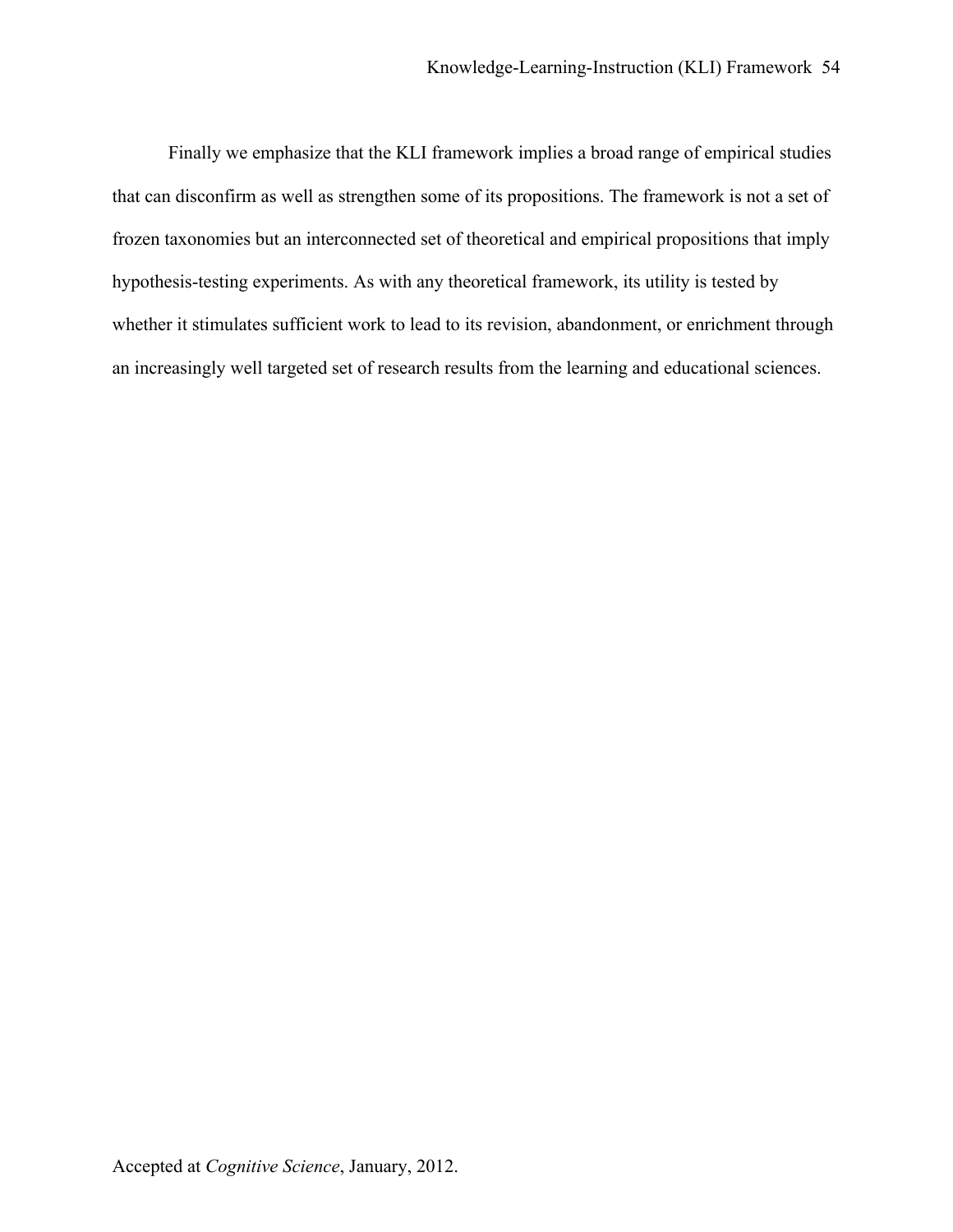## *References*

- Ainsworth, S., & Loizou, A.Th. (2003). The effects of self-explaining when learning with text or diagrams. *Cognitive Science, 27,* 669-681.
- Aleven, V., & Koedinger, K.R. (2002). An effective metacognitive strategy: Learning by doing and explaining with a computer-based Cognitive Tutor. *Cognitive Science, 26(2).*
- Aleven, V., Roll, I., McLaren, B.M., & Koedinger, K.R. (2010). Automated, unobtrusive, action-by- action assessment of self-regulation during learning with an intelligent tutoring system. *Educational Psychologist*, *45*(4), 224-233.
- Alibali, M.W. & Koedinger, K.R. (1999). The developmental progression from implicit to explicit knowledge: A computational approach. (Commentary on Z. Dienes & J. Perner, A theory of implicit and explicit knowledge.) *Behavioral and Brain Sciences, 10,* 755-756.
- Anderson, J.R. (1993*). Rules of the mind*. Mahwah, NJ: Lawrence Erlbaum.
- Anderson, J.R. (2002). Spanning seven orders of magnitude: A challenge for cognitive modeling. *Cognitive Science, 26*(1), 85-112
- Anderson, J.R., & Schunn, C.D. (2000). Implications of the ACT-R learning theory: No magic bullets. In R. Glaser (Ed) Advances in instructional psychology: 5. NJ: Lawrence Erlbaum Associates. (1-34).
- Anderson, J.R., Bothell, D., Byrne, M.D., Douglass, S., Lebiere, C., & Qin, Y. (2004). An integrated theory of the mind. *Psychological Review 111*, (4). 1036-1060.
- Anderson, J.R. & Lebiere, C. (1998). *The atomic components of thought*. Mahwah, NJ: Lawrence Erlbaum Associates.
- Asterhan, C.S.C. & Schwarz, B.B. (2009). The role of argumentation and explanation in conceptual change: Indications from protocol analyses of peer-to-peer dialogue. *Cognitive Science, 33*, 373-399.
- Atkinson, R.K., Renkl, A. & Merrill, M.M. (2003). Transitioning from studying examples to solving problems: Effects of self-explanation prompts and fading worked-out steps. *Journal of Educational Psychology, 95,* 774- 783
- Barnett, S. M., & Ceci, S. J. (2002). When and where do we apply what we learn? A taxonomy for far transfer. *Psychological Bulletin, 128*, 612–637.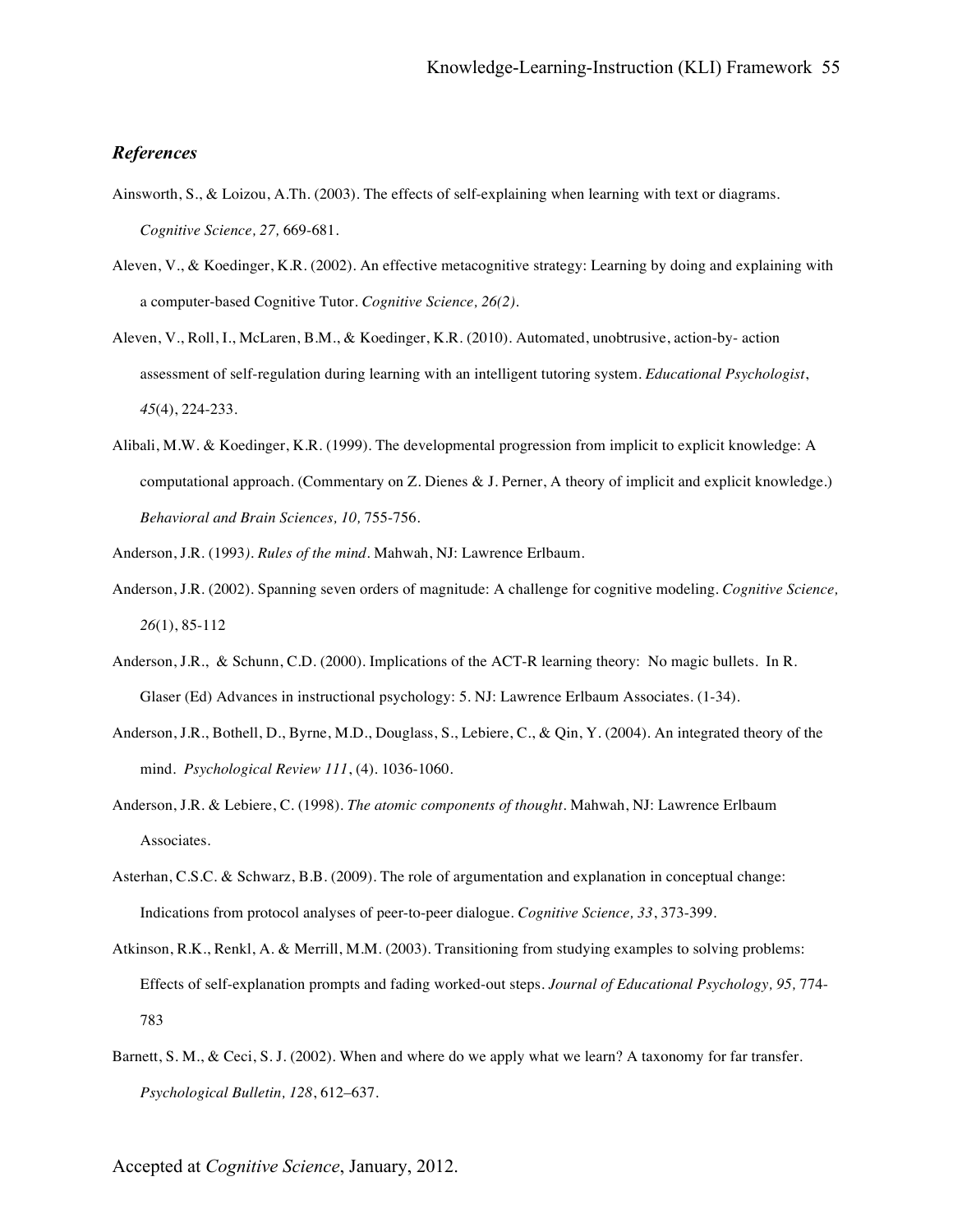- Bloom, B.S. (Ed.). (1956). *Taxonomy of educational objectives. Handbook 1: Cognitive domain*. New York: McKay.
- Blum, A., & Mitchell, T. (1998). Combining labeled and unlabeled data with co-training. In *Proceedings of Eleventh Annual Conference on Computational Learning Theory (COLT)*, (pp. 92–100). New York: ACM Press.
- Booth, J.L., & Koedinger, K.R. (2008). Key misconceptions in algebraic problem solving. In B.C. Love, K. McRae, & V.M. Sloutsky (Eds.), *Proceedings of the 30th Annual Conference of the Cognitive Science Society*. (pp. 571- 576).
- Bransford, J.D., & Schwartz, D. (1999). Rethinking transfer: A simple proposal with multiple implications. In A. Iran-Nejad & P. D. Pearson (Eds.), *Review of Research in Education (Vol. 24)*. Washington, DC: American Educational Research Association.
- Bransford, J.D., Brown, A.L., & Cocking, R.R. (Eds.). (2000). *How people learn: Brain, mind, experience, and school.* Washington, DC: National Academy Press.
- Bresnan, J., Cueni, A., Nikitina, T., & Baayen, R.H. (2005). Predicting the dative alternation. Paper presented at the KNAW Academy Colloquium: Cognitive Foundations of Interpretation, Amsterdam.
- Bruner, J. S. (1966). *Toward a theory of instruction*. New York: W. W. Norton & Co.
- Case, R., & Okamoto, Y. (1996). The role of central conceptual structures in the development of children's thought. *Monographs of the Society for Research in Child Development, 61* (1-2, Serial No. 246).
- Catrambone, R. (1996). Generalizing solution procedures learned from examples. *Journal of Experimental Psychology: Learning, Memory, and Cognition, 22*, 1020-1031.
- Cen, H., Koedinger, K.R., & Junker, B. (2007). Is over practice necessary? improving learning efficiency with the Cognitive Tutor through educational data mining. In Luckin, R., Koedinger, K. R. & Greer, J. (Eds.). *Proceedings of 13th International Conference on Artificial Intelligence in Education (AIED2007),* 511-518. Amsterdam, IOS Press.
- Cepeda, N.J., Pashler, H., Vul, E., Wixted, J.T., & Rohrer, D. (2006). Distributed practice in verbal recall tasks: A review and quantitative synthesis. *Psychological Bulletin, 132*, 354-380.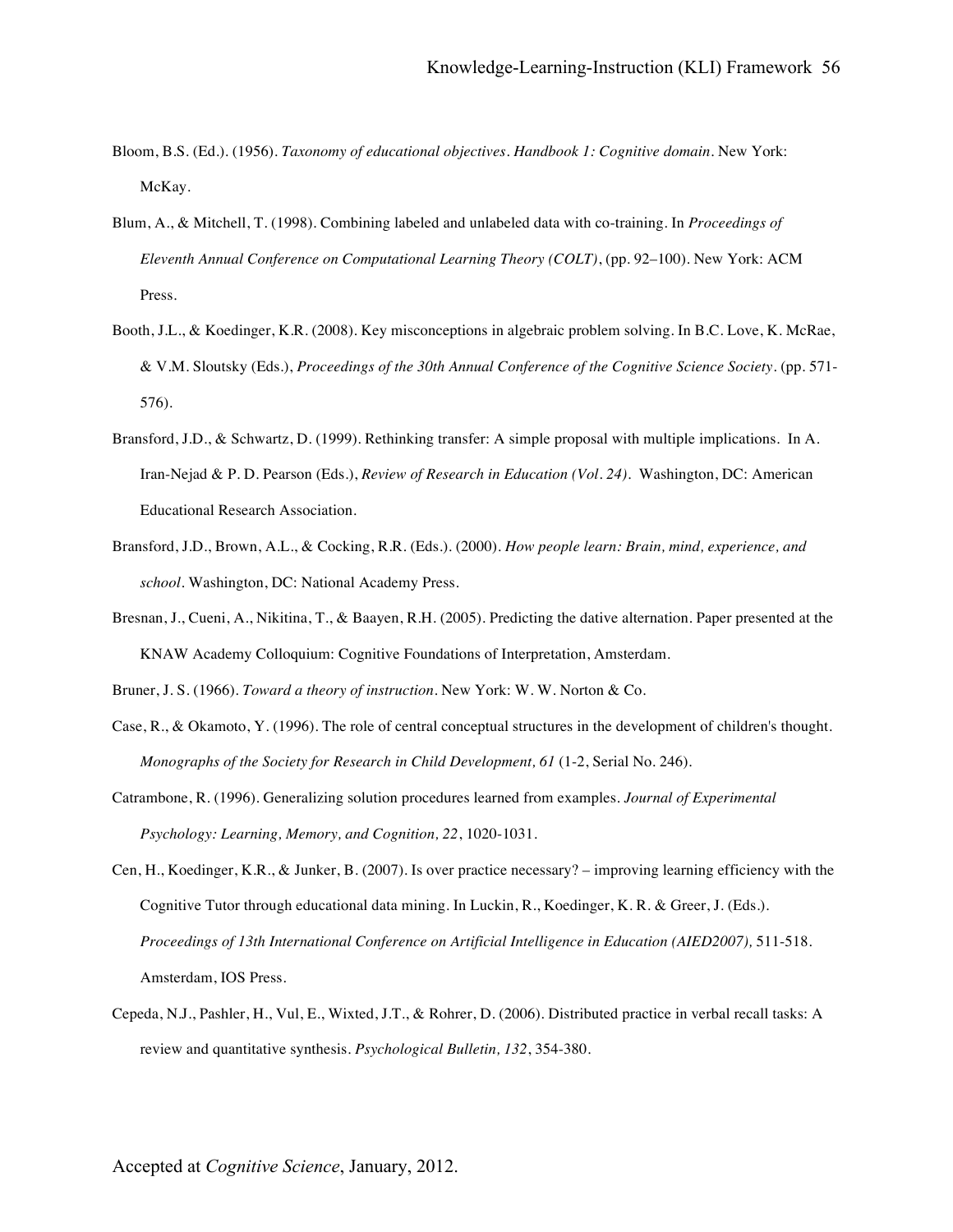- Chang, N.M. (2006). Learning to Discriminate and Generalize through Problem Comparisons. Unpublished doctoral dissertation, Carnegie Mellon University, Pittsburgh PA.
- Chen, Z. & Klahr, D., (1999). All other things being equal: children's acquisition of the control of variables strategy, *Child Development* , 70 (5), 1098 - 1120.
- Chen, Z. & Klahr, D., (2008). Remote transfer of scientific reasoning and problem-solving strategies in children. In R. V. Kail (Ed.) *Advances in Child Development and Behavior,* Vol. 36. (pp. 419 – 470) Amsterdam: Elsevier.
- Chi, M.T.H., de Leeuw, N., Chiu, M.H., & LaVancher, C. (1994). Eliciting self-explanations improves understanding. *Cognitive Science, 18*(3), 439-477.
- Chi, M.T.H., Feltovich, P. J., & Glaser, R. (1981). Categorization and representation of physics problems by experts and novices. *Cognitive Science, 5*, 121–152.
- Chi, M.T.H., Bassok, M., Lewis, M., Reimann, P., & Glaser, R. (1989). Self-explanations: How students study and use examples in learning to solve problems. *Cognitive Science, 13*, 145-182.
- Clark, R.E., Feldon, D., van Merriënboer, J., Yates, K., & Early, S. (2007). Cognitive task analysis. In J.M. Spector, M.D. Merrill, J.J.G. van Merriënboer, & M.P. Driscoll (Eds.), Handbook of research on educational communications and technology (3rd ed., pp. 577–593). Mahwah, NJ: Lawrence Erlbaum Associates.
- Clark, R.C. & Meyer, R.E. (2003). *e-Learning and the science of instruction*. San Francisco: Jossey-Bass/Pfeiffer.
- Clement, J. (1987). Overcoming students' misconceptions in physics: fundamental change in children's physics knowledge. *Journal of Research in Science Teaching, 28*, 785-797.
- Corbett, A.T. & Anderson, J.R. (2001). Locus of feedback control in computer-based tutoring: Impact on learning rate, achievement and attitudes. *Proceedings of ACM CHI'2001 Conference on Human Factors in Computing Systems*, 245-252.
- De Jong, N. & Perfetti, C.A. (2011). Fluency training in the ESL classroom: An experimental study of fluency development and proceduralization.. *Language Learning 61*(2), 533-568.
- Dienes, Z. & Perner, J. (1999). A theory of implicit and explicit knowledge. *Behavioral and Brain Sciences, 22*, (5), 735-808.
- diSessa, A.A. (1993). Toward an epistemology of physics. *Cognition and Instruction, 10*(2 & 3), 105-225.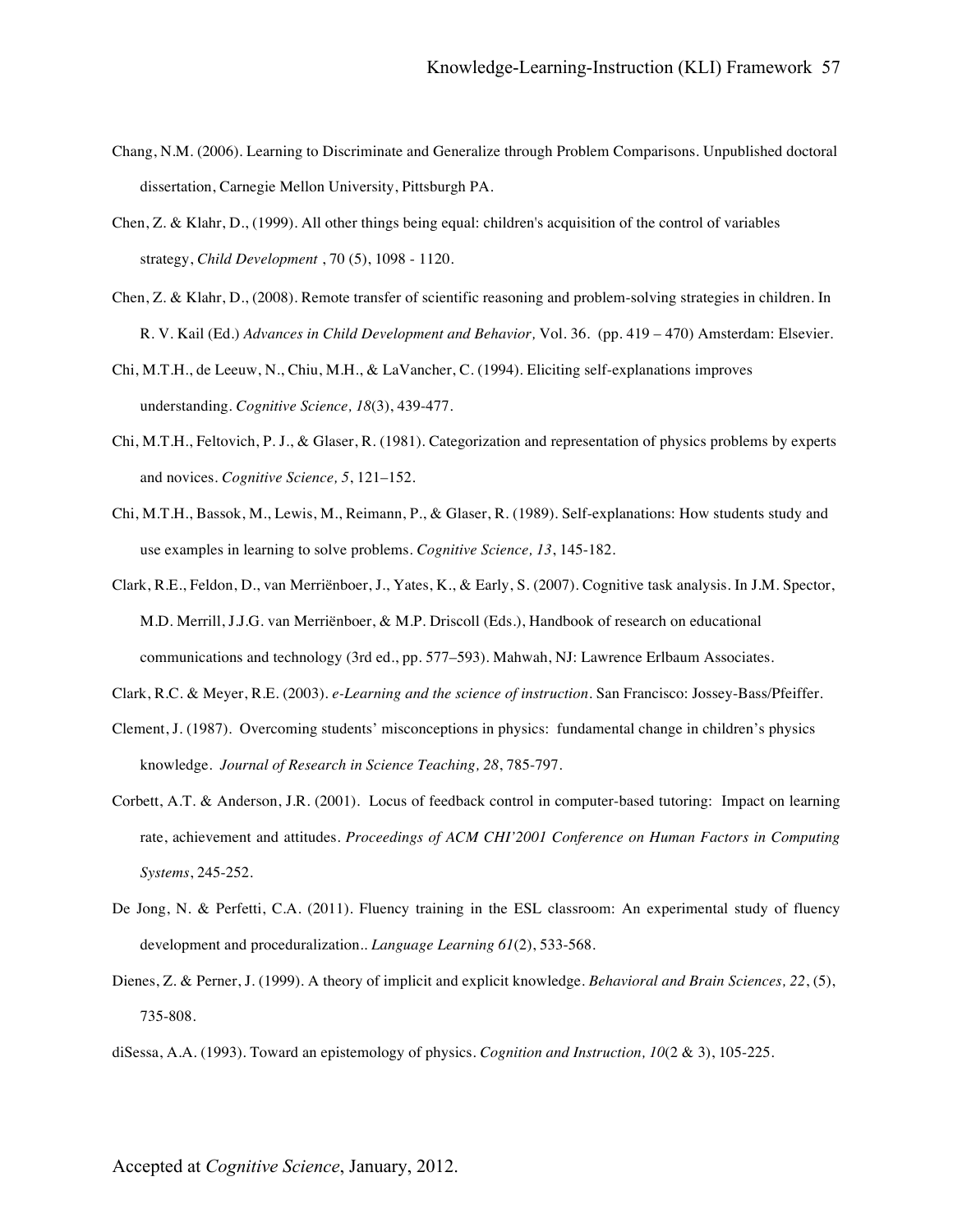- Donovan, J. J., & Radosevich, D. J. (1999). A meta-analytic review of the distribution of practise effect: Now you see it, now you don't. *Journal of Applied Psychology, 84*, 795–805.
- Dunlap, S., Perfetti, C.A., Liu, Y., & Wu, S.M. (2011) Learning vocabulary in Chinese as a foreign language: Effects of explicit instruction and semantic cue reliability. http://www.pitt.edu/~perfetti/PDF/Dunlap Learning vocabulary.pdf
- Elliot, A.J. (2005). A conceptual history of the achievement goal construct. In A. Elliot & C. Dweck (Eds.), *Handbook of competence and motivation* (pp. 52-72). New York: Guilford Press.

Engelmann, S. & Carnine, D. (1991). *Theory of instruction: Principles and applications*. Eugene, OR: ADI Press.

- Feng, M., Heffernan, N.T., & Koedinger, K.R. (2009). Addressing the assessment challenge in an online system that tutors as it assesses. *User Modeling and User-Adapted Interaction: The Journal of Personalization Research (UMUAI). 19*(3), pp. 243-266.
- Frank, M. C. & Gibson, E. (2011). Overcoming memory limitations in rule learning. *Language, Learning, & Development, 7*, 130-148.
- Frishkoff, G.A., Pavlik P., Levin, L., & de Jong, C. (2008). Providing optimal support for robust learning of syntactic constructions in ESL. In *Proceedings of the Annual Meeting of the Cognitive Science Society* (CogSci08). Washington, D.C.
- Fox, M.C. & Charness, N. (2009). How to gain eleven IQ points in ten minutes: Thinking aloud improves Raven's Matrices performance in older adults. *Aging, Neuropsychology, and cognition. 17*(2), 191-204.
- Gagne, R.M. (1985). *The Conditions of Learning and Theory of Instruction* (fourth edition). New York: Holt, Rinehart, and Winston.
- Gentner, D., Loewenstein, J., Thompson, L., & Forbus, K. D. (2009). Reviving inert knowledge: Analogical abstraction supports relational retrieval of past events. *Cognitive Science*, 33, 1343-1382.

Gick, M.L., & Holyoak, K.J. (1983). Schema induction and analogical transfer. *Cognitive Psychology, 15,* 1-38.

- Gobet, F. (2005). Chunking models of expertise: Implications for education. *Applied Cognitive Psychology, 19*, 183–204.
- Goldstone, R.L., & Son, J. Y. (2005). The transfer of scientific principles using concrete and idealized simulations. *The Journal of the Learning Sciences, 14*(1), 69–110.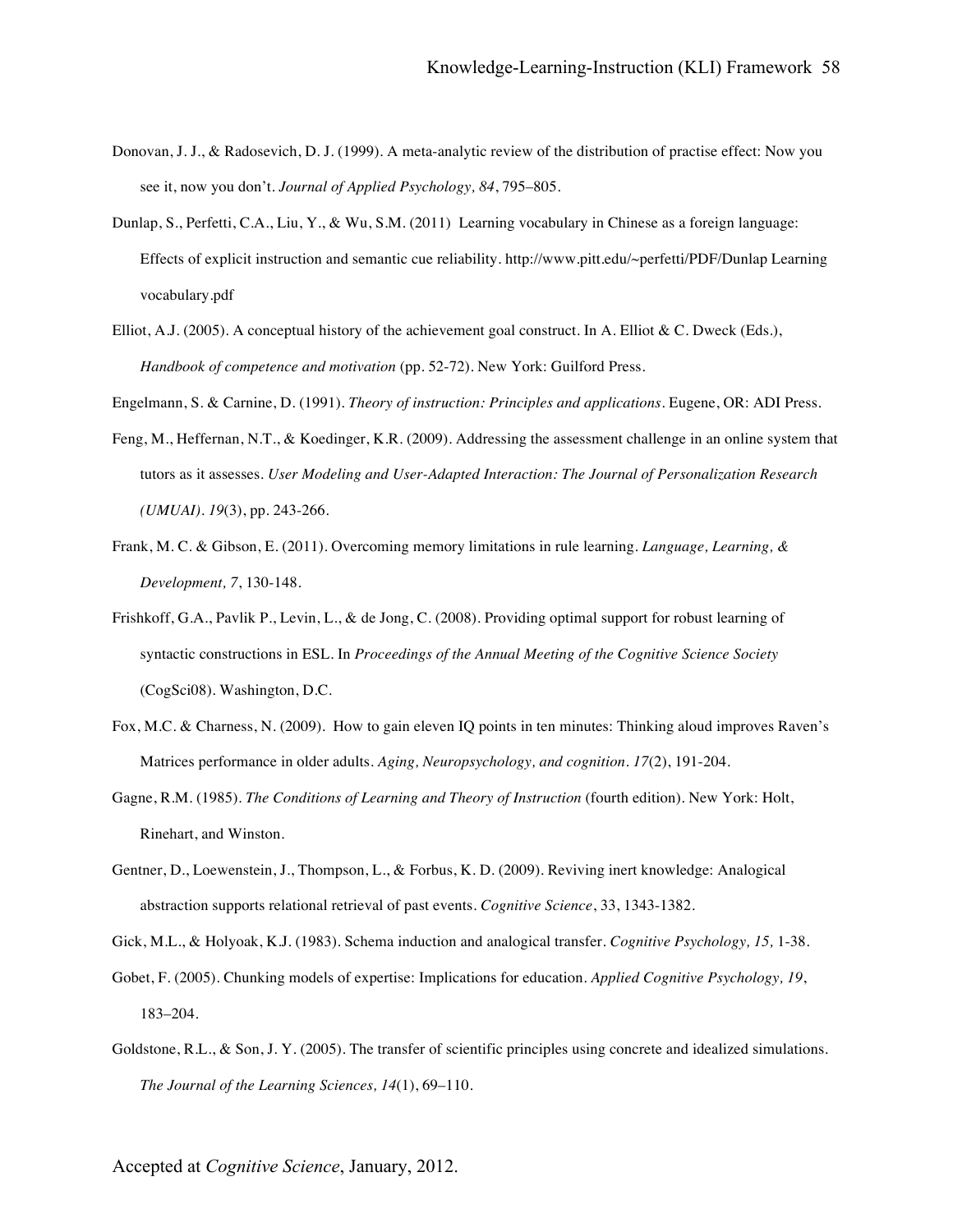- Graesser, A.C., McNamara, D.S., & VanLehn, K. (2005). Scaffolding deep comprehension strategies through Point&Query, AutoTutor, and iSTART. *Educational Psychologist, 40*, 225-234.
- Hausmann, R.G.M., Nokes, T.J., VanLehn, K., & Gershman, S. (2009). The design of self-explanation prompts: The fit hypothesis. In *Proceedings of the 31st Annual Conference of the Cognitive Science Society*. Amsterdam, Netherlands.
- Hausmann, R. G. M., & VanLehn, K. (2007). Explaining self-explaining: A contrast between content and generation. In R. Luckin, K. R. Koedinger & J. Greer (Eds.), *Proceedings of AI in Education*, pp. 417-424. Amsterdam: IOS Press.
- Hebb D. O. (1949). *The organization of behavior*. New York: Wiley
- Heffernan, N. & Koedinger, K. R. (1997). The composition effect in symbolizing: The role of symbol production vs. text comprehension. In Shafto, M. G. & Langley, P. (Eds.) *Proceedings of the Nineteenth Annual Conference of the Cognitive Science Society*, (pp. 307-312). Hillsdale, NJ: Erlbaum.
- Hummel, J. E., & Holyoak, K. J. (2003). A symbolic-connectionist theory of relational inference and generalization. *Psychological Review, 110*, 220-264.
- Jones, R.M. & Fleischman, E.S. (2001) CASCADE explains and informs the utility of fading examples to problems, *Proceedings of the 23rd Annual Conference of the Cognitive Science Society*, pp. 459–464. Mahwah, NJ: Erlbaum.
- Kalyuga, S. & Sweller, J. (2005). Rapid dynamic assessment of expertise to improve the efficiency of adaptive elearning. *Educational Technology Research and Development, 53,* 83-93.
- Kalyuga, S., Ayres, P., Chandler, P., & Sweller, J. (2003). The expertise reversal effect. *Educational Psychologist, 38*, 23-32*.*
- Kaminski, J.A., Sloutsky, V.M., & Heckler, A.F. (2008). The advantage of learning abstract examples in learning math. *Science, 320*, 454-455.
- Katz, S., Lesgold, A., Eggan, G. & Greenberg, L. (1996). Towards the design of more effective advisors for learning-by-doing systems. In C. Frasson, G. Gauthier, & A. Lesgold, (Eds.) *Intelligent tutoring systems: Third international conference , ITS '96,* 641-649.New York: Springer.

Kintsch, W. (1998). *Comprehension: A paradigm for cognition*. New York: Cambridge University Press.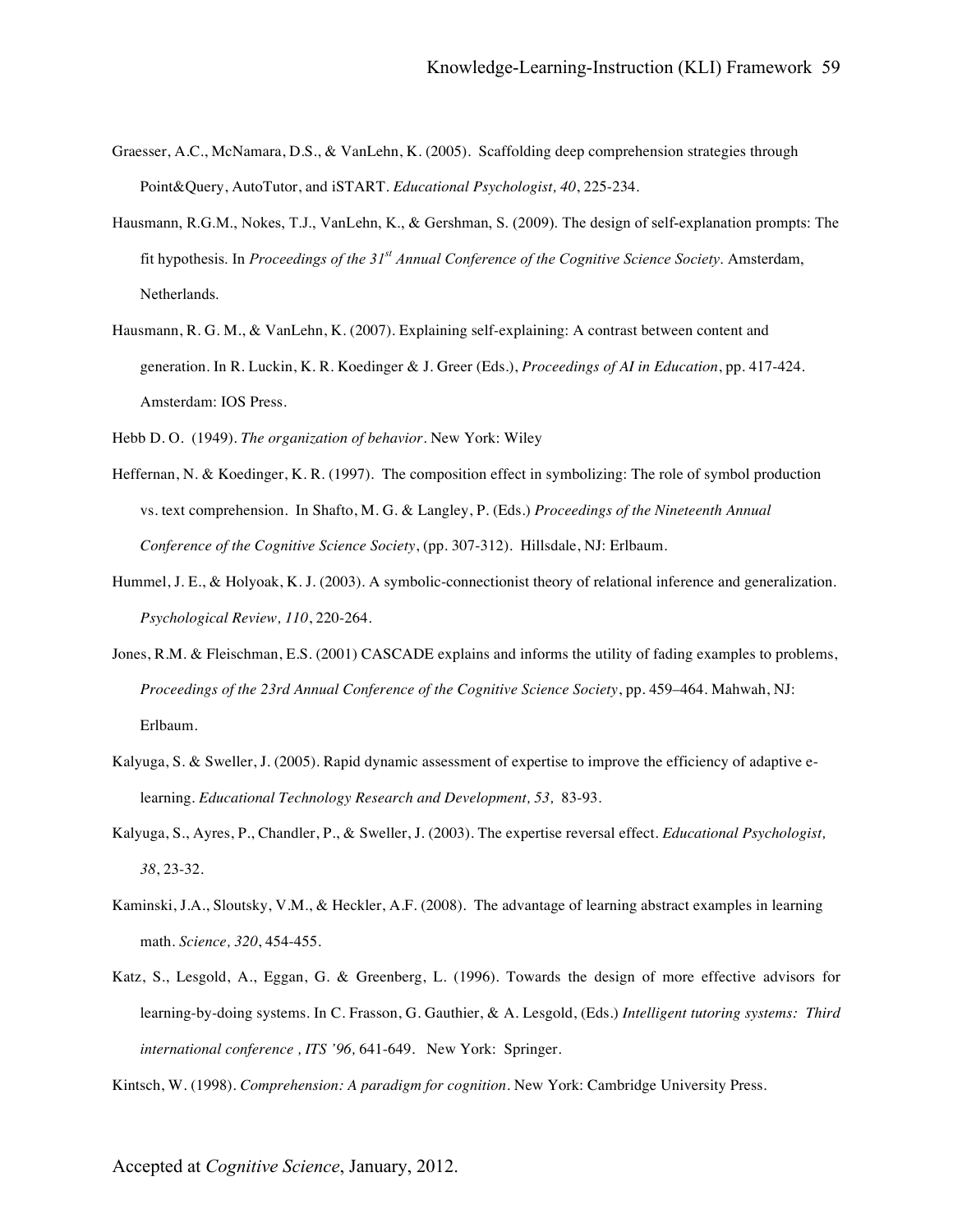Klahr, D., & Dunbar, K. (1988). Dual space search during scientific reasoning. *Cognitive Science, 12*, 1-48.

- Koedinger, K.R. & Aleven, V. (2007). Exploring the assistance dilemma in experiments with Cognitive Tutors. *Educational Psychology Review, 19* (3): 239-264.
- Koedinger, K.R., Aleven, V., Roll, I. & Baker, R. (2009). *In vivo* experiments on whether supporting metacognition in intelligent tutoring systems yields robust learning. In D. J. Hacker, J. Dunlosky, A. C. Graesser (Eds.) *Handbook of Metacognition in Education*. New York: Routledge.
- Koedinger, K.R. & McLaughlin, E.A. (2010). Seeing language learning inside the math: Cognitive analysis yields transfer. In *Proceedings of the 32nd Annual Conference of the Cognitive Science Society.*
- Koedinger, K.R. & Nathan, M.J. (2004). The real story behind story problems: Effects of representations on quantitative reasoning. *The Journal of the Learning Sciences, 13* (2), 129-164.
- Koedinger, K. R. & Terao, A. (2002). A cognitive task analysis of using pictures to support pre-algebraic reasoning. In C. D. Schunn & W. Gray (Eds.), *Proceedings of the Twenty-Fourth Annual Conference of the Cognitive Science Society*, 542-547. Mahwah, NJ: Lawrence Erlbaum Associates.
- Lave, J. & Wenger, E. (1991). *Situated learning: Legitimate peripheral participation*. Cambridge, UK:Cambridge University Press.
- Lee, R.L. (2003). Cognitive task analysis: A meta-analysis of comparative studies. Unpublished doctoral dissertation, University of Southern California, Los Angeles, California.
- Levine, M. (1966). Hypothesis behavior by humans during discrimination learning. *Journal of Experimental Psychology, 71*, 331–338.
- Lewis, C.H. (1988). Why and how to learn why: Analysis-based generalization of procedures. *Cognitive Science, 12*, pp. 211-256.
- Logan, G. D. (1988) Toward an instance theory of automatization. *Psychological Review*, *95*(4), 492-527.
- MacLaren, B. & Koedinger, K.R. (2002). When and why does mastery learning work: Instructional experiments with ACT-R "SimStudents". In S.A. Cerri, G. Gouarderes, & F. Paraguacu (Eds.), *Proceedings of the 6th International Conference on Intelligent Tutoring Systems*, 355-366. Berlin: Springer-Verlag
- Matsuda, N., Cohen, W., Sewall, J., Lacerda, G., & Koedinger, K.R. (2008). Why tutored problem solving may be better than example study: Theoretical implications from a simulated-student study. In B. Woolf et al. (Eds.):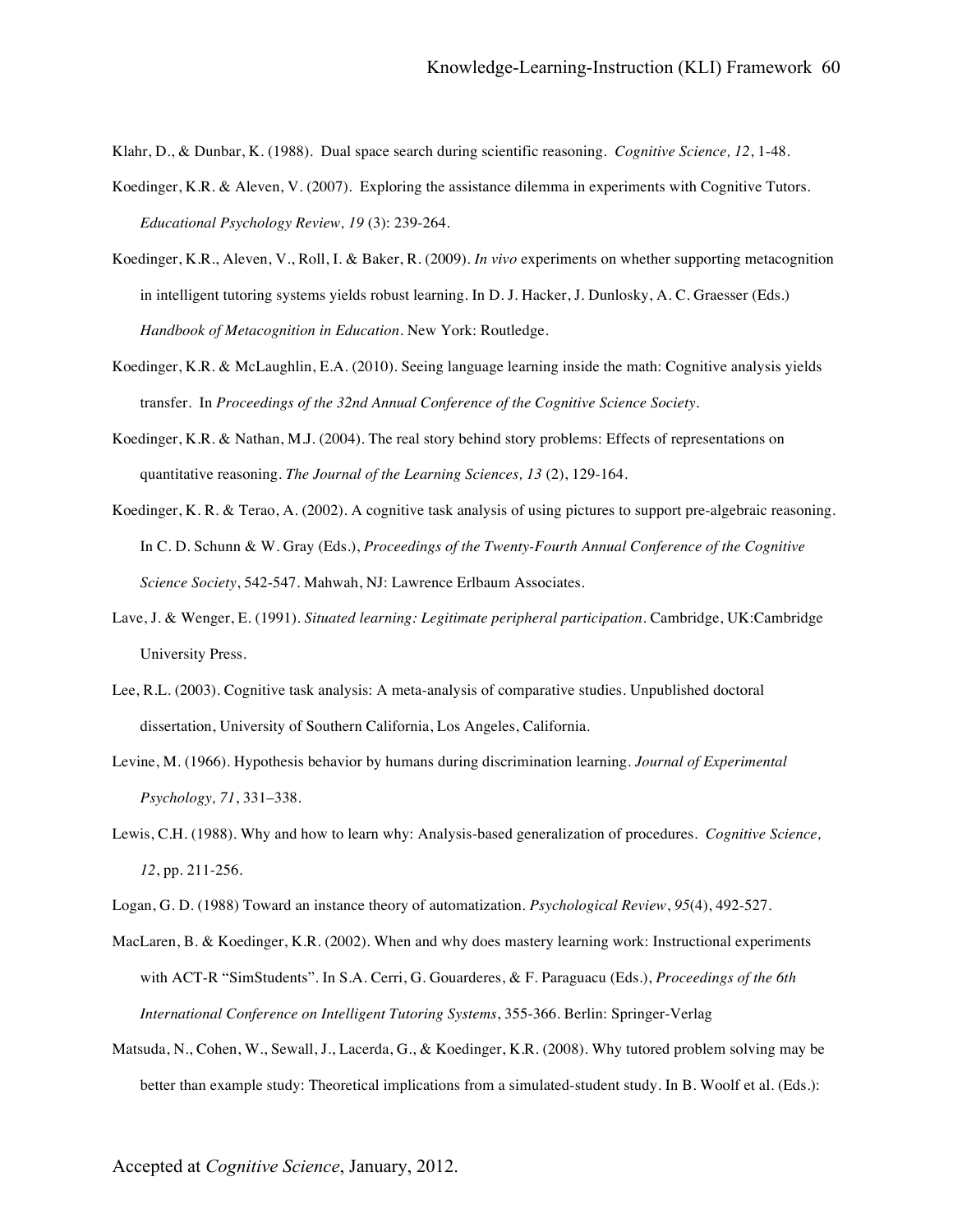*Proceedings of the 9th International Conference of Intelligent Tutoring Systems*, pp. 111-121. Springer-Verlag Berlin Heidelberg.

- McClelland, J. L., & Cleeremans, A. (2009). Connectionist models. In T. Byrne, A. Cleeremans, & P. Wilken (Eds.), *Oxford Companion to Consciousness.* New York: Oxford University Press.
- McClelland, J.L., Fiez, J.A., & McCandliss, B.D. (2002). Teaching the /r/-/l/ discrimination to Japanese adults: behavioral and neural aspects. *Physiology & Behavior, 77*, 657–62.
- McLaren, B. M., Lim, S., & Koedinger, K.R. (2008). When and how often should worked examples be given to students? New results and a summary of the current state of research. In B. C. Love, K. McRae, & V. M. Sloutsky (Eds.), *Proceedings of the 30th Annual Conference of the Cognitive Science Society (pp. 2176-2181)*. Austin, TX: Cognitive Science Society.
- McNamara, D. S. (2001). Reading both high and low coherence texts: Effects of text sequence and prior knowledge. *Canadian Journal of Experimental Psychology, 55,* 51–62.
- McNamara, D. S. (2004). SERT: Self-explanation reading training. Discourse Processes, *38(*1), 1-30.
- McNamara, D. S., Kintsch, E., Songer, N. & Kintsch, W. (1996). Are good texts always better? Interactions of text coherence, background knowledge, and levels of understanding in learning from text. *Cognition and Instruction*, *14*(1), 1-43.
- Medin, D., & Schaffer, M. (1978). Context theory of classification learning. *Psychological Review, 85*, 207–238.
- Michaels, S., O'Connor, C., & Resnick, L.B. (2008). Deliberative discourse idealized and realized: Accountable talk in the classroom and in civic life. *Studies in the Philosophy of Education, 27*(4), 283-297.
- Minstrell, J. (2001). Facets of students' thinking: Designing to cross the gap from research to standards-based practice. In K. Crowley, C. D. Schunn and T. Okada (Eds.), *Designing for Science: Implications for Professional, Instructional, and Everyday Science*. Mahwah: Lawrence Erlbaum Associates.
- Mitchell, T.M., Keller, R.M., & Kedar-Cabelli, S.T. (1986). Explanation-based generalization: A unifying view. *Machine Learning, 1*, 47-80.
- National Reading Panel (2000). *Report of the National Reading Panel. Teaching children to read: An evidencebased assessment of the scientific research literature on reading and its implications for reading instruction* (00-4769). Washington, DC: National Institute of Child Health & Human Development.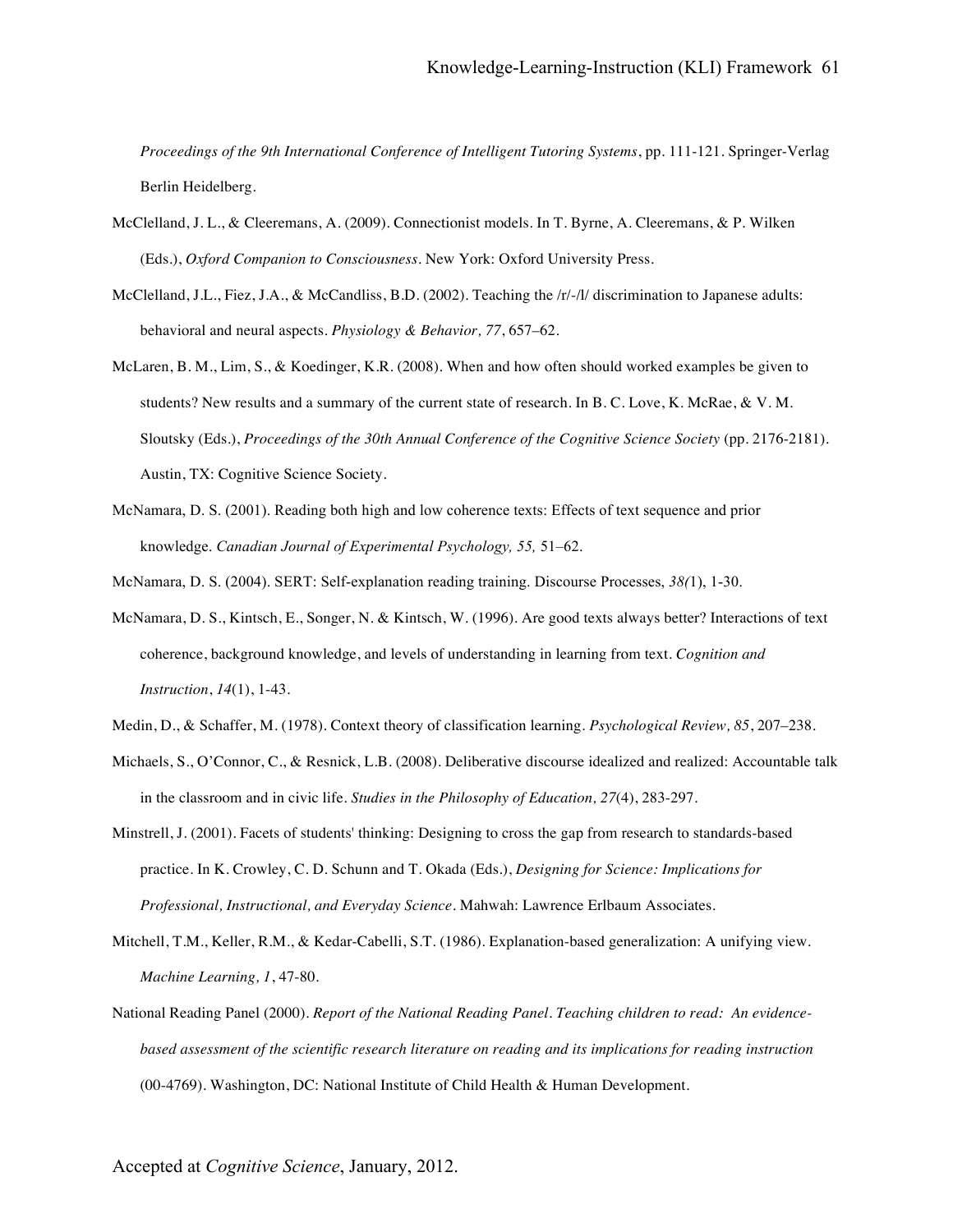Newell, A. (1990). *Unified theories of cognition.* Cambridge MA: Harvard University Press.

Ogan, A., Aleven, V., & Jones, C. (2009). Advancing development of intercultural competence through supporting predictions in narrative video. *International Journal of Artificial Intelligence in Education, 19*(3), 267-288.

Ohlsson, S. (1996). Learning from performance errors. *Psychological Review, 103*(2), 241-262.

- O'Reilly, R.C. & Munakata, Y. (2000). *Computational Explorations in Cognitive Neuroscience: Understanding the Mind by Simulating the Brain*. Cambridge, MA: MIT Press.
- Paas, F.G.W.C, & Van Merrienboer, J.J.G. (1994). Variability of worked examples and transfer of geometrical problem-solving skills: A cognitive-load approach. Journal of Educational Psychology, 86, 122-133.
- Palincsar, A.S., & Brown, A.L. (1984). Reciprocal teaching of comprehension-fostering and comprehensionmonitoring activities. *Cognition and Instruction, 1*, 117-175.
- Pashler, H., Bain, P., Bottge, B., Graesser, A., Koedinger, K., McDaniel, M., & Metcalfe, J. (2007). *Organizing Instruction and Study to Improve Student Learning (NCER 2007-2004)*. Washington, DC: National Center for Education Research, Institute of Education Sciences, U.S. Department of Education.
- Pavlik Jr., P. I. (2007). Understanding and applying the dynamics of test practice and study practice. *Instructional Science, 35*, 407-441.
- Posner, M.I. (in press). The Expert Brain. Volume of *Carnegie Symposium on Cognitive Science*.
- Quilici, J. H. & Mayer, R. E. (1996). Role of examples in how students learn to categorize statistics word problems. *J. Educ. Psychol.* 88:144–61.
- Rayner, K., Foorman, B.R., Perfetti, C.A., Pesetsky, D., & Seidenberg, M.S. (2001). How should reading be taught. *Scientific American*.
- Rea, C.P., & Modigliani, V. (1985). The effect of expanded versus massed practise on the retention of multiplication facts and spelling lists. *Human Learning: Journal of Practical Research & Applications, 4*, 11–18.
- Renkl, A. (1997). Learning from worked-out examples: A study on individual differences. *Cognitive Science*, *21*, 1– 29.
- Renkl, A., Atkinson, R.K., & Große, C.S. (2004). How fading worked solution steps works—a cognitive load perspective. *Instructional Science, 32*, 59–82.

Renkl, A., Atkinson, R.K., & Maier, U.H. (2000). From studying examples to solving problems: Fading worked-out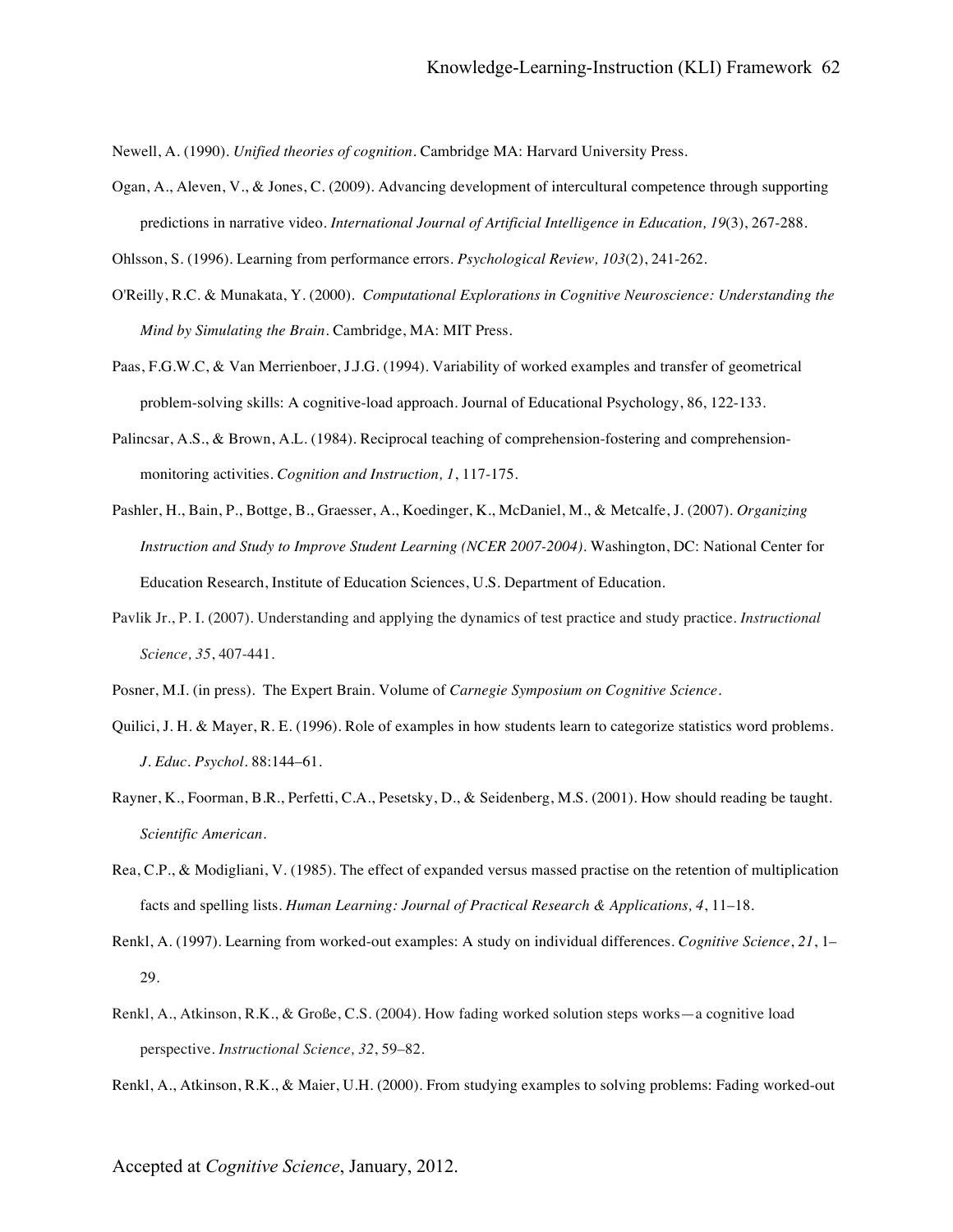solution steps helps learning. In L. Gleitman & A.K. Joshi (Eds.), *Proceeding of the 22nd Annual Conference of the Cognitive Science Society* (pp. 393–398).

- Renkl, A., Atkinson, R.K., Maier, U.H., & Staley, R. (2002). From example study to problem solving: Smooth transitions help learning. *Journal of Experimental Education, 70*, 293–315.
- Renkl, A., Stark, R., Gruber, H., & Mandl, H. (1998). Learning from worked-out examples: The effects of example variability and elicited self-explanations. *Contemporary Educational Psychology, 23*, 90-108.
- Richman, H. B., Staszewski, J. J., & Simon, H. A. (1995). Simulation of expert memory with EPAM IV. *Psychological Review, 102*, 305–330.
- Rissanen, J. (1978). Modeling by shortest data description. *Automatica, 14*, pp. 465-471.
- Rittle-Johnson, B. & Koedinger, K.R. (2001). Using cognitive models to guide instructional design: The case of fraction division. In *Proceedings of the Twenty-Third Annual Conference of the Cognitive Science Society*, (pp. 857-862). Mahwah,NJ: Erlbaum.
- Roediger, H.L. & Karpicke, J.D. (2006). The power of testing memory: Basic research and implications for educational practice. *Perspectives on Psychological Science, 1*, 181-210.
- Salden, R.J.C.M., Aleven, V., & Renkl, A., & Schwonke, R. (2008). Worked examples and tutored problem solving: Redundant or synergistic forms of support? In B. C. Love, K. McRae, & V. M. Sloutsky (Eds.), *Proceedings of the 30th Annual Conference of the Cognitive Science Society* (pp. 589-594). Austin, TX: Cognitive Science Society.
- Schmidt, R.A., & Bjork, R.A. (1992). New conceptualizations of practice: Common principles in three paradigms suggest new concepts for training. *Psychological Science, 3*, 207-217.
- Schneider W. & Shiffrin, R.M. (1977). Controlled and automatic human information processing: I. Detection, search and attention. *Psychological Review, 84*, 1–66.
- Schoenfeld, A. (2004). The math wars. *Educational Policy, 18* (1), 253-286.
- Schooler, Fiore, & Brandimonte (1997). At a loss From words: Verbal overshadowing of perceptual memories. *Psychology of Learning and Motivation: Advances in Research and Theory*. Academic Press
- Schwonke, R., Renkl, A., Krieg, C., Wittwer, J., Aleven, V., & Salden, R. (2009). The worked-example effect: Not an artifact of lousy control conditions. *Computers in Human Behavior, 25*, 258-266.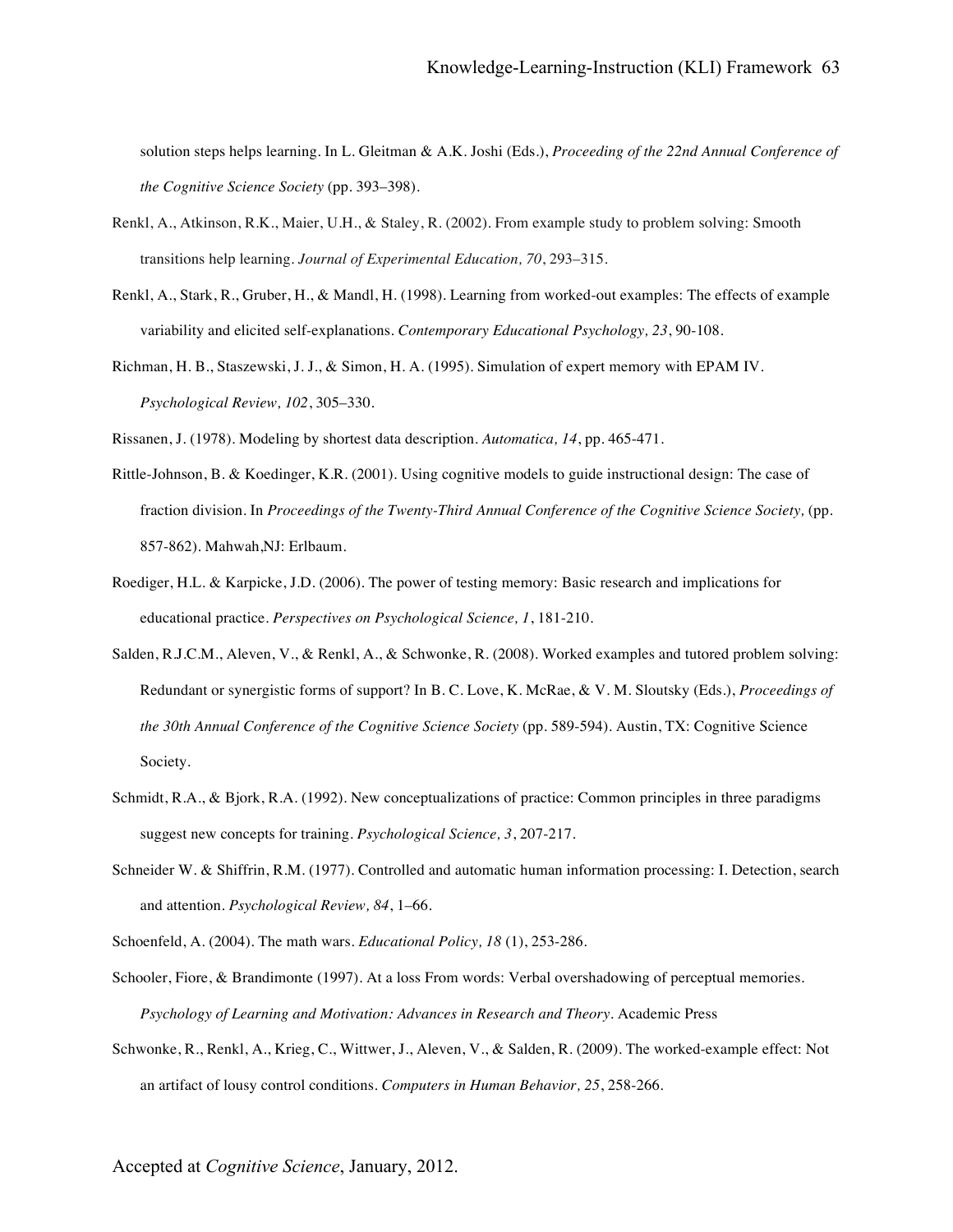- Servan-Schreiber, E. & Anderson, J.R. (1990). Learning artificial grammars with competitive chunking. *Journal of Experimental Psychology: Learning, Memory, and Cognition, 16*, 592-608.
- Shavelson, R.J., & Towne, L. (Eds.). (2002). *Scientific research in education.* Washington, DC: National Academy Press.
- Shepard, R.N. (1987). Toward a universal law of generalization of psychological science. *Science, 237*, 1317-1323.
- Slotta*,* J.D. & Chi*,* M.T.H. *(*2006). The impact of ontology training on conceptual change*:* Helping students understand the challenging topics in science*. Cognition and Instruction*, *24*, 261-289.
- Stamper, J. & Koedinger, K.R. (2011). Human-machine student model discovery and improvement using data. In J. Kay, S. Bull & G. Biswas (Eds.), *Proceedings of the 15th International Conference on Artificial Intelligence in Education*, pp. 353-360. Berlin: Springer.
- Stylianides, G.J., & Stylianides, A.J. (2009). Facilitating the transition from empirical arguments to proof. *Journal for Research in Mathematics Education, 40*(3), 314-352
- Sun, R., 1994. *Integrating rules and connectionism for robust commonsense reasoning*. John Wiley and Sons, New York.
- Sweller, J. & Cooper, G.A. (1985) The use of worked examples as a substitute for problem solving in learning algebra, *Cognition and Instruction* 2: 59–89.
- Sweller, J., & Chandler, P. (1994). Why some material is difficult to learn. *Cognition and Instruction, 12*, 185–233.
- Taft, M., & Chung, K. (1999). Using radicals in teaching Chinese characters to second language learners. *Psychologia, 42*, 243-251.
- van Merriënboer, J.J.G., & Sweller, J. (2005). Cognitive load theory and complex learning: Recent developments and future directions. *Educational Psychology Review, 17*(1), 147-177.
- VanLehn, K. (1999). Rule learning events in the acquisition of a complex skill: An evaluation of Cascade. *Journal of the Learning Sciences, 8*(1), 71-125.
- Wang, M., Liu, Y., & Perfetti, C. A. (2004). The implicit and explicit learning of orthographic structure and function of a new writing system. *Scientific Studies of Reading, 8*(4), 357-379*.*
- Wulf, G. & Shea, C.H. (2002). Principles derived from the study of simple skills do not generalize to complex skill learning. *Psychonomic Bulletin & Review, 9*, 185-211.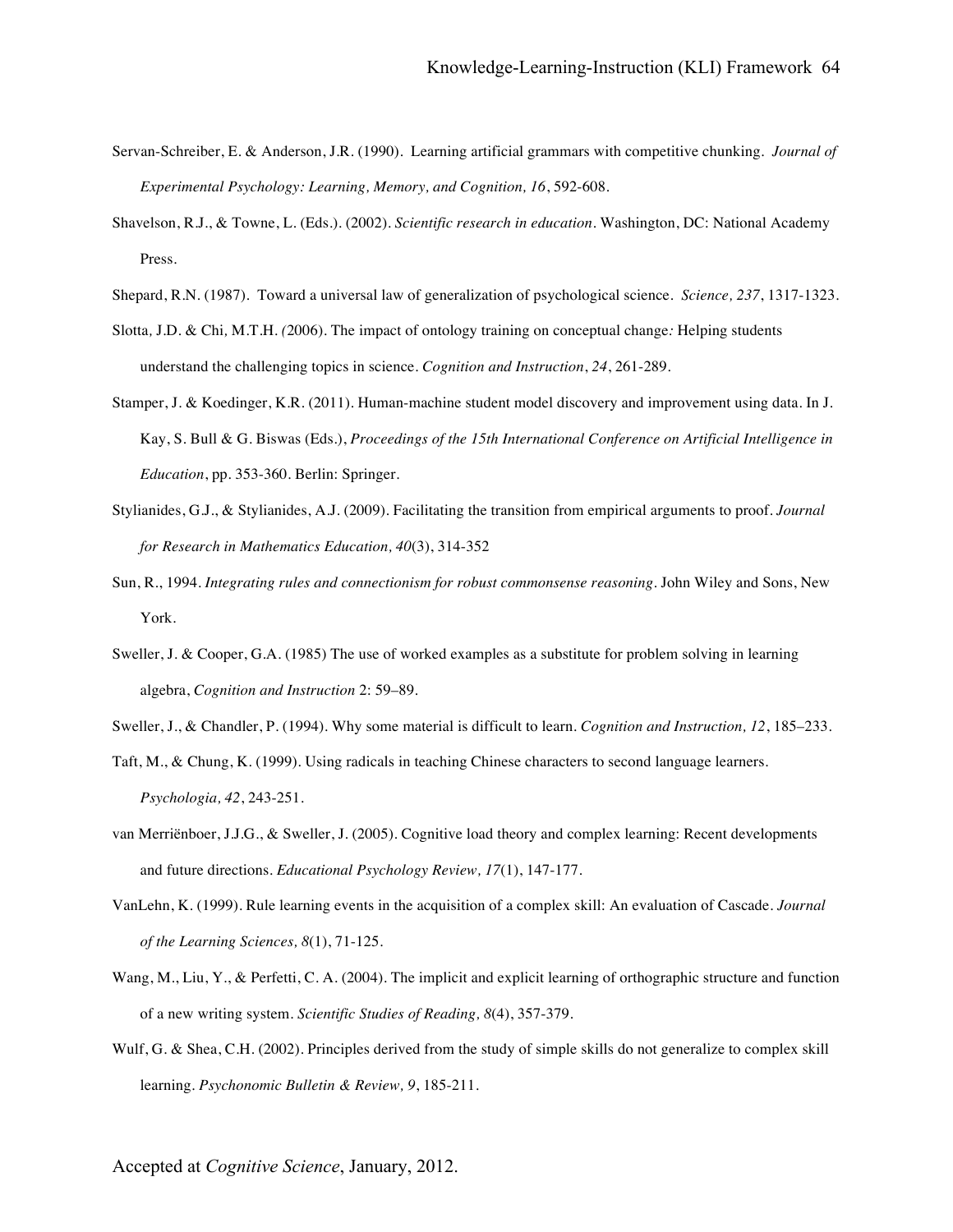- Wylie, R., Koedinger, K. R., & Mitamura, T. (2009). Is self-explanation always better? The effects of adding selfexplanation prompts to an English grammar tutor. In *Proceedings of the 31st Annual Conference of the Cognitive Science Society*. Amsterdam, The Netherlands.
- Zhu X., Lee Y., Simon H.A., & Zhu, D. (1996). Cue recognition and cue elaboration in learning from examples. In *Proceedings of the National Academy of Sciences 93*, (pp. 1346±1351).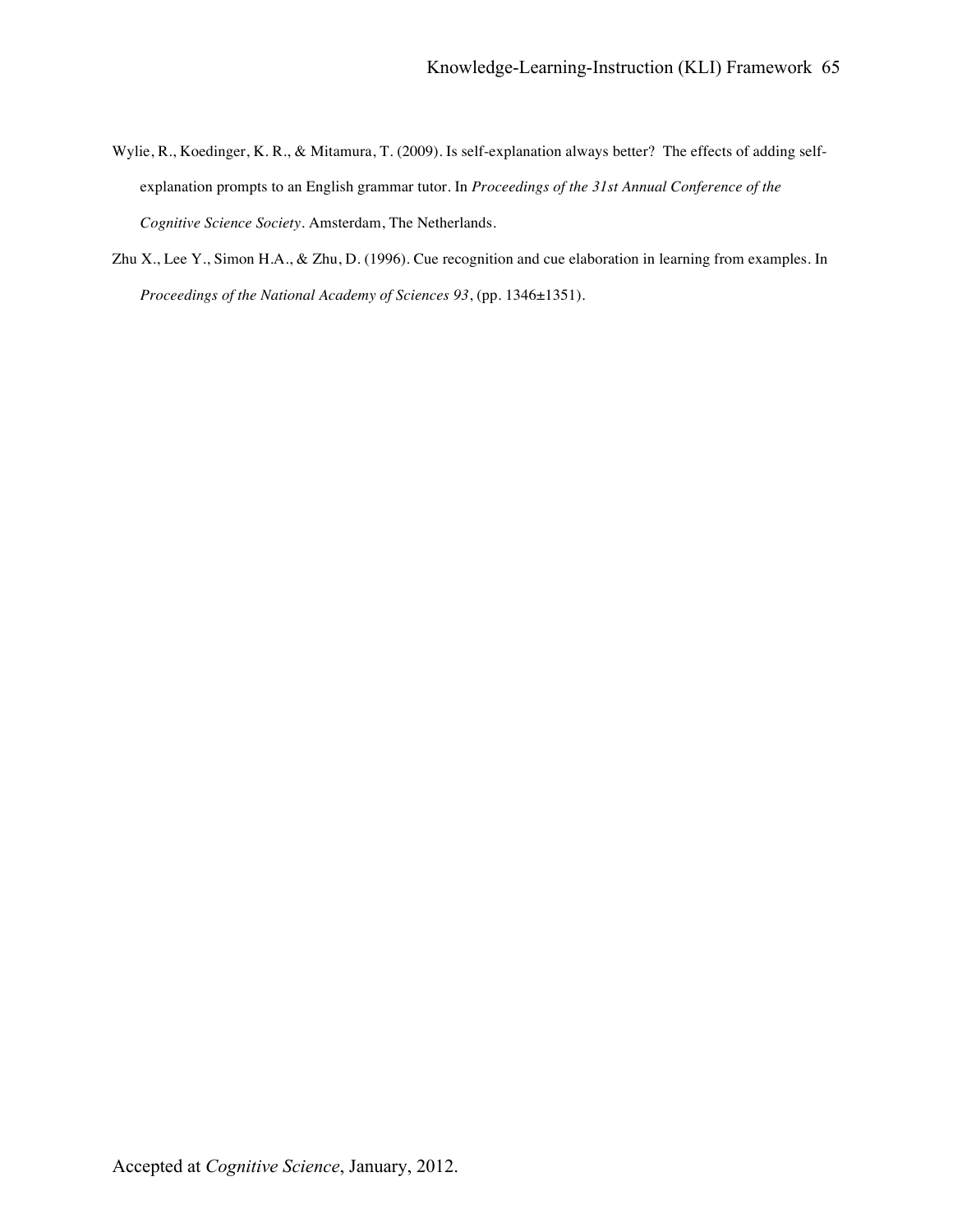| Scale (sec)     | Time Units       | System         | World (theory)  |
|-----------------|------------------|----------------|-----------------|
| $10^{7}$        | months           |                |                 |
| $10^{6}$        | weeks            |                | Social Band     |
| $10^{5}$        | days             |                |                 |
| $10^{4}$        | hours            | Task           |                 |
| $10^{3}$        | $10 \text{ min}$ | Task           | Rational Band   |
| $10^{2}$        | minutes          | Task           |                 |
| $10^{1}$        | $10 \text{ sec}$ | Unit task      |                 |
| 10 <sup>o</sup> | 1 sec            | Operations     | Cognitive Band  |
| $10^{-1}$       | $100$ msec       | Deliberate act |                 |
| $10^{-2}$       | 10 msec          | Neural circuit |                 |
| $10^{-3}$       | 1 msec           | Neuron         | Biological Band |
| $10^{-4}$       | $100 \mu s$      | Organelle      |                 |

Table 1 Newell's Time Scales of Human Action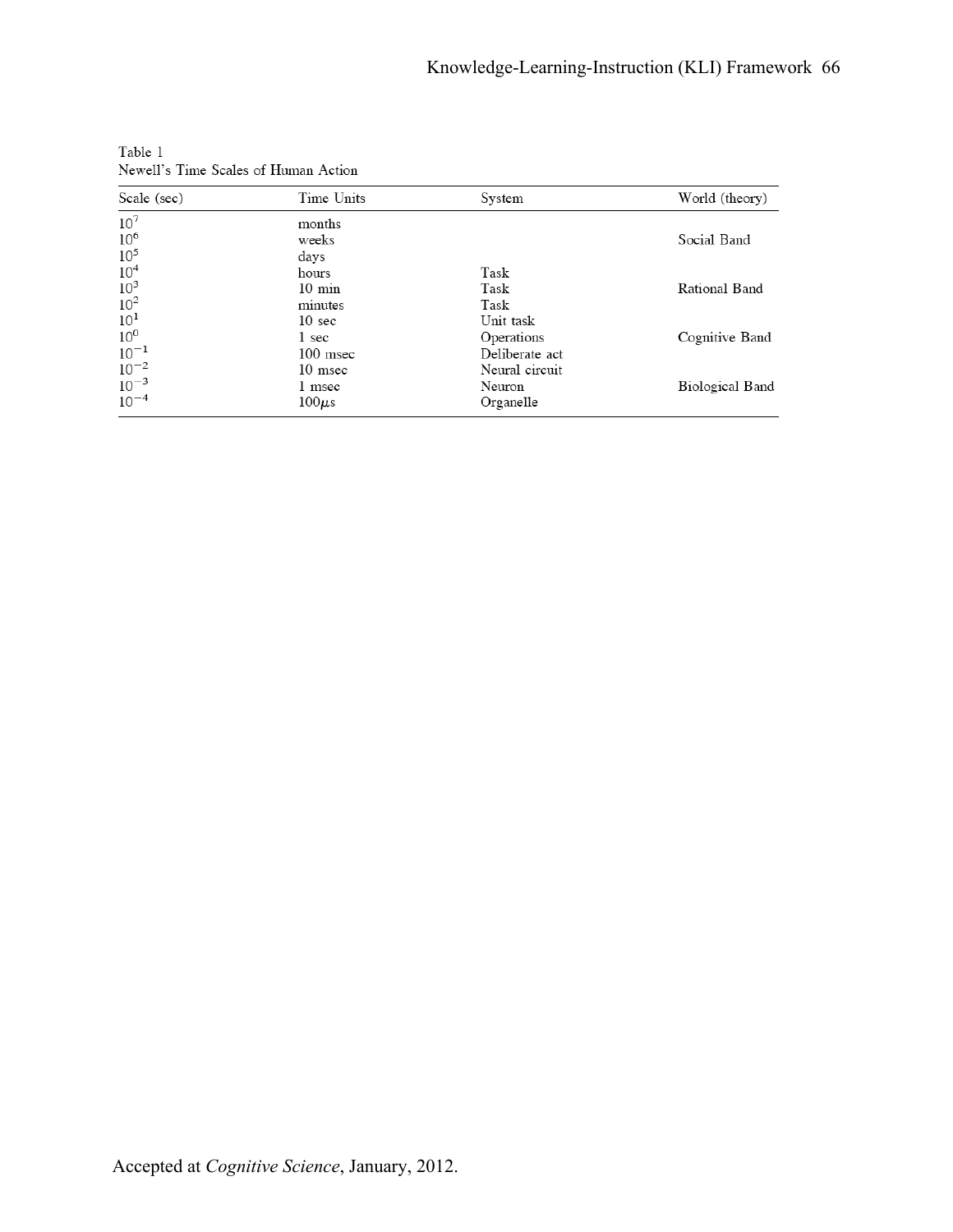# **Table 2. Examples of different kinds of Knowledge Components in Second Language**

# **Learning, Mathematics and Science**

| Domain /                 | Application |          |                                                                                                              |
|--------------------------|-------------|----------|--------------------------------------------------------------------------------------------------------------|
| Knowledge Category       | Conditions  | Response | Example                                                                                                      |
| 2nd Language             |             |          |                                                                                                              |
| Chinese vocabulary       | Constant    | Constant | Chinese radical " $\exists$ " => "sun" in English                                                            |
| English determiners      | Variable    | Constant | Choose article for <noun> &amp; it is definite =&gt; use "the"</noun>                                        |
| Plural English spellings | Variable    | Variable | <noun> ending <consonant> "y" =&gt;</consonant></noun>                                                       |
|                          |             |          | remove "y" from <noun> &amp; add "ies"</noun>                                                                |
| Mathematics              |             |          |                                                                                                              |
| Rule from name           | Constant    | Constant | "circle area formula" = > " $A = \pi^*r^2$ "                                                                 |
| Rule from context        | Variable    | Constant | Find area of <fig> &amp; it is a circle =&gt; use "<math>A = \pi^* r^{2}</math>"</fig>                       |
| Solution planning        | Variable    | Variable | Find area of irregular shape made up of regular shapes                                                       |
|                          |             |          | $\langle S1 \rangle$ and $\langle S2 \rangle$ => find area $\langle S1 \rangle$ and $\langle S2 \rangle$ and |
|                          |             |          | combine                                                                                                      |
| Science                  |             |          |                                                                                                              |
| Content fact             | Constant    | Constant | "gravitational acceleration" => "g = $9.8/s2$ "                                                              |
| Categorize situation     | Variable    | Constant | Find unit for $\langle$ quantity>, a small volume => use                                                     |
|                          |             |          | "milliliters"                                                                                                |
| Experimental design      | Variable    | Variable | Test hypothesis <varl> causes <var2> =&gt; run an</var2></varl>                                              |
|                          |             |          | experiment that varies only <varl> and nothing else</varl>                                                   |
|                          |             |          | and measure differences in <var2></var2>                                                                     |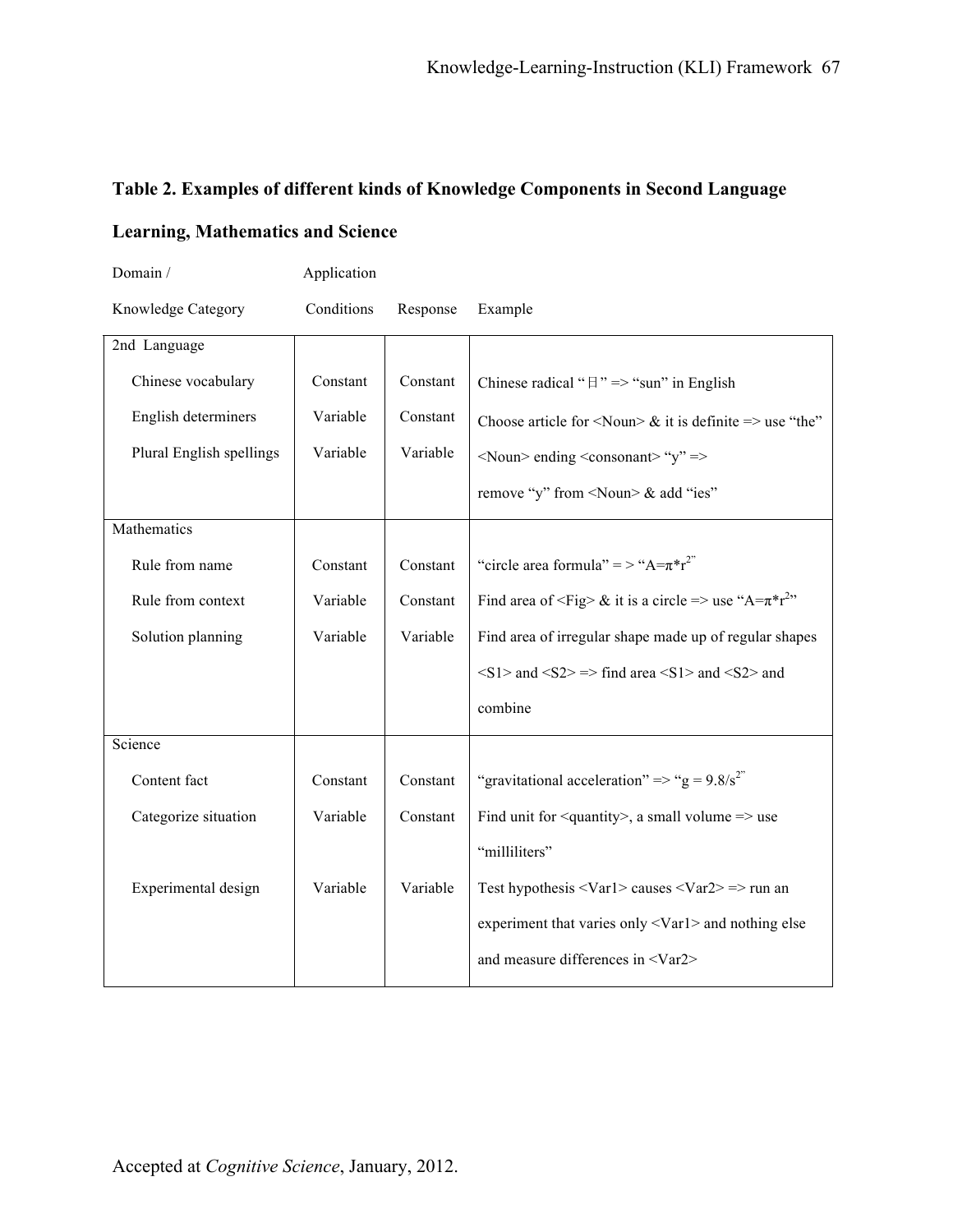| constant | constant | non-verbal | no  | association   |
|----------|----------|------------|-----|---------------|
| constant | constant | verbal     | no  | fact          |
|          |          |            |     |               |
| variable | constant | non-verbal | no  | category      |
| variable | constant | verbal     | no  | concept       |
|          |          |            |     |               |
| variable | variable | non-verbal | no  | production,   |
|          |          |            |     | schema, skill |
| variable | variable | verbal     | no  | rule, plan    |
|          |          |            |     |               |
| variable | variable | verbal     | yes | principle,    |
|          |          |            |     | rule, model   |

# **Table 3. Some Basic Knowledge Component Categories**

Response Relationship Rationale Labels

Accepted at *Cognitive Science*, January, 2012.

Application

conditions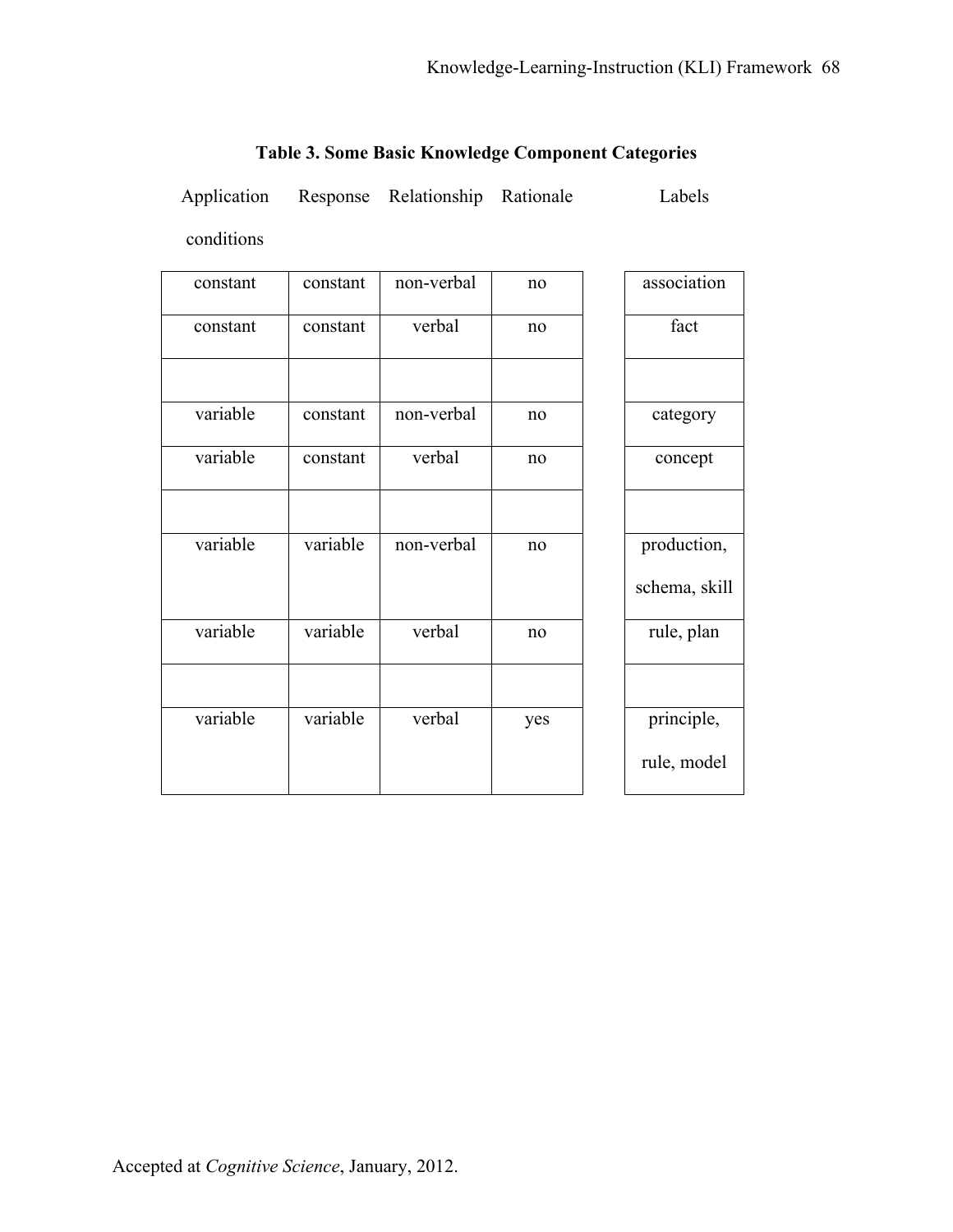|                                                        | Understanding<br>& sense<br>making | nothing to<br>explain                     | implicit rule<br>learning is<br>more efficient                               | $\boldsymbol{++}$<br>principles must<br>be understood            |
|--------------------------------------------------------|------------------------------------|-------------------------------------------|------------------------------------------------------------------------------|------------------------------------------------------------------|
| Learning<br><b>Processes</b><br>(simpler<br>on bottom) | Induction &<br>refinement          | no<br>generalization<br>needed            | rules must be<br>induced                                                     | principles can<br>be inert<br>without<br>associated<br>rules     |
|                                                        |                                    |                                           |                                                                              |                                                                  |
|                                                        | Memory &<br>fluency<br>building    | facts must be<br>memorized                | rules (&<br>instances) must<br>remembered<br>be.<br>(dual paths may<br>help) | principles must<br>be remembered,<br>but can be<br>reconstructed |
|                                                        |                                    | Facts<br>(constant-<br>constant KCs)      | Rules<br>(variable<br>condition KCs)                                         | Principles<br>(verbal KCs<br>with a<br>rationale)                |
|                                                        |                                    | Knowledge Components<br>(simpler on left) |                                                                              |                                                                  |

Table 4. Which learning processes are effective for which kinds of Knowledge Components (KCs)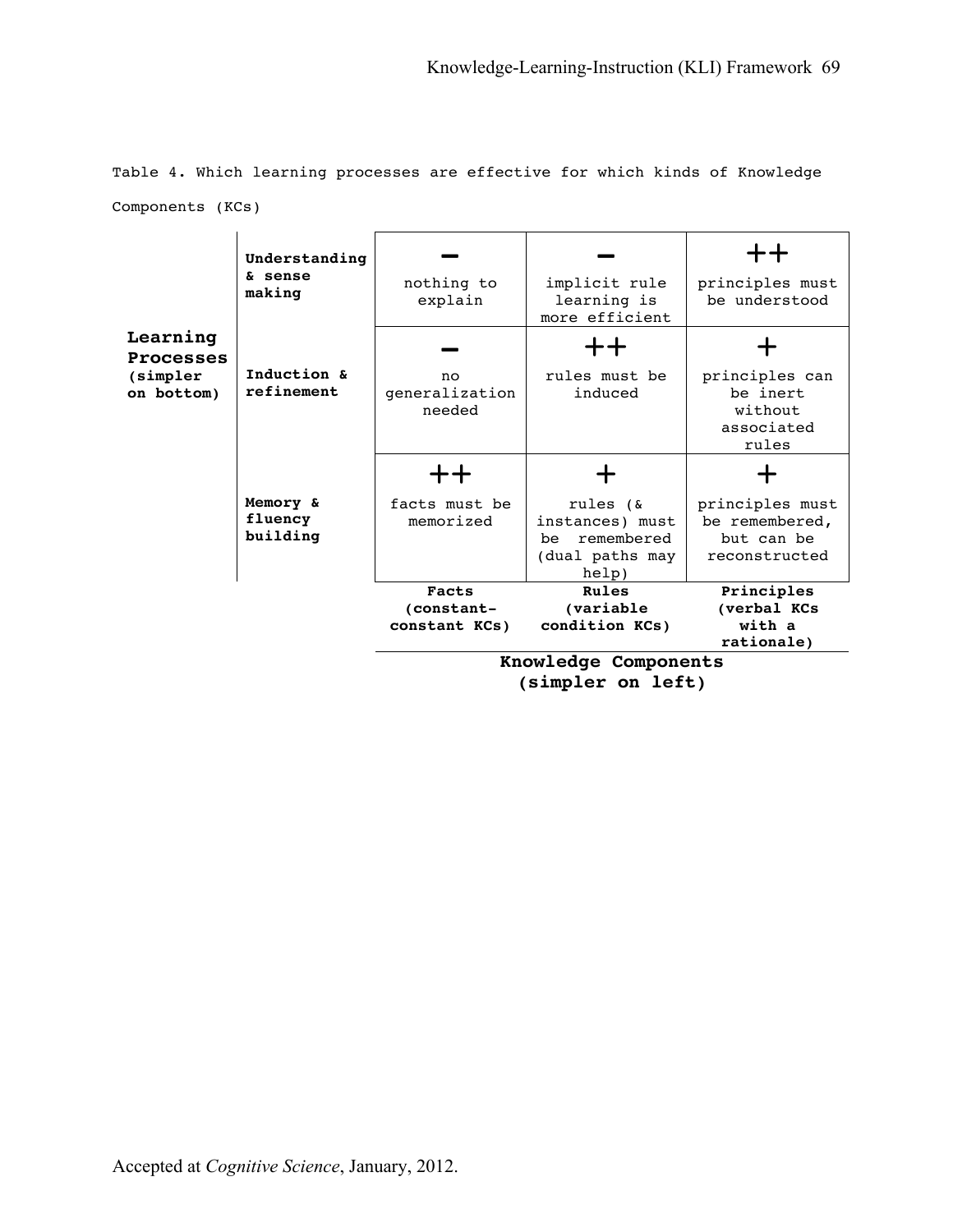Table 5. Some examples of instructional principles in learning process categories and roughly

| Learning         | Instructional      | <b>Description</b>                                                      | <b>Example</b>     |
|------------------|--------------------|-------------------------------------------------------------------------|--------------------|
| <b>Processes</b> | Principle          |                                                                         | <b>References</b>  |
|                  | Spacing and        | Long-term retention of KCs is enhanced with longer intervals            | Cepeda et al.      |
| Memory &         | <b>Testing</b>     | between practice and when active recall is required ("tests" or         | (2006)             |
| <b>Fluency</b>   |                    | "problems")                                                             |                    |
|                  | Optimized          | Selection of practice instances based on prior statistics and on        | Pavlik (2007)      |
|                  | <b>Scheduling</b>  | each students' experience with each target KC.                          |                    |
|                  | <b>Timely</b>      | Providing an evaluative response (e.g., correct or incorrect) soon      | Corbett &          |
|                  | Feedback           | after a students' attempt at task or step                               | Anderson (2001)    |
| <b>Induction</b> | Feature            | Instruction leads to more robust learning when it guides the            | Dunlap et al.      |
| and              | Focusing           | learner's attention ("focuses") to valid or relevant features of target | (2011)             |
| Refinement       |                    | <b>KCs</b>                                                              |                    |
|                  | Worked             | Students learn more efficiently and more robustly when more             | Sweller &          |
|                  | <b>Examples</b>    | frequent study of worked examples is interleaved with problem           | Cooper (1985)      |
|                  |                    | solving practice as opposed to practice that is all problem solving.    |                    |
|                  | Prompted           | Encouraging students to explain to themselves parts of instruction      | Chi et al. (1994); |
|                  | Self-              | (steps in worked example or sentences in a text) yields more            | Haussmann &        |
| Under-           | <b>Explanation</b> | robust learning than not prompting or providing such explanations       | VanLehn (2007)     |
| standing and     |                    | to students.                                                            |                    |
| <b>Sense</b>     | Accountable        | Teacher use of "talk moves", particular question and response           | Michaels,          |
| <b>Making</b>    | <b>Talk</b>        | patterns which encourage students to be accountable to accurate         | O'Connor, &        |
|                  |                    | knowledge, rigorous reasoning, and the classroom community,             | Resnick (2008)     |
|                  |                    | leads to more robust learning.                                          |                    |

ordered from simpler to more complex.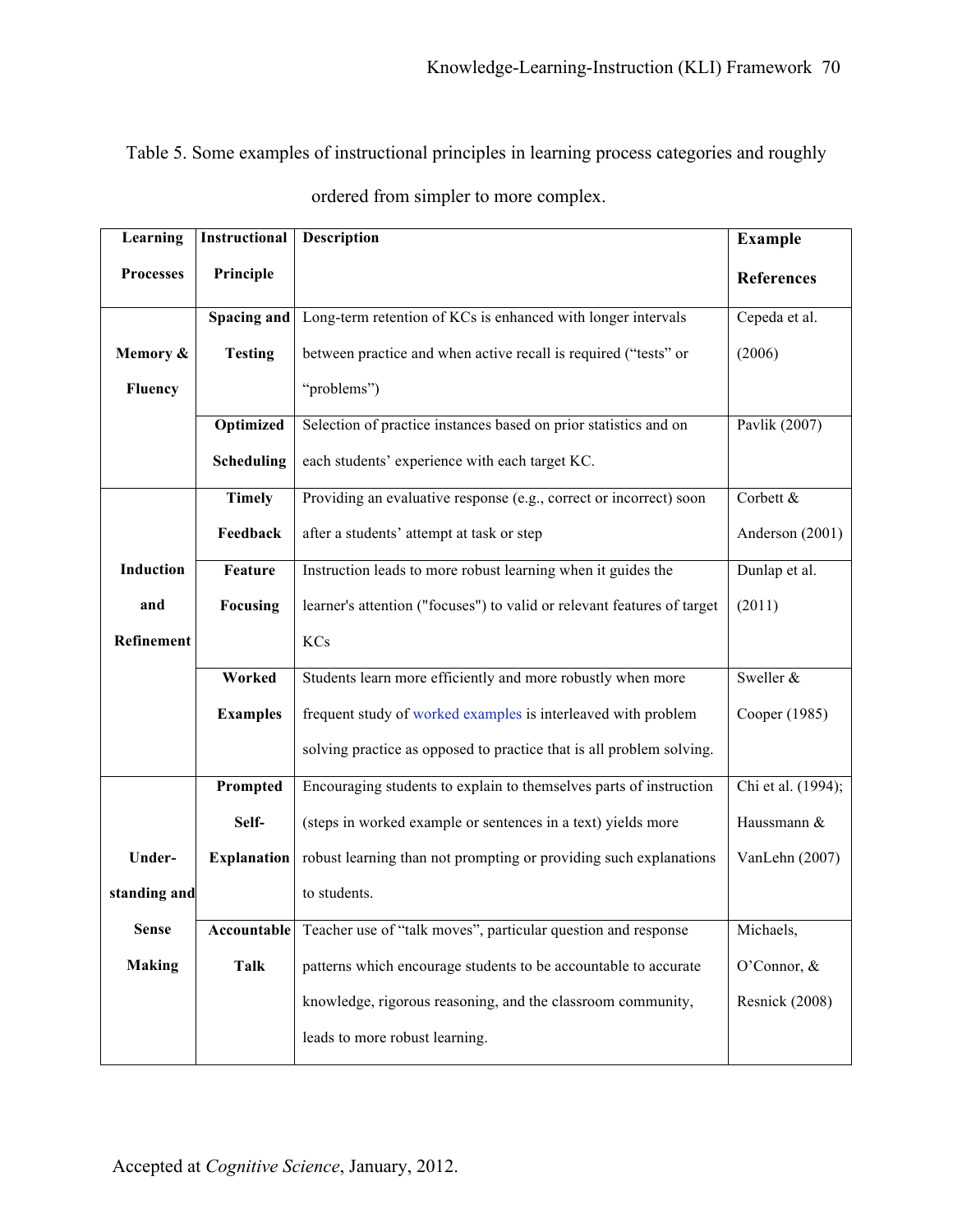Table 6. A possible correlation between the complexity of Knowledge Components and the complexity of the instruction that best produces such knowledge.



"+" indicates the corresponding instructional principle has been experimentally demonstrated to enhance robust learning efficiency for the corresponding kind of Knowledge Components. "0" indicates an experiment found no difference. An empty cell indicates absence of relevant experiments.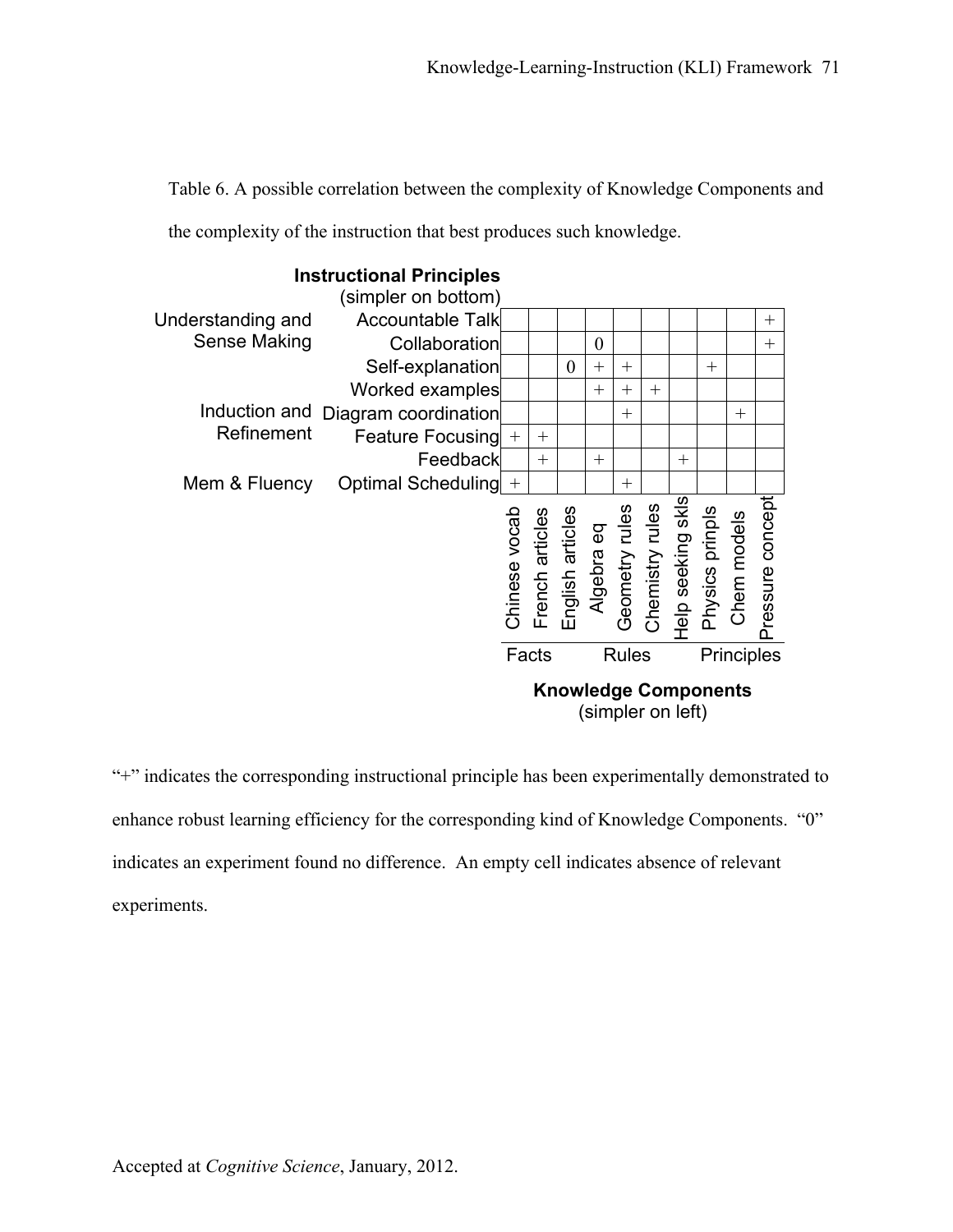### Figure Captions

**Figure 1**. *Instructional Events* are (usually planned) variations in the learning environment that cause *Learning Events*. Learning events are unobservable processes that cause unobservable changes in *Knowledge Components* and can be effected by existing knowledge. Knowledge Components cause student performances, which can be observed in *Assessment Events*. Examples of instructional and assessment events are shown, with some being only instructional (e.g., an explanation), some only assessment (e.g., an exam), and some both (e.g., a step taken by a student in an intelligent tutoring system).

**Figure 2**. Performance time learning curves for three different kinds of knowledge components (KCs) show how more complex KCs take longer to perform than less complex KCs. The data come from student use of computer tutors for High School Geometry, College English as a Second Language, and College Chinese and are available from DataShop

(http://pslcdatashop.org). The curves show the time for a correct performance of a KC (averaged across students and KCs) on successive opportunities to perform and learn that KC (the x-axis). Each opportunity is an Assessment Event, because the tutor observes and record students' success, and an Instructional Event, because students get correctness feedback and as-needed instruction.

**Figure 3**. How different classes of learning processes change knowledge to yield different robust learning outcomes.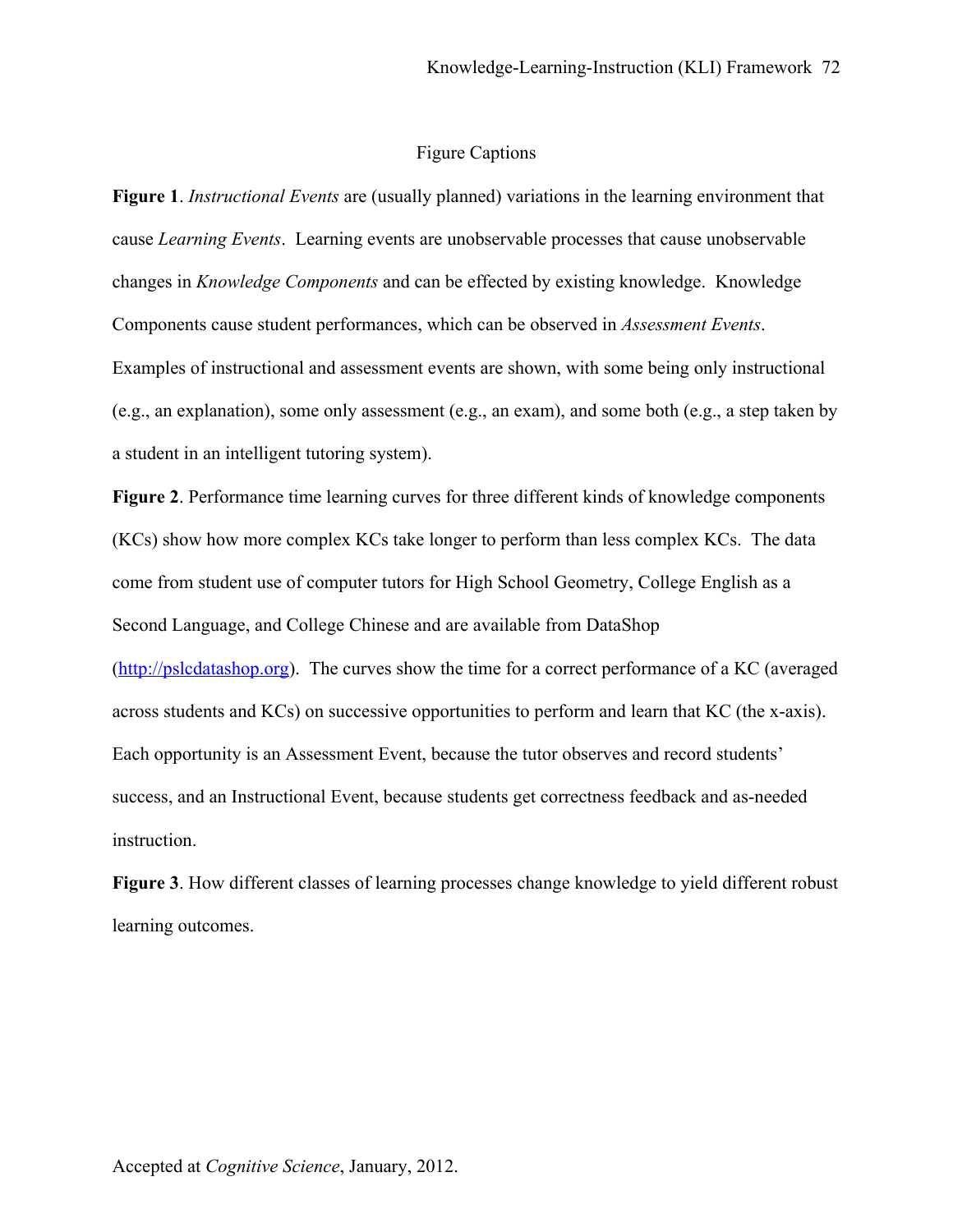

**Figure 1**. *Instructional Events* are (usually planned) variations in the learning environment that cause *Learning Events*. Learning events are unobservable processes that cause unobservable changes in *Knowledge Components* and can be effected by existing knowledge. Knowledge Components cause student performances, which can be observed in *Assessment Events*. Examples of instructional and assessment events are shown, with some being only instructional (e.g., an explanation), some only assessment (e.g., an exam), and some both (e.g., a step taken by a student in an intelligent tutoring system).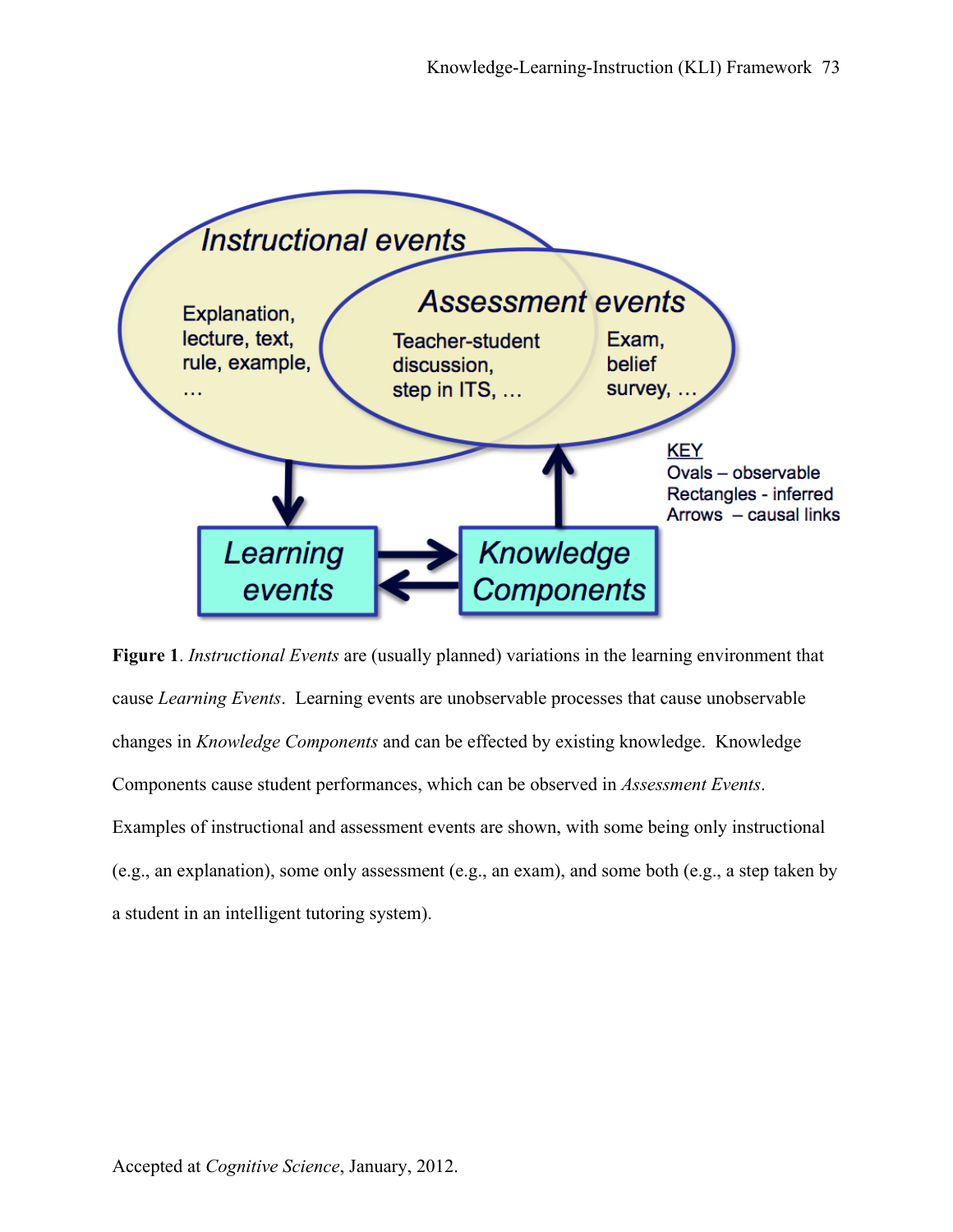



**Figure 2**. Performance time learning curves for three different kinds of knowledge components (KCs) show how more complex KCs take longer to perform than less complex KCs. The data come from student use of computer tutors for High School Geometry, College English as a Second Language, and College Chinese and are available from DataShop (http://pslcdatashop.org). The curves show the time for a correct performance of a KC (averaged across students and KCs) on successive opportunities to perform and learn that KC

(the x-axis). Each opportunity is an Assessment Event, because the tutor observes and record students' success, and an Instructional Event, because students get correctness feedback and

as-needed instruction.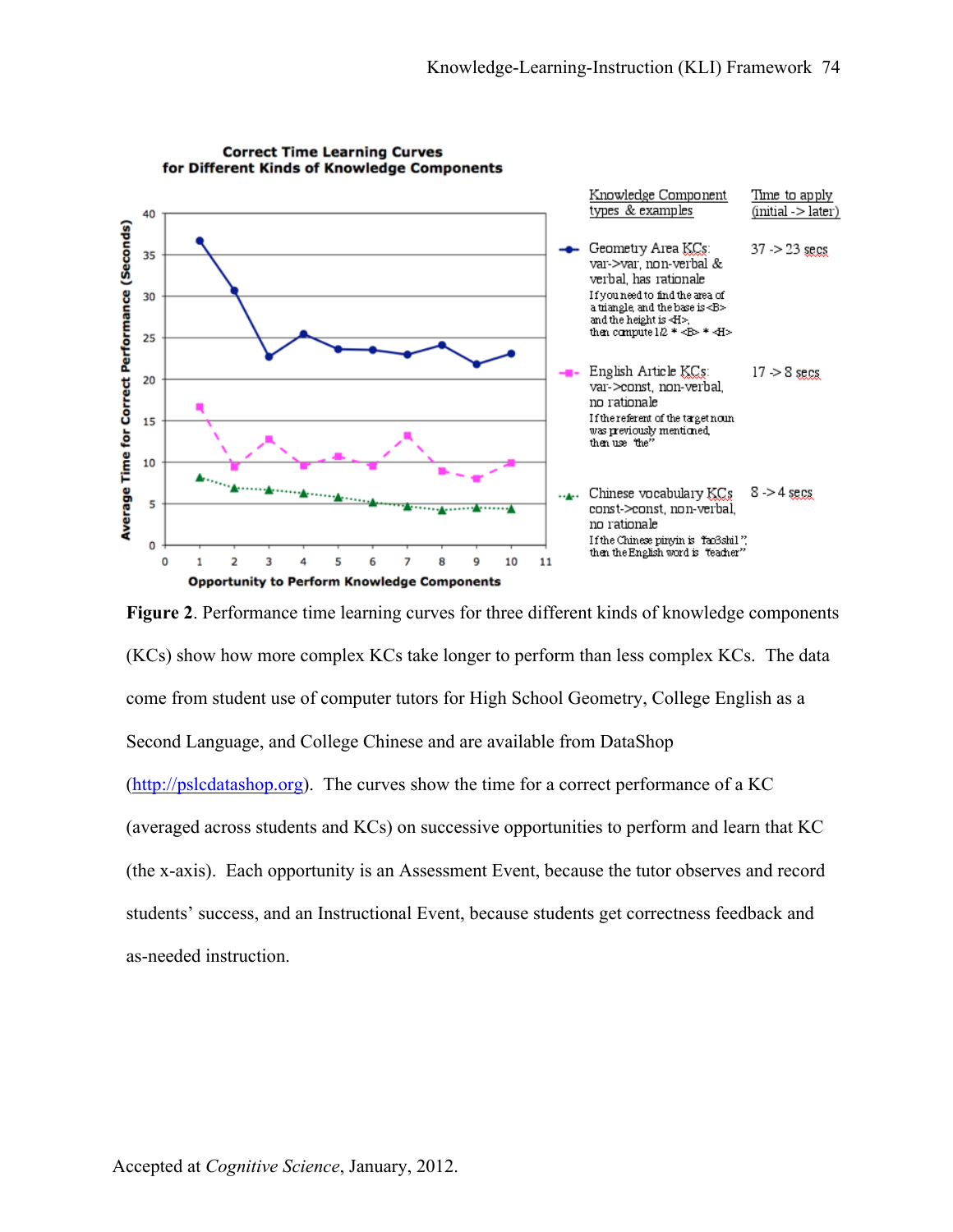| Learning                                     | Knowledge changes                                           |                                                                      |                                                                    |
|----------------------------------------------|-------------------------------------------------------------|----------------------------------------------------------------------|--------------------------------------------------------------------|
| processes<br>Understanding<br>& Sense-making | Verbal KCs with<br>rationales<br>facilitate<br>rederivation | Verbal KCs with<br>rationales can be<br>adapted to new<br>needs      | Verbal KCs with<br>rationales can<br>derive new<br>knowledge       |
| Induction &<br>Refinement                    | Dual-coded KCs<br>support retrieval                         | More general KCs<br>apply more<br>broadly                            | More general KCs<br>are better building<br>blocks                  |
| Memory &<br>Fluency<br>building              | Stronger KCs are<br>better retained                         | <b>Stronger KCs</b><br>leave cognitive<br>headroom for<br>adaptation | <b>Stronger KCs</b><br>leave cognitive<br>headroom for<br>learning |
|                                              |                                                             |                                                                      |                                                                    |
|                                              | Longer retention                                            | Further transfer                                                     | Better future<br>learning                                          |
| <b>Robust Learning Assessment Outcomes</b>   |                                                             |                                                                      |                                                                    |

**Figure 3**. How different classes of learning processes change knowledge to yield different robust learning outcomes.

Accepted at *Cognitive Science*, January, 2012.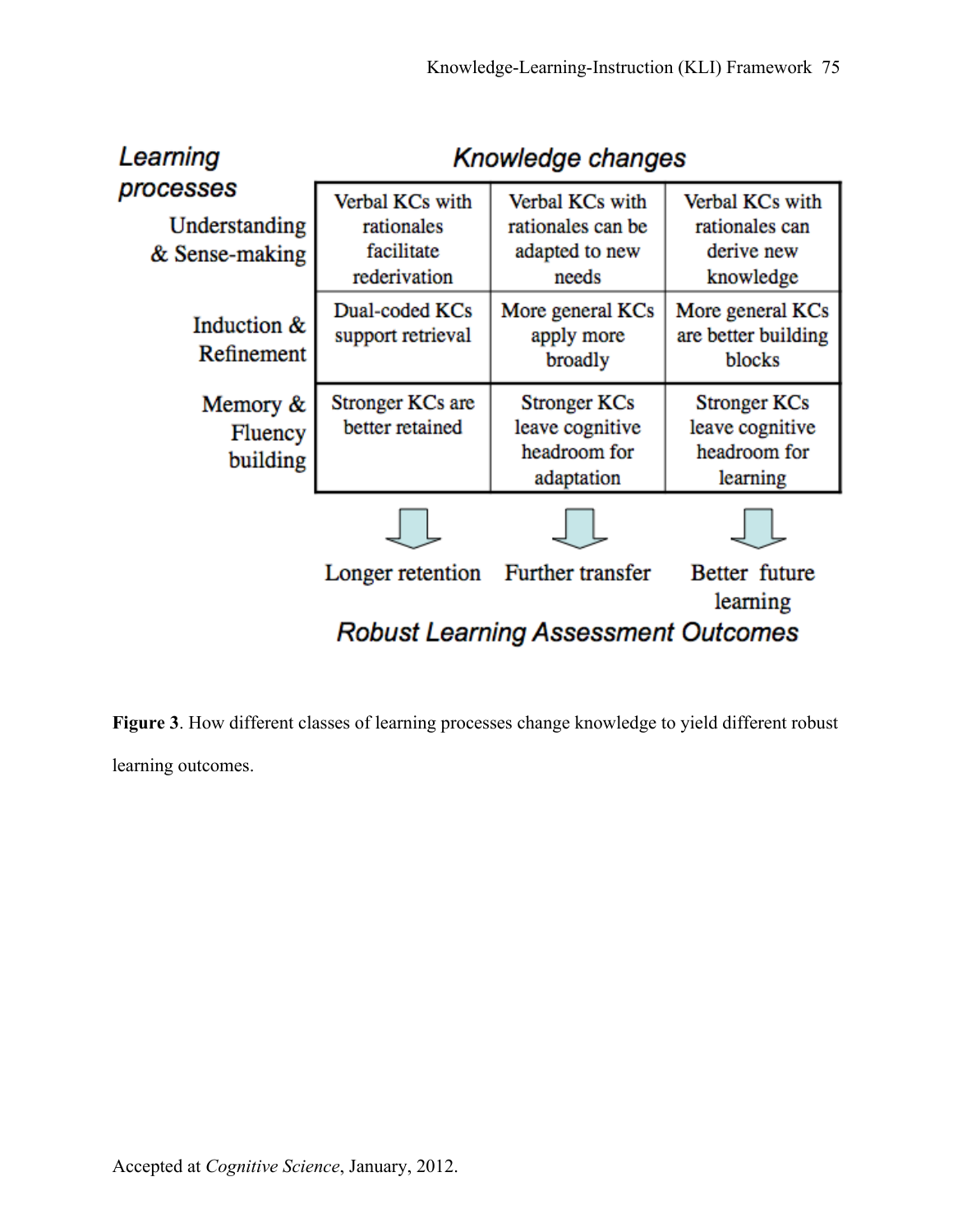## Footnotes

<sup>1</sup> The level of KC analysis is a function of the target content *and* the target student population. It may not have a tight age correspondence. The relevant level for adults learning to read Chinese as second language may be lower than second graders learning to read English as a first language. Reading errors of adults learning Chinese could lead to a focus on KCs at the level of the stroke patterns that form the graphemes (characters) that make up words whereas reading errors of second graders learning English may lead to a focus on KC relevant for word identification that are above the level of recognizing graphemes (letters).

<sup>2</sup>While our notion of KC shares similarity in condition-action structure with production rules in theories of cognitive architecture (Anderson & Lebiere, 1998; Newell, 1990) and with situationaction schemas in theories of analogical transfer (e.g., Gick & Holyoak, 1983), it is a more general idea that encompasses both and includes explicit, verbalizable knowledge. The inclusion of a condition component, even for verbal, declarative knowledge, represents a KLI assumption that learning *when* to do or think something is a critical part of learning.

<sup>3</sup> In formal computational modeling, paired associates (constant-constant mappings) can be represented in a schema or production rule without the use of any variables whereas categories (variable-constant) and general rules or principles (variable-variable) require the use of variables. Or in structure mapping (Gentner et al., 2009), relations are variables and the primitive objects (at the leaves of a structure map) are the constants.

<sup>4</sup>The sun radical, one can argue, reflects the evolution of an iconic non-arbitrary representation of the sun to a more abstract graph that continues to be non-arbitrary; however, from a reader's